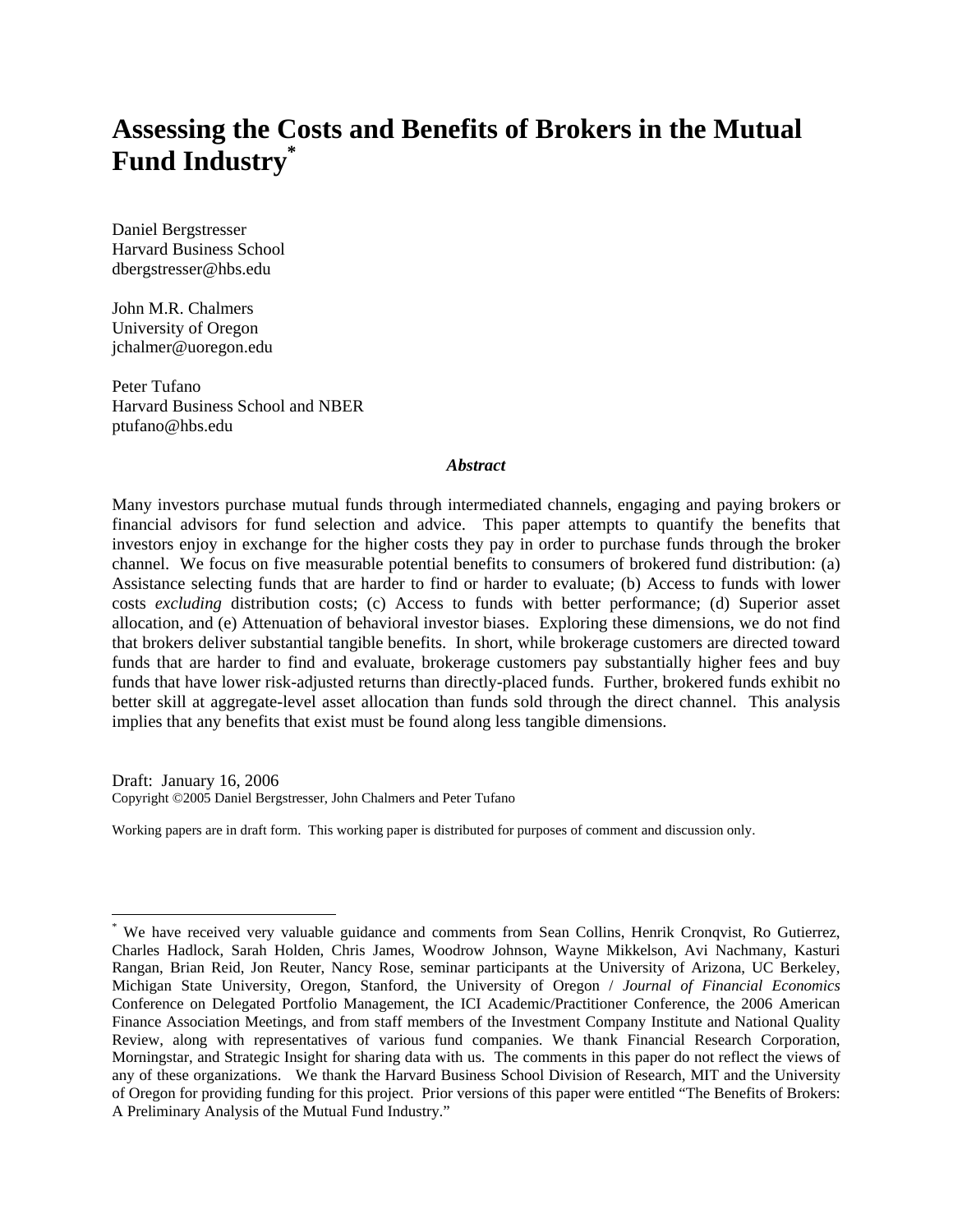## **1. Introduction**

 $\overline{a}$ 

The neoclassical model that is the baseline for financial economics leaves little room for financial institutions (see e.g. Allen (2001). However, all mutual fund investors hire professional investment managers to select securities. In addition, while some investors buy funds directly, many choose to pay substantial fees to engage the services of distribution professionals such as brokers or advisors, thus adding another link to the intermediation chain. In aggregate, fund distribution is a big business. Using a variety of industry data, we estimate that mutual fund investors may have paid as much as \$3.6 billion in front end loads in 2002, \$2.8 billion in back-end loads and another \$8.8 billion in 12b-1 fees, in addition to the \$23.8 billion paid in 2002 for investment management fees and other operational expenses.<sup>1</sup>

The question we pose in this paper is a simple one: What benefits do broker-channel mutual fund consumers enjoy in exchange for these loads and 12b-1 fees? While research has focused on whether mutual fund investors, on net, benefit from professional investment management, there is less work to date analyzing the benefits of professional brokerage services in the mutual fund industry. We focus on five measurable characteristics of the funds purchased through the broker and direct channels:

- (a) Do consumers in the broker channel find funds with *high search or analysis costs*, i.e., those that would be otherwise difficult to find or evaluate;
- (b) Do consumers in the broker channel find funds with *lower non-distribution fees*;
- (c) Do consumers in the broker channel find *better performing* funds;
- (d) Do consumers in the broker channel enjoy superior *asset allocation*;
- (e) Do consumers in the broker channel display fewer *investor `biases'.*

We find some evidence that brokers focus on smaller, younger funds that are not covered by major fund rating services. These funds are likely to be more difficult for consumers to find on their own.

<sup>&</sup>lt;sup>1</sup> Reported estimated aggregate front and back loads are based on data from three sources. Aggregate sales and redemptions come from April 2003 Investment Company Institute publication, 'Trends in mutual fund investing'; average maximum front and back loads for individual fund share classes come from the FRC database that is the base of the empirical analysis in this paper; average assessed loads as a share of maximum come from the February 2004 ICI publication "The cost of buying and owning mutual funds."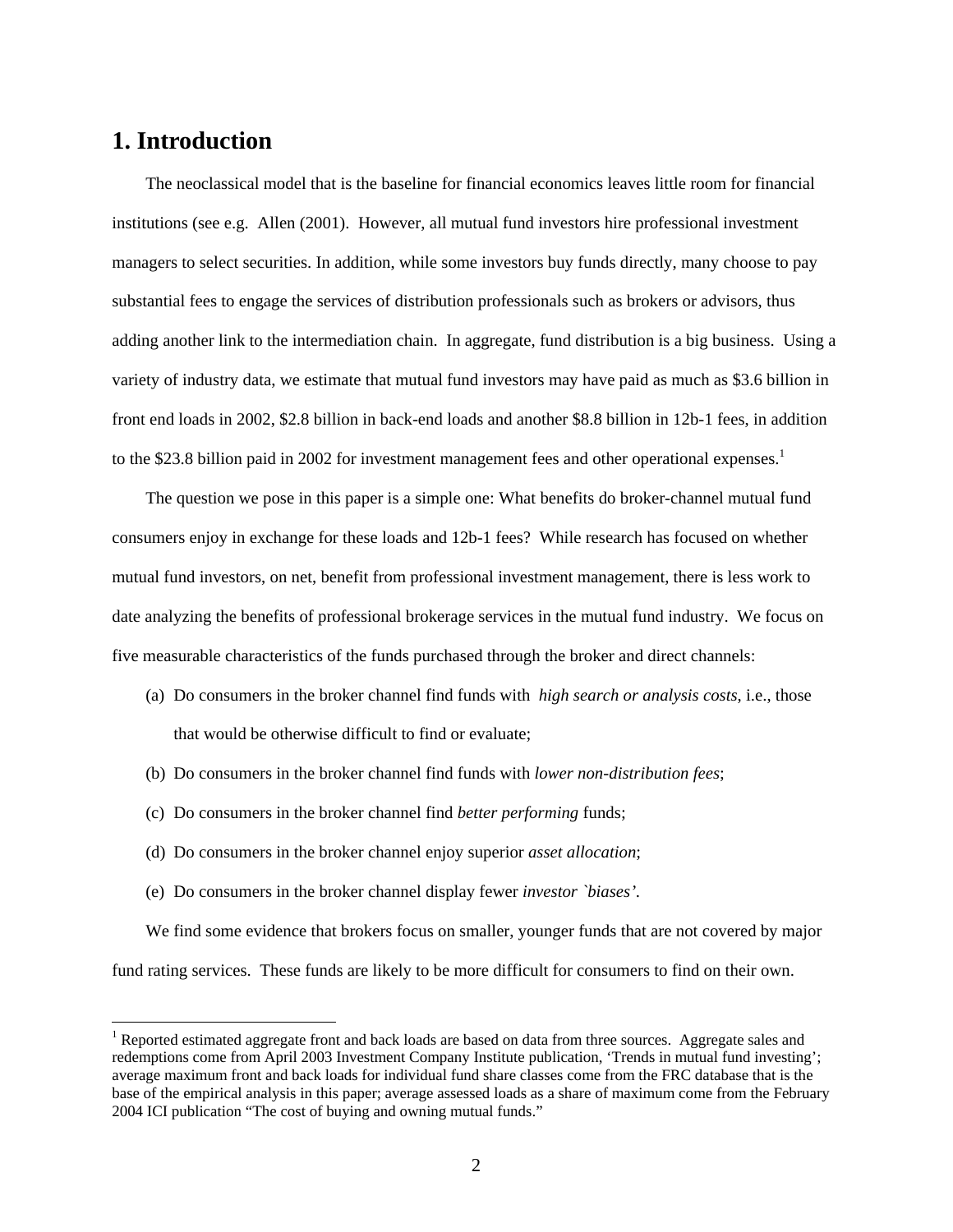However, funds sold through the broker channel do not appear to charge lower non-distribution fees; brokers are not directing investors to less expensive funds. Brokered funds do not perform better than direct-channel funds. We find that funds sold through the broker channel have lower raw and riskadjusted returns than direct-channel funds, even before distribution expenses are deducted. Broker-sold funds reflect different asset allocations that change over time, but when risk-adjusted, these recommendations produce an aggregate Sharpe Ratio similar to that of direct channel funds. Finally, we evaluate of the performance-sensitivity of investors in the two channels. While we don't directly debate the optimality of performance-chasing behavior, we assess the relative performance-sensitivity in the broker and direct channels. Our results are not conclusive, and depend on the particular specification chosen. While linear regressions of inflows on performance suggest higher sensitivity among broker-sold funds, regressions that use percentile ranks rather than the level of performance and inflows suggest, if anything, a slightly higher sensitivity to performance among the direct-channel funds.

This paper establishes, at an aggregate level, that it is unlikely that the benefits of brokers lay in their superior mutual fund choices, asset allocation decisions or superior cost management for the investor. What benefits exist must fall along less tangible dimensions. For example, brokers may help investors save more, better customize their portfolios to risk tolerances, and/or increase overall investor comfort with their investment decisions. We recognize that these less tangible benefits may be real and substantial. Future research, likely using individual account-level data, may have more success identifying the less easily measured benefits of brokers

We believe that the study of fund distribution channels is long overdue.<sup>2</sup> Fund industry participants, policy-makers, and the academic community can all benefit from an analysis of this aspect of the mutual fund business. From a business perspective, distribution channels consume a substantial portion of fees

 $2$  Independent research by Christoffersen, Evans, and Musto (2005) is exploring differences among funds within the broker channel, in particular between funds sold through 'captive' brokers and funds sold through non-captive brokers. Related research by Nanda, Wang, and Zheng (2004) explores the relationship between fund load structures and the sensitivity of inflows to performance. Berger, Cummins, and Weiss (1997) and Kim, Mayers, and Smith (1996) explore the coexistence of multiple distribution channels in insurance markets. Because they compare independent insurance agents to insurance agents that exclusively sell the insurance products of one firm, their work is somewhat closer in spirit to the paper by Christoffersen, Evans, and Musto.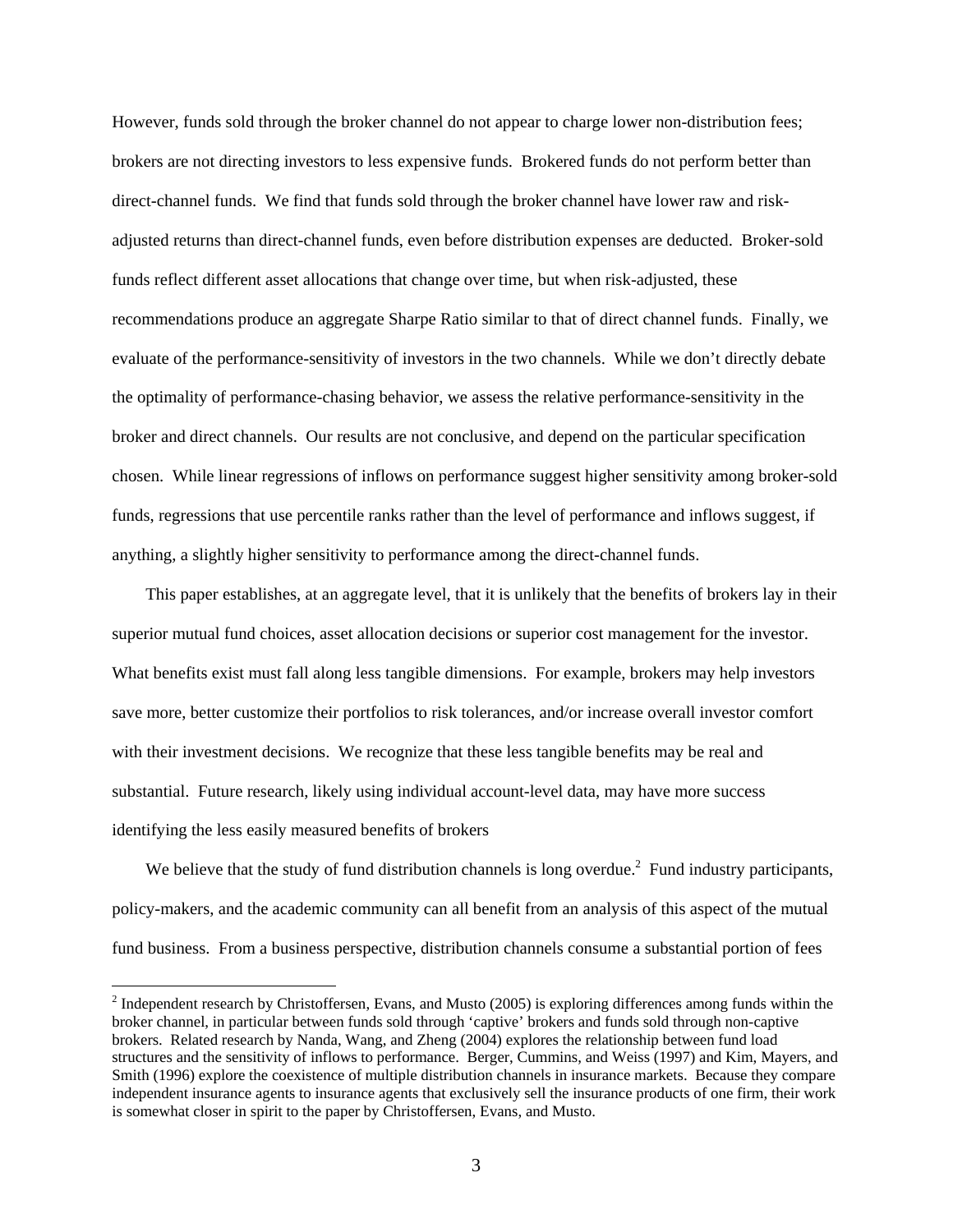paid by mutual fund consumers. Distribution capacity is the scarce resource in the U.S. fund industry and there is a vigorous debate in the asset management business regarding the value added by the "factory" (investment management) versus the "channel" (distribution or sales channel). In this debate, the importance of the distribution channel is increasingly being acknowledged as critical to success in the asset management industry. Importantly this research endeavors to understand the connections between investors and their ultimate investments. In this vein, the paper complements analyses of advertising in this industry.<sup>3</sup> We study the outcomes from distribution effort, which are affected by both direct advertising to consumers (estimated by Reuter and Zitzewitz (2006) to be \$307 million per year during the 1996-2002 period) and the marketing efforts that funds use to encourage brokers to promote their funds to investors.

From an academic perspective, the past 10 years have seen an explosion in research focusing on how behavioral biases affect investment behavior. While biases like overconfidence, mental accounting, and loss aversion characterize individuals, little research has focused on whether distribution professionals attenuate—or magnify—these biases. For example, while investors might have bounded rationality—and be unable to process the mountain of information on the thousands of funds available—paid professional advisors might be able to help them sift through all of this data and make better investment decisions.

Finally, some of the recent scandals in the fund industry have focused on distribution practices alleged to harm consumers. For example, it has been alleged that brokers have subverted their clients' interests to their own and to the operators of the funds they sell. While expensive marketing and sales efforts promote a large variety of products, important differences separate the responsibilities owed by those who sell financial products from the responsibilities of those who sell other products. Parties who advise clients about investments and sell them financial products may owe their clients certain duties that are higher than "*caveat emptor*." At a minimum, brokers are subject to NASD rules, which include a requirement that they recommend suitable investments for their clients. Financial advisors, as fiduciaries

<sup>&</sup>lt;sup>3</sup> See Jain and Wu (2000), Cronqvist (2005), Gallaher, Kaniel, and Starks (2004), Mullainathan and Shleifer (2005), and Reuter and Zitzewitz (2006).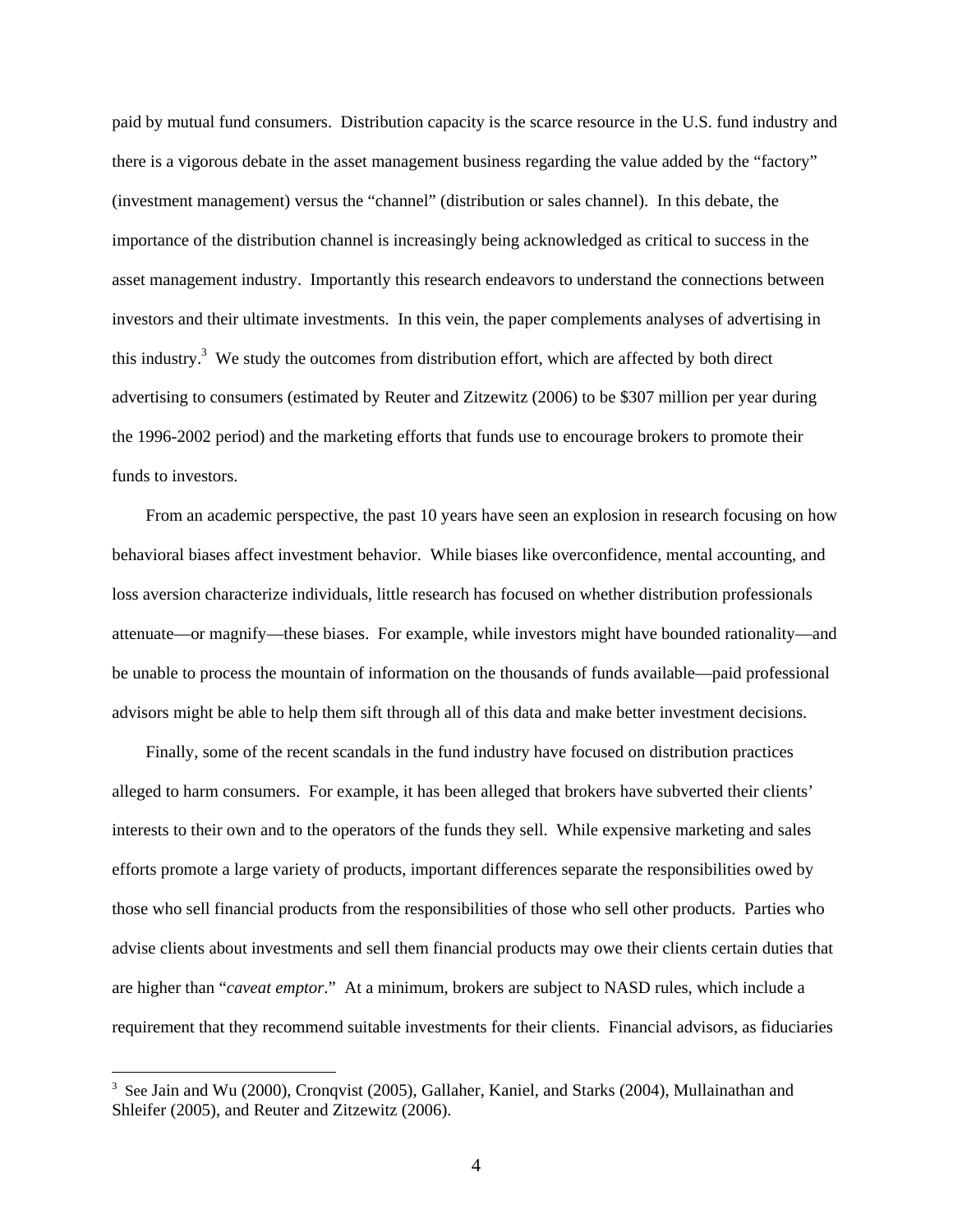of their clients, owe an even higher standard of care, and must put their clients' interest ahead of their own. The extent to which financial advisors can be held to these higher standards is a complex issue in regulation and law, and is currently a topic of substantial debate.<sup>4</sup> In light of these alleged duties, it seems appropriate to look for evidence that sellers of funds deliver valuable benefits to their customers. Unfortunately, there are few hard facts in this public debate. Furthermore, the allegations of prosecutors, politicians, and the news media invariably focus on pathologic situations that are likely to capture attention. Given the importance and increasing regulatory attention paid to the mutual fund industry, it is valuable for academic researchers to establish a set of baseline facts about how fund distribution works.

The remainder of the paper is organized as follows. Section 2 is a brief sketch of the means by which mutual funds are distributed in the United States. Section 3 describes our data sources and provides summary statistics. Section 4 looks for evidence that brokers help consumers find funds that would be hard to find or evaluate. Section 5 assesses whether brokers help consumers find funds with lower *non-distribution* fees. Section 6 analyzes the realized returns of funds in brokered and direct channels. Our goal in this section is to see if brokers direct their clients to funds that outperform, or at least perform well enough to make up for the higher costs of distribution. Section 7 provides an analysis of aggregate asset allocation decisions in the broker and direct channels. Section 8 tests whether home bias and return-chasing behavior are more or less pronounced among the customers of brokers than among direct-channel mutual fund customers. Section 9 outlines alternative explanations for some of our results. Section 10 concludes the paper and suggests directions for future research.

## **2. Distribution Channels in Mutual Funds**

 $\overline{a}$ 

This section describes the mutual fund business and mutual fund distribution channels. In addition, we motivate the empirical work by discussing five hypotheses about the potential benefits of brokers for mutual fund investors.

<sup>&</sup>lt;sup>4</sup> See K. Pender, "Brokers versus advisors" San Francisco Chronicle, 9/21/2004 for a recent layperson's discussion of the evolving issues. http://sfgate.com/cgi-bin/article.cgi?file=/chronicle/archive/2004/09/21/BUGI18S4DJ1.DTL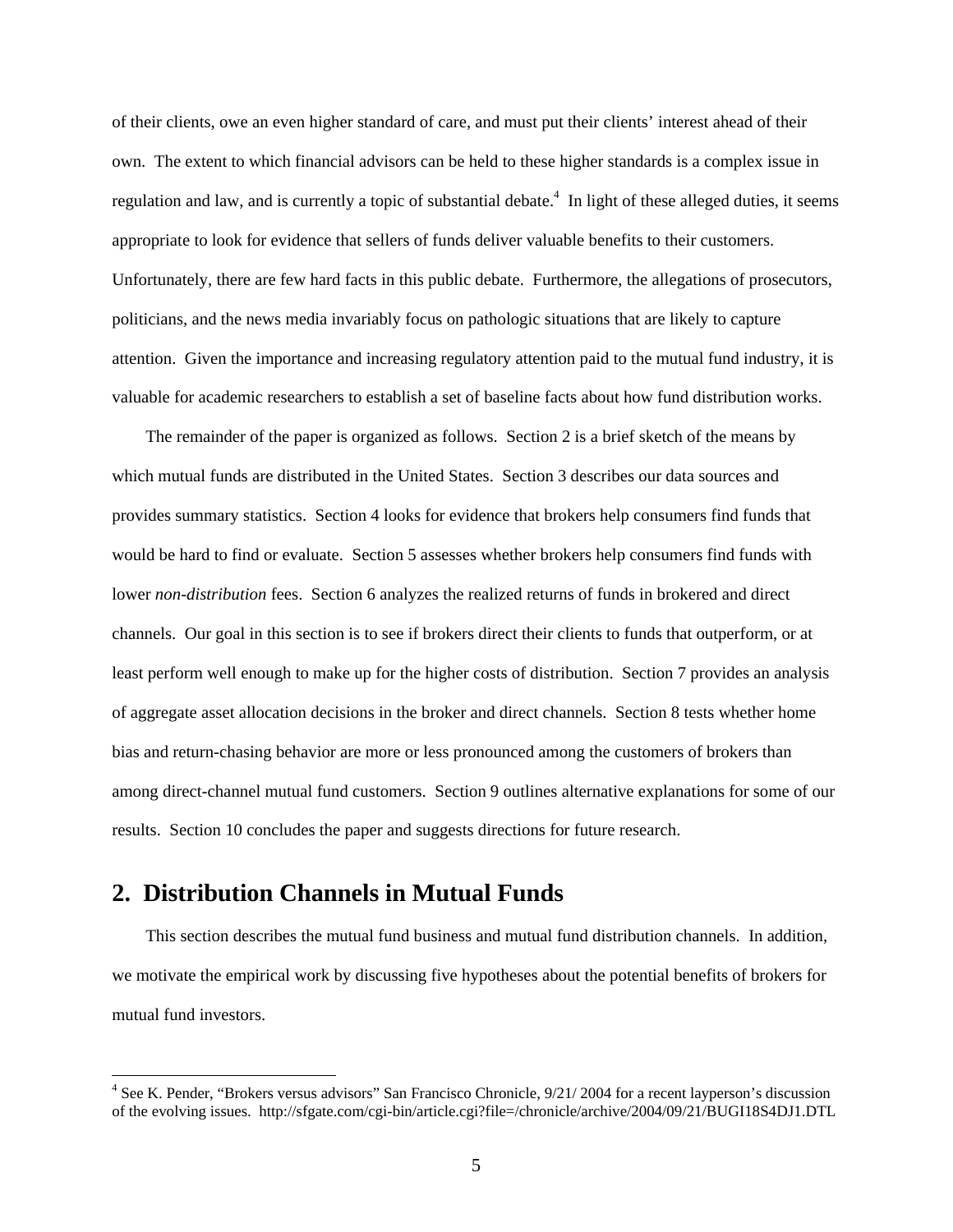**Distribution of Mutual Funds.** Marketing analysis starts with a "channel map" which, applied to the mutual fund industry, traces out the various sales channels that bring mutual funds and consumers together. In putting together this description, we draw liberally from our discussions with mutual fund practitioners, as well as from Gremillion (2001), Pozen (2000) and Reid and Rea (2003). We acknowledge that categorizing fund distribution channels is a difficult task given the relatively poor disclosure of distribution activity in this industry.

Each mutual fund is an independent legal entity with a board of directors that has the fiduciary duty to make decisions that benefit the fund shareholders. In principle, each year, a fund's board selects a set of service providers to serve the fund's investors; these include the investment manager, the distributor, the fund administrator, fund counsel, fund auditors and others. Funds typically have no employees and function by outsourcing 100% of their activities to the various service providers. A fund's board is legally free to replace the investment manager or distribution agent, just as it is free to replace a fund's counsel or auditor. In practice, boards rarely terminate contracts with investment managers. A result (or perhaps cause) of this 'stickiness' is that consumers typically identify funds with their sponsors. Sponsors are generally the investment manager for the funds within a particular fund family. Examples of well-known fund sponsors include Fidelity, Franklin-Templeton, Putnam, Vanguard, among many others.

One of a fund's key business decisions is how it will be distributed or sold to consumers. The fund sponsor has a keen interest in sales and distribution, and more generally in the asset-gathering process. Investment management contracts in the U.S. virtually always pay investment managers a fee that is a mildly downward-sloping function of the amount of assets under management. Asset-gathering strategies that increase investor inflows and retain existing assets produce higher revenues to fund sponsors. Given that many costs of investment management are fixed, this would suggest that sponsors would enjoy increasing profitability as assets grew. Another reason for the interest in distribution is that assetgathering strategies which provide stable investor bases lead to less frequent transactions and hence lower transaction costs for the portfolio-management side of the business.

6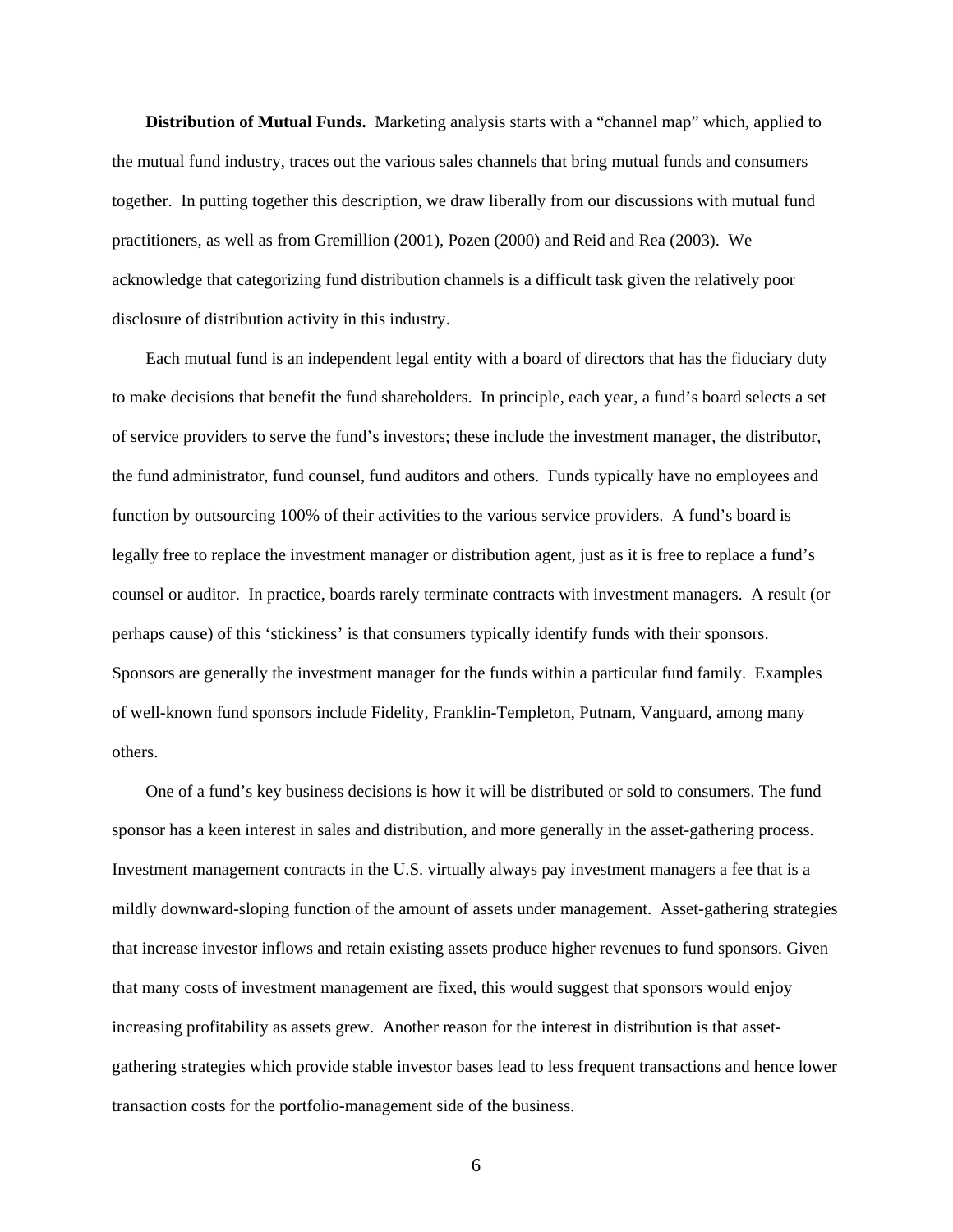A variety of channels link mutual funds and their consumers; the categorization of channels in the fund industry is quite complicated. For example, Figure 1 shows the distribution categories used by three fund industry consultants (Lipper, Financial Research Corporation, Strategic Insight) and the industry trade association, the Investment Company Institute. Each classification scheme defines channels with different labels and different levels of specificity. These taxonomies divide funds along three dimensions: who sells the funds; who buys the funds; and what ancillary services are offered.

Along the first dimension, *Who sells the funds?*, the choices are direct sales from a fund itself or sales through a broker/dealer. These broker/dealers might be freestanding organizations, they may be affiliated with the fund itself under a "captive" arrangement, and they may be part of a bank or an insurance company.

Along the second dimension, *Who buys the funds?*, the fund can either be sold to a single consumer or to a group or organization that acts as the representative for a group of individuals. The latter include 401k plans, pension funds, profit sharing plans and endowments; Lipper separately breaks out bank sales to bank trust departments. Other smaller groupings include affinity funds which are sold to individuals who have a relationship with a member organization or employee funds.

Some taxonomies—like the ICI's categorization—differentiate channels by the ancillary services they offer, distinguishing between broker/dealers who provide advice (full-service broker) and those who primarily provide execution (so-called supermarkets that vend a variety of funds but provide little personalized advice.) Strategic Insight categorizes this latter channel as part of direct channel.

For this paper, we employ a high-level categorization of distribution methods, based on the FRC and Lipper definitions. In our taxonomy, funds may be *directly distributed* or *broker-distributed*. We combine bank, captive and wholesale channels into a single "broker" channel. We exclude funds sold through the 'institutional' channels, sales of which may be driven by a set of dynamics different from the

7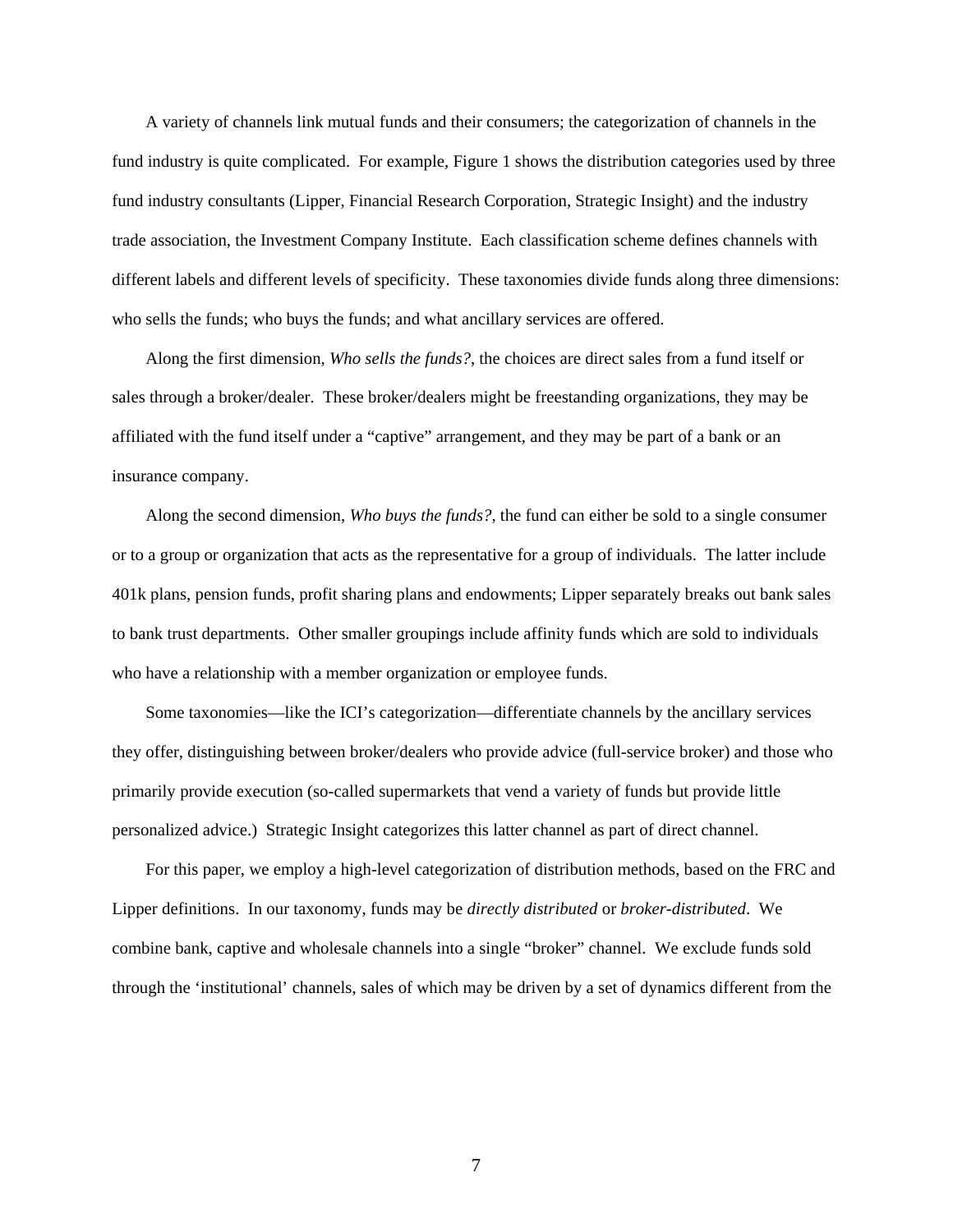retail fund market.<sup>5</sup> We also exclude fund share classes for which the primary distribution channels reported by Lipper and FRC are inconsistent with each other.

The direct channel is comparatively easy to characterize. Direct channel funds have relatively straightforward financial arrangements with mutual fund investors. Investors generally do not pay frontend or back-end loads to purchase mutual funds through the direct channel. However, direct sales funds often levy annual fees for distribution, called "12b-1" fees, named for the section of the Investment Company Act under which they were authorized. Funds with 12b-1 fees under 25 bp may still market themselves as "no-load" funds, leading some funds without 12b-1 fees to market themselves as "*pure* noloads."

The academics' image of the direct channel is perhaps best represented by Vanguard, which obtains new customers through advertising and through word of mouth. However, the direct channel has been evolving into an increasingly complex system. Funds that are "directly" distributed are sometimes used by fee-based financial advisors who assist clients. These funds are also often made available through fund supermarkets like Schwab OneSource, or available for purchase as part of defined contribution retirement plans.<sup>6</sup> This service is typically paid for with an advisory fee that is outside of the fund expenses or distribution costs. As a practical matter, the "direct" channel may not be as direct as we might imagine, in which case, we might expect to find few if any differences between it and more laborintensive distribution channels.

The broker channel involves more complex financial arrangements with both the mutual fund investor and the mutual fund's management company. From an investor's perspective, the broker provides financial advisory services and can be paid in a number of ways.<sup>7</sup> Explicit distribution fees

 $<sup>5</sup>$  The institutional channel includes funds that sell to organizations rather than to individuals. These institutions</sup> included corporations, endowments, pension plans, and fiduciaries such as bank trusts, legal trustees or accountants who serve as trustees.

<sup>&</sup>lt;sup>6</sup>We attempt to exclude funds sold into defined contribution plans by excluding from our study share classes that are identified as being made available to these plans.

 $<sup>7</sup>$  In practice there is not necessarily a one-to-one link between the timing of distribution fees paid by the consumer</sup> and those received by the broker. The actual payments made to brokers may be accelerated relative to the payments received by consumers by borrowing against or securitizing future expected distribution fees. Conversely, it is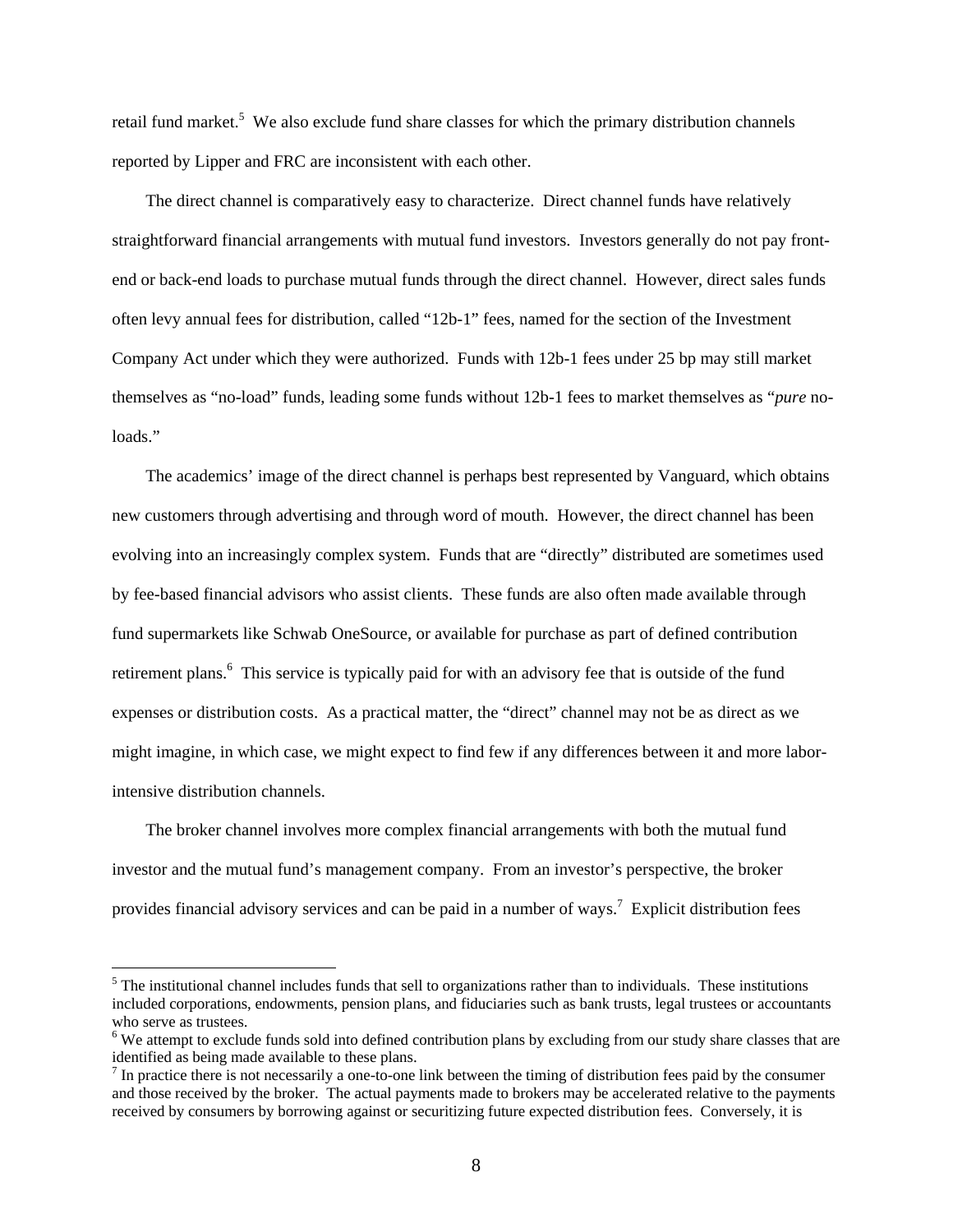include front-end loads, back-end loads, and annual 12b-1fees collected form the investor's mutual fund investments directly. Brokers are also sometimes compensated with indirect distribution fees. For instance, arrangements where management companies pay part of their management fee to brokers in the form of "revenue sharing agreements" have recently received attention in the press.<sup>8</sup> The result is a complex and often poorly disclosed set of payments and incentives. In this paper, we sometimes construct a measure of "non-distribution expenses" by subtracting from funds' annual expenses their reported 12b-1 distribution charges, which are explicitly identified. Nevertheless, we recognize that there may be distribution fees hidden within in management fees or in returns that we are unable to explicitly measure.

**Why should the form and quality of distribution matter?** Sales effort consumes resources, and the expenses for fund distribution are material. As we report later in the paper, in 2002 over \$2 trillion is held in the broker channel, and total fees on funds sold through this channel are over twice as large as the fees of funds sold through the direct distribution channel. Revealed preference, combined with the thriving broker-sold channel, suggests that there must be benefits to having a broker assist in fund selection.

There are many potential benefits of brokers that we are currently unable to measure, and which we discuss later in the paper. We focus on a variety of measurable ways in which the performance of brokerchannel funds and the behavior of broker-channel investors could differ from the performance and behavior observed in the direct channel. We then assess what these differences reflect about measurable benefits and costs that the labor-intensive and expensive mutual fund brokerage industry may bring to its customers:

1. Reduced search and analysis costs. Finding and selecting a mutual fund from among the thousands of possible choices is a difficult and potentially confusing task. The search and evaluation costs for

possible to pay brokers at a slower rate than the payments received by the consumer. Information on the specific payments made to brokers are typically not disclosed and we do not have access to these data.

<sup>8</sup> For example, see Johannes, Laura and John Hechinger, "Conflicting Interests, Why a Brokerage Giant Pushes Some Mediocre Mutual Funds," The Wall Street Journal, January 9, 2004, A1.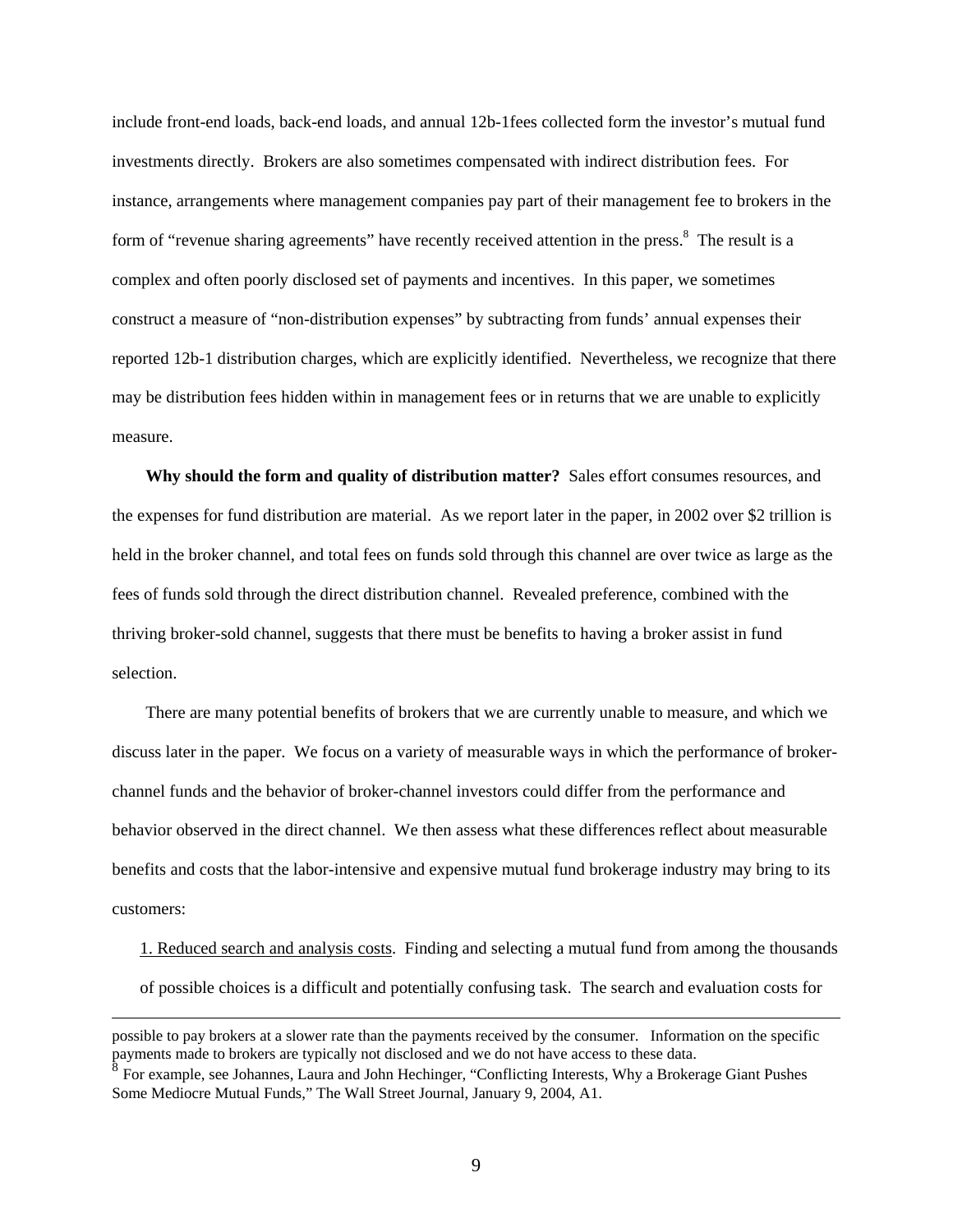some types of funds and customers may be greater than for others. "Harder to find funds" may include those that are younger and smaller. Funds not covered by Morningstar, which has evolved into the premier source of consumer mutual fund data, may also be more difficult for unaided investors to find and analyze. In addition, there is some variety among funds in how easily their investment strategies and performance can be interpreted by an unaided individual investor. Money market funds and index funds are likely easier to understand than would be international funds or more specialized funds.<sup>9</sup> If consumers use brokers to help them find funds for which search and analysis costs are higher, then we should see brokers specializing in these types of funds.<sup>10</sup> 2. Reduced non-distribution expenses. There is ample evidence that higher expenses are systematically correlated with lower after-expense performance.<sup>11</sup> Inserting a paid broker into the fund selection process seems to potentially increase the total costs borne by the fund consumer. Since they do not make portfolio decisions, brokers cannot change the performance of a fund. They may, however, direct consumers to different types of funds. If brokers help the consumer find funds whose *non-distribution costs,* such as investment management, custody, legal, and audit expenses, etc., are lower, then these lower non-distribution fees may partially or entirely offset the higher costs of distribution for broker-channel funds.

3. Higher risk-adjusted returns. Just as consumers pay investment managers with the hope that they will select *portfolios of securities* that produce positive risk-adjusted returns, perhaps they pay brokers to select *mutual funds* that produce positive risk-adjusted returns. While academic research has failed to find that investment managers can repeatedly outperform risk-adjusted indices, perhaps professional brokers might help their customers find superior performing funds. These funds may not

 $9$  An important caveat: flows in and out of broker-channel money market mutual funds may reflect their role as a transaction account, rather than an investment asset.

 $10$  The importance of search costs has been modeled in papers by Hortacsu and Syverson (2003), Garcia and Vanden (2003). Elton, Gruber and Busse (2004) study investors' index fund choices, perhaps construed as including search costs.

<sup>&</sup>lt;sup>11</sup> This is a large literature; for example, see Jensen (1968), Elton and Gruber (1996), Malkiel (1995), Elton, Gruber, and Blake (1996), Carhart (1997) to name a few for evidence of the negative impact of expenses on performance.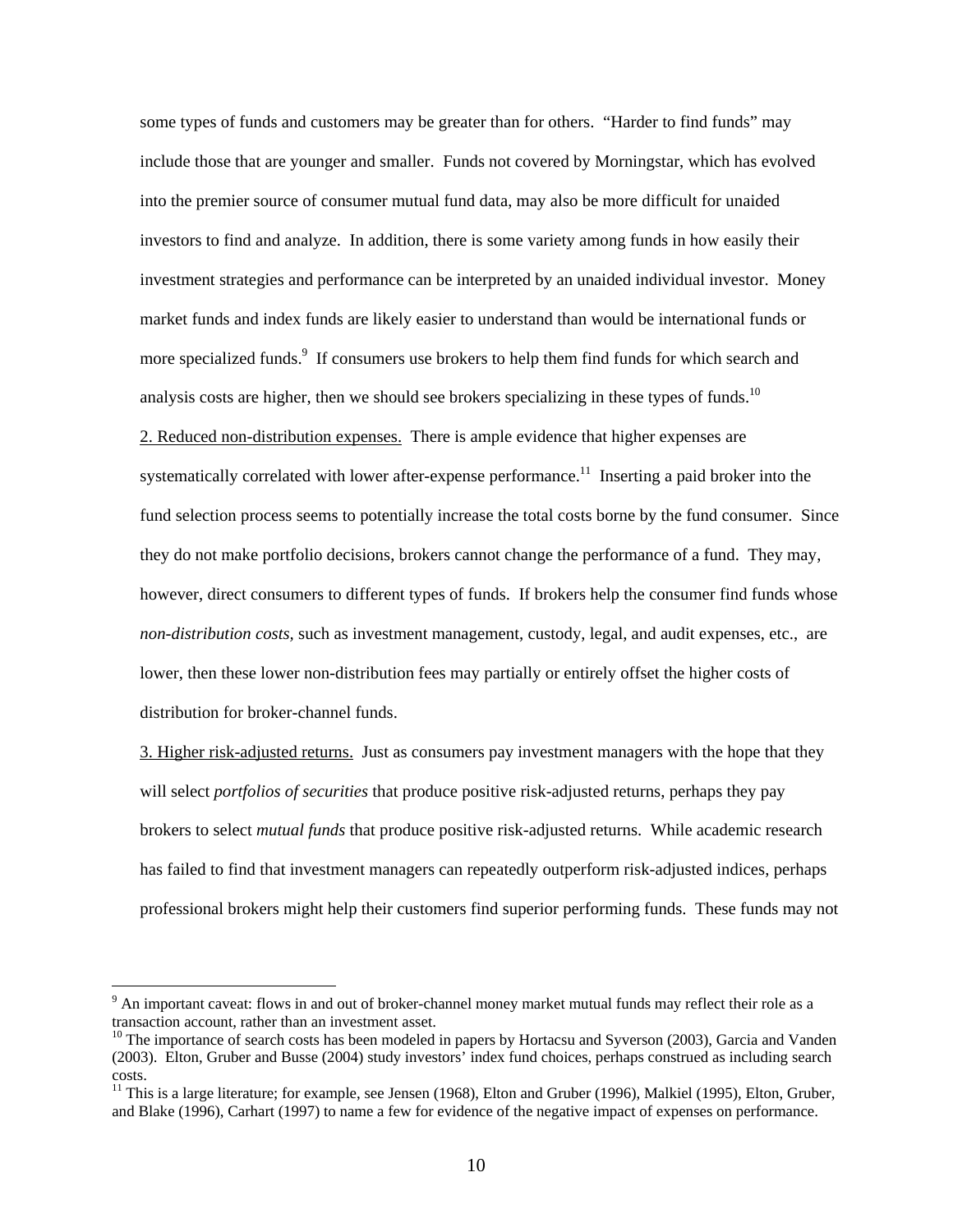be "superior" in an absolute sense, with persistent positive alphas, but rather in a relative sense, i.e., relative to the alphas of funds sold through the direct channel.

4. Improved asset allocation. Perhaps a benefit of working with a broker is to deliver timely asset allocation decisions. While we cannot identify whether individual investors' asset allocation decisions are ideal given their preferences and levels of risk aversion, we can observe differences in channel-wide aggregate asset allocation, as measured by the channel-specific asset weights of the various major investment classes. We can also evaluate the performance of portfolios whose weights correspond to these asset-weighted channel allocations. In evaluating channel-specific asset allocation ability, we separate the potential asset allocation benefit from the fees and security selection ability by applying index returns to the channel asset weights.

5. Attenuation (or accentuation) of investor 'biases'. Recent academic research has focused on the impact of potential behavioral biases on individual investors' portfolio decisions.<sup>12</sup> Most of these biases are costly to investors to the extent that they induce decisions that impose additional taxes and transaction costs on investors. These biases may affect behavior in the mutual fund industry in a variety of ways. For instance, there is evidence that investors are subject to substantial home bias: investors appear to over-invest in local assets and under-invest in assets from more distant locations. In addition, Barber, Odean and Zheng (2003) have argued that investors are more sensitive to salient fees like front-end loads than they are to ongoing but less visible mutual fund charges like 12b-1 fees and other expenses, reflecting a bias towards incorporating data that appears more 'salient'. We focus on assessing the pervasiveness of behavior consistent with these biases among funds sold through the broker and direct channels. On one hand, brokers may play a role in attenuating investors' biases. On the other, it may be that some of the biases that have been attributed to individual investors, looked at more closely, reflect the advice of brokers. Individuals who go to brokers are sometimes characterized as seeking either "advice" or "validation." It is reasonable to assume that the decisions of brokerage clients will reflect, in whole or part, the advice or validation they get from their brokers,

 $12$  For a recent survey of work on behavioral finance, see the review piece by Barberis and Thaler (2003).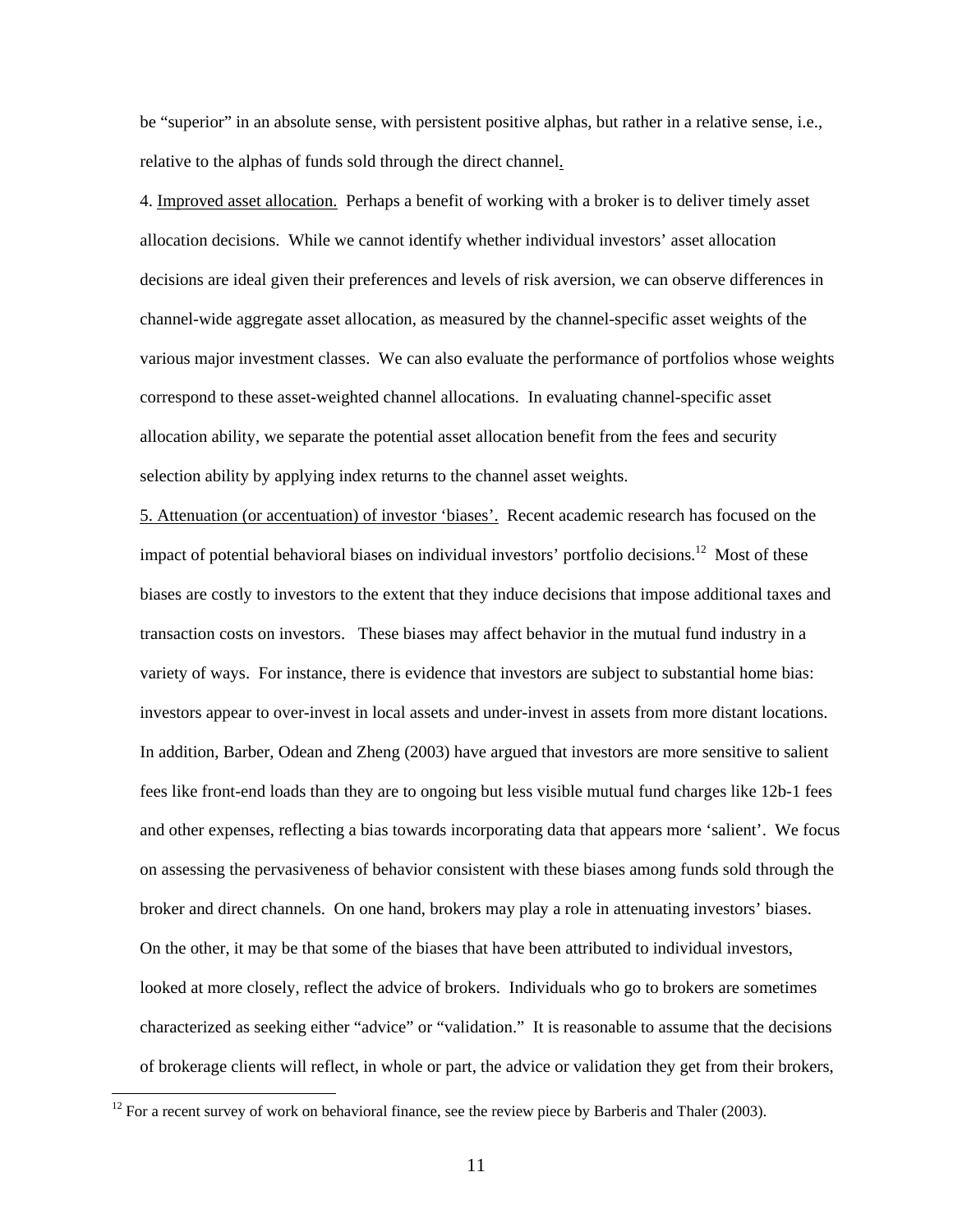and we use this assumption to compare the apparent biases of direct investors versus those advised by brokers.

**Caveats and Limitations.** At the outset, we acknowledge several limitations of our research design. First, we cannot measure all of the benefits that a broker might deliver to her clients. Without some sort of survey data, we cannot measure the intangible benefits that a broker might deliver to her clients, such as the sense of security that accompanies having a "professional" help with a major decision. Without client level data, we also cannot measure the value of having investments tailored to their individual needs and risk preferences. In addition, without some sort of controlled experiment, we cannot observe what assets brokerage customers would purchase had brokerage advice been unavailable. In the absence of a broker, it is possible that some of the money invested in broker-sold mutual funds would have consumed rather than saved, or been invested in other assets such as in cash or low-yielding bank deposits. While we cannot measure these potential benefits of brokers, we are open to the possibility that these benefits are valuable to consumers and hope to address some of them as part of a longer-term research agenda.

A second but related caveat concerns the interpretation of our results. If we observe differences between the brokered and direct channel, we cannot generally distinguish whether these are caused by the actions of the brokerage channel or the result of the sorting of different investor types to different channels. Industry research suggests that "do-it-yourselfers" populate the direct channel, whereas others, seeking advice and validation, populate the broker channel. These groups may have different fee sensitivity, confidence in their own abilities, risk preferences, etc. Different behavior observed by channel may reflect the sorting of consumers to the channel, rather than any activities of brokers. While this is potentially a concern, we take some comfort from the results of a 2004 Investment Company Institute survey of mutual fund shareholders (ICI 2004). This survey provides evidence on the characteristics of investors that purchase funds through various channels. The results of this survey suggest broad similarities in the demographic characteristics of broker-channel and direct-channel mutual

12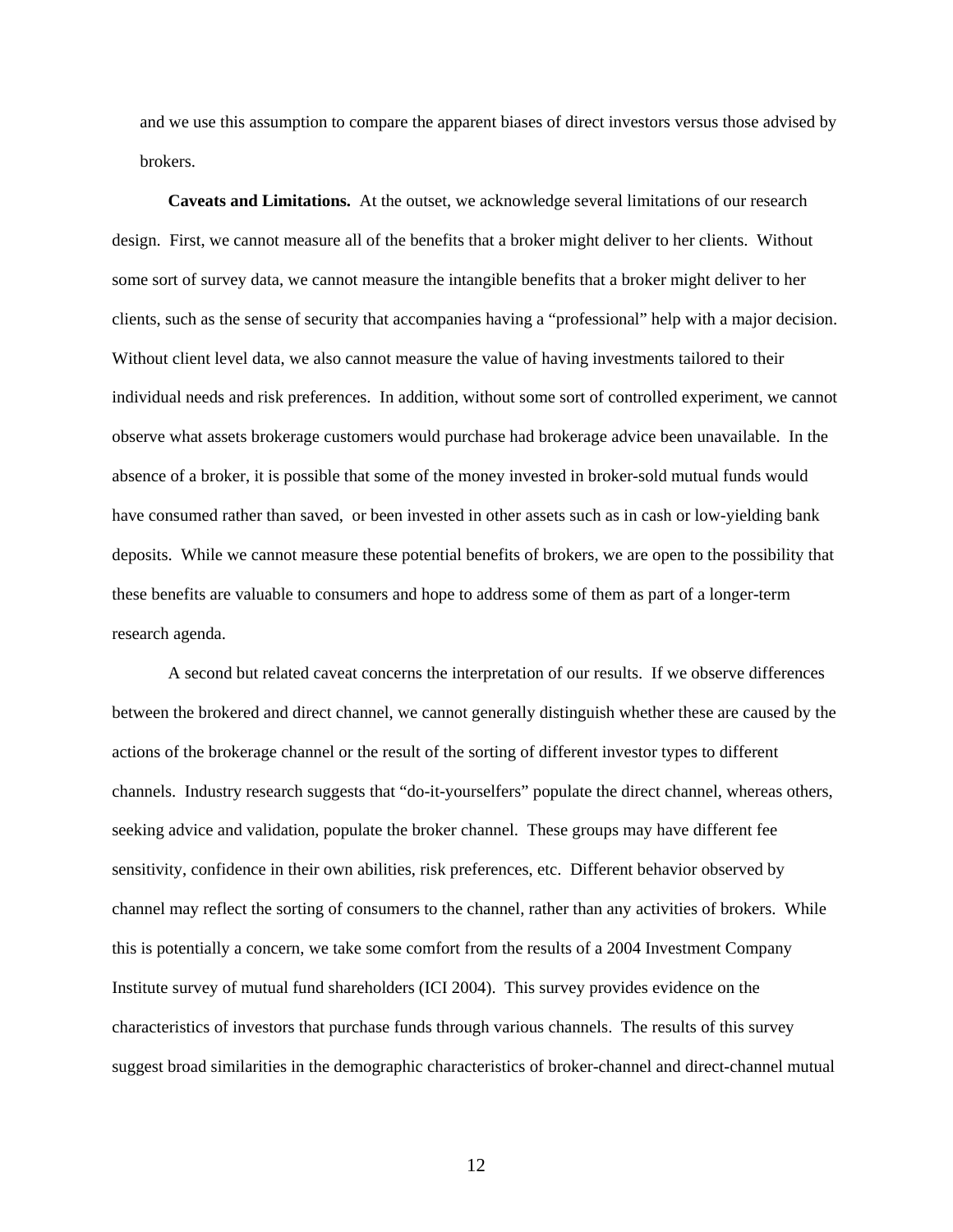fund investors.<sup>13</sup> Broker and Direct channel investors have roughly the same age, and similar household income, family structure, and education. While direct-channel investors have 17-23% greater financial assets and are slightly more educated, the similarities between these investors are more pronounced than are the dissimilarities. Direct and broker-channel fund investors appear to be drawn from populations with similar observable demographic characteristics, and indeed the ICI data reveal that consumers use multiple channels. Many direct customers also use the broker channel and many broker channel customers also use the direct channel although both customer groups use their secondary channel at substantially lower levels than their primary channel.

Finally, we acknowledge that our results might address a less positive story about brokers, serving their own interests and those of the fund companies who pay them, rather than the investors to whom they owe certain duties. We discuss this alternative hypothesis in our concluding remarks.

Our empirical approach in this preliminary study is to first look for evidence of measurable benefits that would offset the costs of using another layer of intermediation in the investing decision. While we recognize the inherent limitations of our empirical design, we feel that providing benchmark facts on performance and behavior in the direct and broker channels is a necessary first step in understanding the impact that distribution channels have on investors and mutual funds.

## **3. Data and Descriptive Statistics**

 $\overline{a}$ 

Our dataset combines information from the Financial Research Corporation (FRC), from the CRSP "survivor-bias-free mutual fund database" and from Morningstar. The Financial Research Corporation performs research on the investment management industry, and focuses in particular on mutual fund distribution.<sup>14</sup> FRC provided industry snapshots from 1998, 2000, and 2002. Each snapshot has some

 $13$  For convenience, we refer to these channels using our terminology (broker and direct) rather than ICI's definitions of a sales force channel, which includes full service brokers, independent financial planners, bank or savings institution representatives, insurance agents and accountants, and the direct market channel which includes fund companies and discount brokers. See ICI (2004), page 11.

<sup>&</sup>lt;sup>14</sup> For more information, see http://www.frcnet.com/frc\_about.asp. As we note in our introduction, the views in this report do not reflect those of FRC, its clients or any of the other commercial parties from which we obtained data or advice.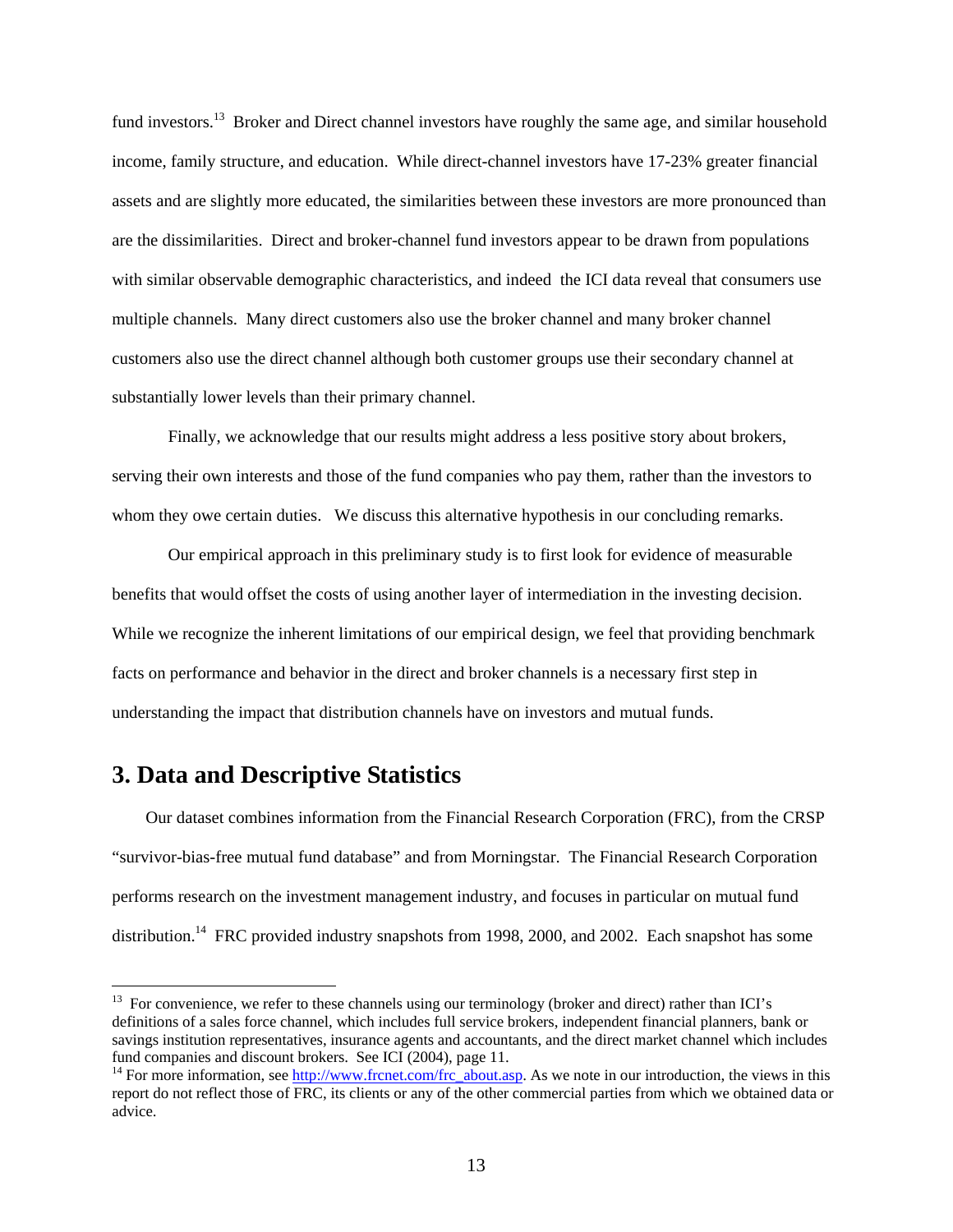historical data, and our analysis uses fund-year and fund share class-year observations from 1996 through 2002. The critical piece of data provided by FRC is a distribution code for each fund share class, which characterizes the primary distribution channel for that share class. FRC also reports the distribution code assigned by Lipper, another major fund data provider. For individual fund share classes, these codes rarely change over our sample period.<sup>15</sup>

Coding the distribution channel of a fund share class introduces a problem similar to assigning a primary SIC to categorize a firm—while the code may fairly represent the bulk of the firm's activities, a single code is not perfectly nuanced for a multiproduct firm and must reflect some degree of judgment. We compare the FRC codes to Lipper distribution channel codes, and we exclude from our analysis fund share classes where the two sources differ substantively in the reported distribution channel. This occurs for 5.9% of the fund classes that represent 3.2% of the assets in our sample.<sup>16</sup> We also exclude institutional funds, leaving a sample of fund share classes sold through the direct channel and a sample of fund share classes sold by brokers.

We use the CRSP data to measure monthly mutual fund returns and to corroborate the various fund investment objectives and other descriptive information. In some tests, we use factor loadings from the CRSP database, which require a 3-year fund return history.<sup>17</sup> This may induce some survivorship bias in the sample of funds for which we can observe factor loadings. We also collected additional fund data from Morningstar, including Morningstar ranking and manager tenure.

Table 1 reports the top 25 largest fund share classes for the direct and broker channels. While most mutual fund research focuses primarily on equity funds, money markets funds account for 13 of the top 25 in the brokered channel versus four in the direct channel, while bond funds account for one or two of

<sup>&</sup>lt;sup>15</sup> These codes are defined by share class, rather than by fund, allowing for a more specific classification of fund classes by distribution type.

<sup>&</sup>lt;sup>16</sup> We also checked our channel classifications against data for 2002 provided by the ICI. We repeated our analysis on a sample of funds that excludes those for which the ICI channel classification does not match the FRC and Lipper classification. With the exception of the inflow velocity results documented below, the results in this paper are very similar in this more restricted sample.

<sup>&</sup>lt;sup>17</sup> Factor loadings for newly introduced share classes of funds with existing track records are assumed to match the factor loadings of the older share classes of the same fund,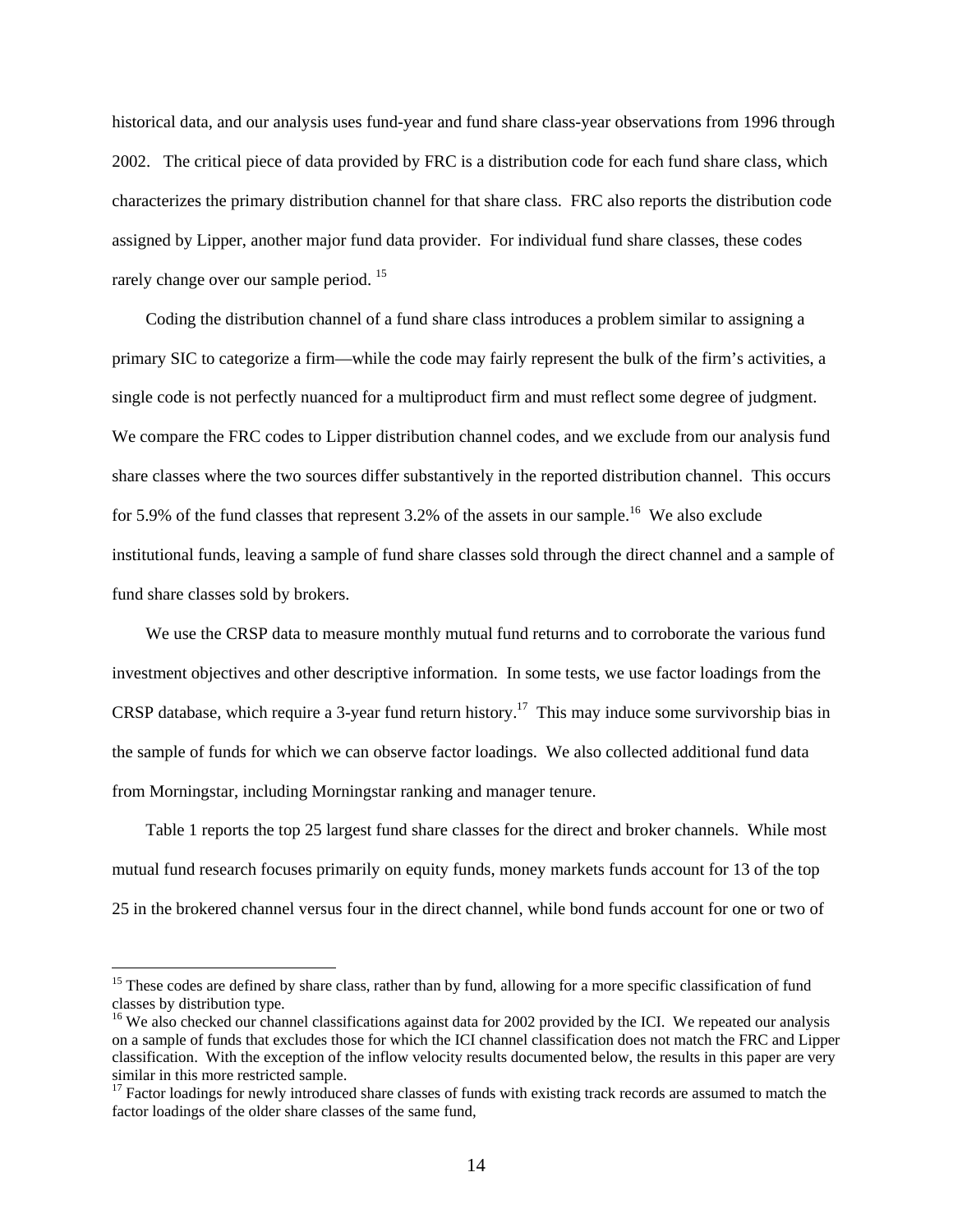the top 25 among each channel. Table 2 reports the aggregate size of our sample, as well as the average size of the funds in the sample and the share of funds that are small, which we define as having assets under management of less than \$100 million. In each panel, we report the total in our sample and the division by broker and direct distribution. We report data for 1996, 1998, 2000, and 2002.

In 2002, our sample covers 10,415 share classes in 4,541 funds representing assets of \$3.8 trillion.<sup>18</sup> Brokered distribution is the dominant form of distribution, representing 81% of all share classes, 66% of all funds and 53% of all assets in 2002. Direct distribution accounts for the remainder of the funds in our sample, with institutional funds, exchange-traded funds, and other funds excluded from our sample. Funds sold through the broker channel account for a larger fraction of share classes than funds because brokered funds are more likely to have multiple share classes, differing in the structure of their fees.<sup>19</sup> The brokered channel has been losing share overall to the direct channel in assets, with its assets under management dropping from 59% in 1996, to 53% in 2002.

 These aggregate data help frame our analysis of the differences between fund channels. Investors hold trillions of dollars in savings through each of these channels, and differences in investor behavior between the channels are an issue of first-order importance to the economy and to household welfare. While the line between "direct" and "brokered" distribution is not always drawn sharply, and there are funds that are sold both directly and through brokers or other investment advisors, professionals in the fund industry view the two channels as having quite different characteristics. The analyses in the sections that follow assess the dimensions along which differences between these channels exist.

## **4. Do brokers help their customers find "hard to pick" funds?**

 $\overline{a}$ 

Selecting an appropriate mutual fund can consume both time (to collect information about a fund or

an expert advisor) and money (to pay for expert advice), both of which constitute search costs. The

<sup>&</sup>lt;sup>18</sup> These numbers exclude institutional funds and those for which the method of distribution is ambiguous. Including these, there were 15,616 share classes with \$5.8 trillion in assets under management in 2002. Institutional funds account for the majority of the difference between our sample and the overall sample with respect to number of share classes (68%) and assets under management (81%). The data restriction imposed in later tests where we require factor loadings causes us to lose approximately 35% of all funds but only about 13% of all assets.

<sup>&</sup>lt;sup>19</sup> See Nanda, Wang, and Zheng (2003) for a study of the impact that the explosion of share classes has had on the relation between loads and flows.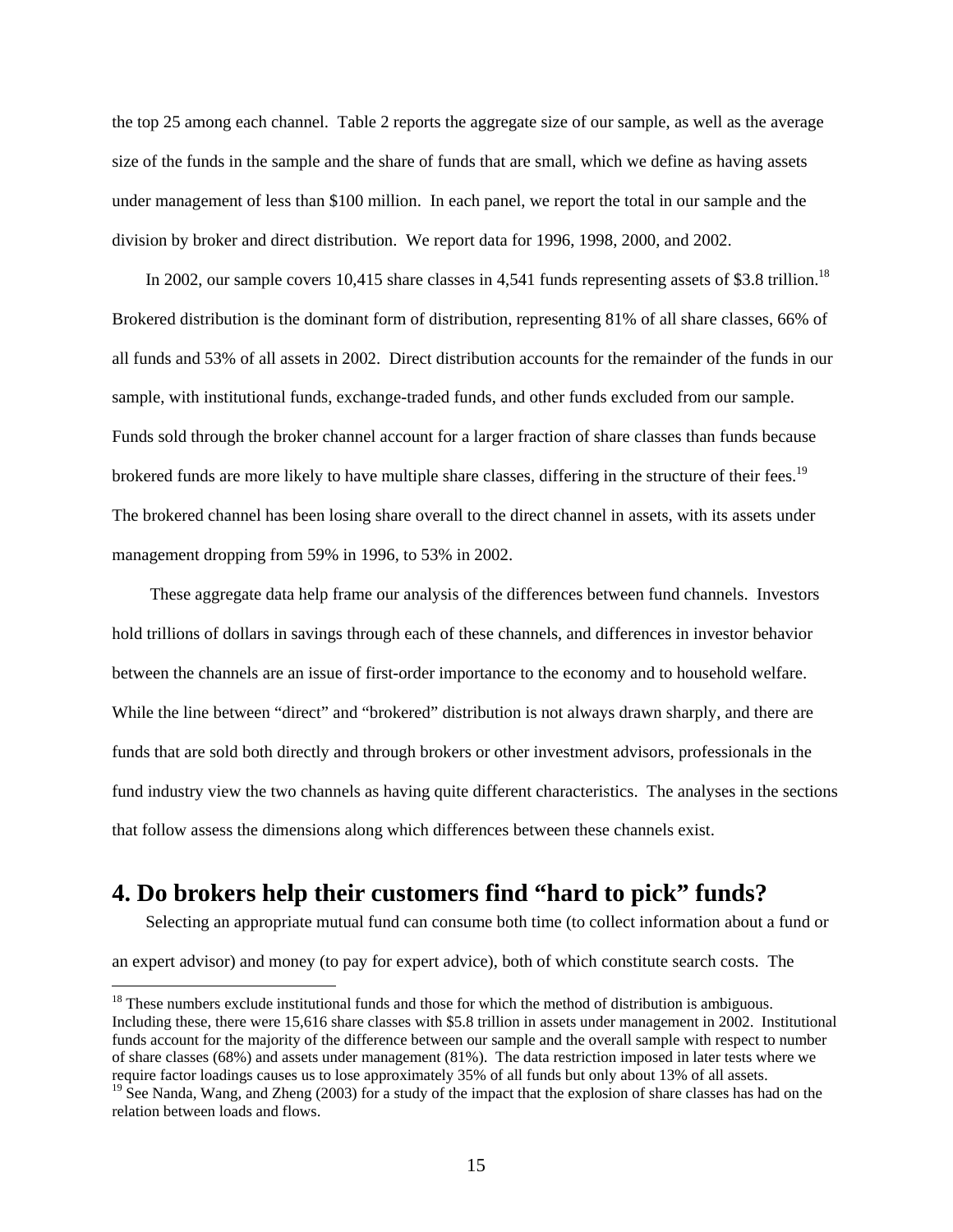average fund-owning household has a handful of funds, which it must select from thousands of choices (in our sample, from over 10,000 different share classes in over 4,500 funds.) In the ICI (2004) survey, 94% of both clients of sales force and direct channels note that "the availability of a range of mutual fund choices" is an "important or very important reason for owning mutual funds." Yet, 81% of the users of the brokered channel agree with the statement that "I tend to rely on the advice of a professional financial advisor when making mutual fund purchase and sale decisions" vs. 62% of the users of the direct channel.

In light of these differences, we speculate that, left to their own devices, fund investors would be more likely to select funds that are easier to find and analyze, and less likely to select those funds that are harder to find and analyze. One benefit of working with professional brokers is that they might help investors to locate and invest in funds that might otherwise be overlooked. The corollary of this statement is that we might find that brokers specialize in matching investors with hard-to-find funds.

We posit that a fund is easier to find if it has a larger business footprint: It is bigger, it is older, its management team has been in place longer, it is covered by the major fund rating services, it is well covered in the press, or it is the subject of conversations by friends, coworkers or family.<sup>20</sup> To assess empirically whether brokers direct investors to funds where search costs are higher, we look several measures of fund visibility. We also distinguish between the funds that are "offered" and the funds that are "sold" by each channel. Our view is that equal-weighted results capture the product set or menu *offered* by a channel,<sup>21</sup> while asset-weighted figures represent what investors have actually *purchased*, on net, over time. The characteristics we analyze include:

• The average size of funds sold through the direct and broker channels.

- The average age of the funds offered (equal-weighted) and sold (asset-weighted).
- The share of funds offered and sold that are "young" (i.e., under 3 years old).
- The share of funds offered and sold that are "small" (i.e., under \$100 million in assets under management).

<sup>&</sup>lt;sup>20</sup>We also acknowledge that performance plays a role in identifying a fund, and discuss this further in Section 6. <sup>21</sup> We acknowledge that in some cases, equal-weighting may over-weight infrequently used share classes in these calculations and therefore the value weighted results may more dependably represent the nature of the industry.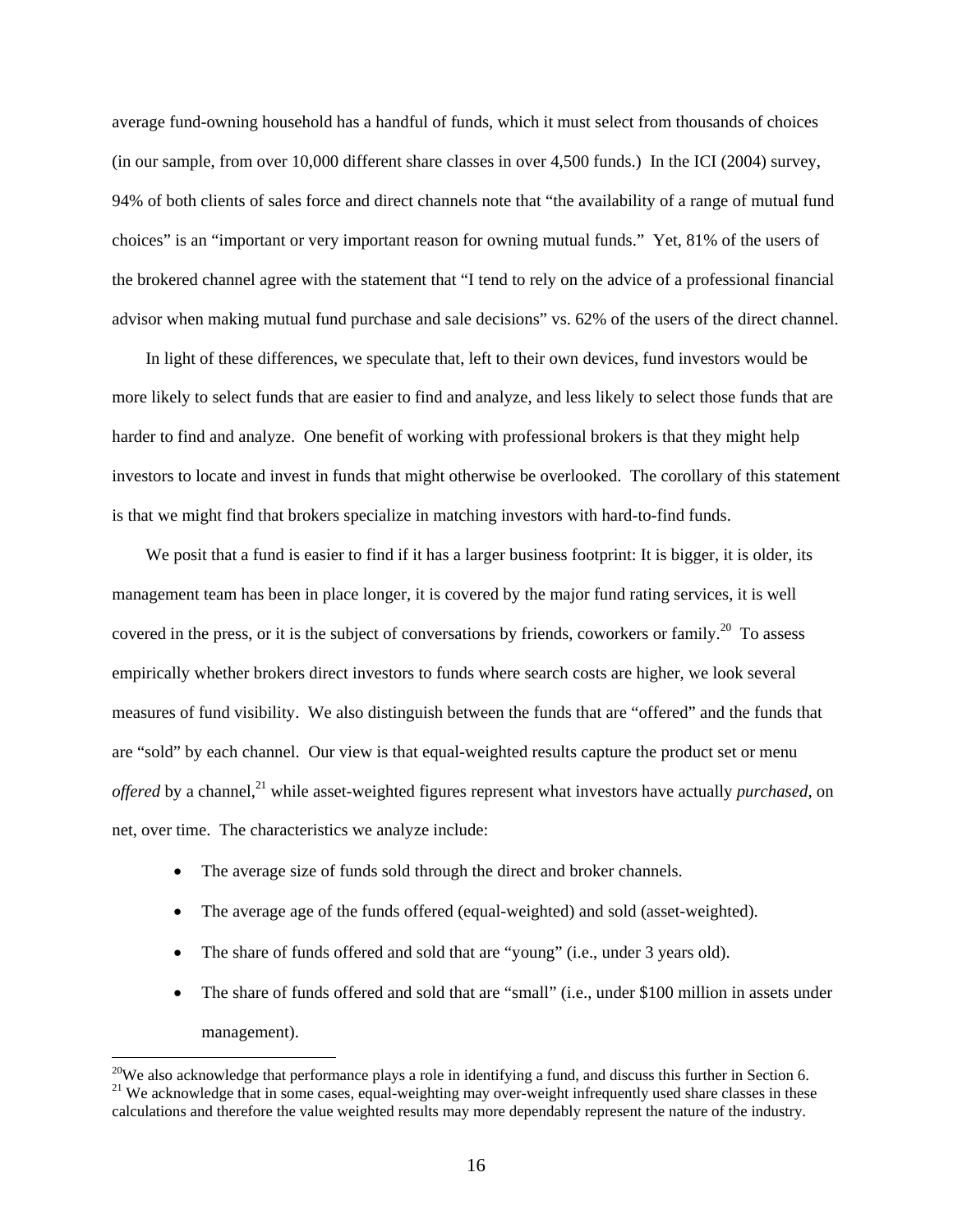Once a consumer has identified a fund, she then has to analyze whether the fund is appropriate. Brokers can help consumers analyze funds whose performance and strategies would otherwise be hard to understand. To test whether brokers specialize in harder or easier to understand funds, we look at various elements of a fund's portfolio that affect its ease of evaluation:

- We hypothesize that "easier" to evaluate funds include money market funds, index funds, and domestic funds--especially larger cap funds.
- "Harder" to evaluate funds include international funds and smaller cap equity funds. We also hypothesize that the strategies of actively managed funds are harder to evaluate than those of index funds. Finally, funds not covered by Morningstar are harder for individual investors to evaluate without the aid of a broker.

Tables 2 and 3 report fund characteristics by channel and Table 4 reports the funds' portfolio compositions by channel. Tables 3 and 4 each have a left and a right panel; the left panel presents results that are weighted by assets, while the right panel presents results that are weighted equally by fund share class. The equally-weighted results reflect the menu of products offered to investors, while the assetweighted results reflect the product actually purchased.

Table 2, panels D and E, shows that brokers offer funds that are considerably smaller than those offered in the direct channel.<sup>22</sup> For example, in 2002, funds sold by brokers were 38% smaller than those sold through the direct channel, with an average fund size of \$725 million versus \$1,174 million. This is consistent with the hypothesis that brokers bring smaller funds to the attention of their clients. However, examining this result more closely in Table 2 panel E, we find that if we examine the fraction of funds offered that are "very small," i.e., with assets of less than \$100 million, the menu proposed by brokers to their customers has fewer small funds. A small number of very large funds drive the larger average size of direct-channel funds; the broker channel, in aggregate, does not seem to direct a larger share of assets to the very small funds.

 $22$  While our unit of analysis is normally a share class, for the analysis in Table 3 we look at the fund as the unit of analysis, as the visibility of a fund is probably more related to its overall size, as opposed to the sizes of its individual share classes.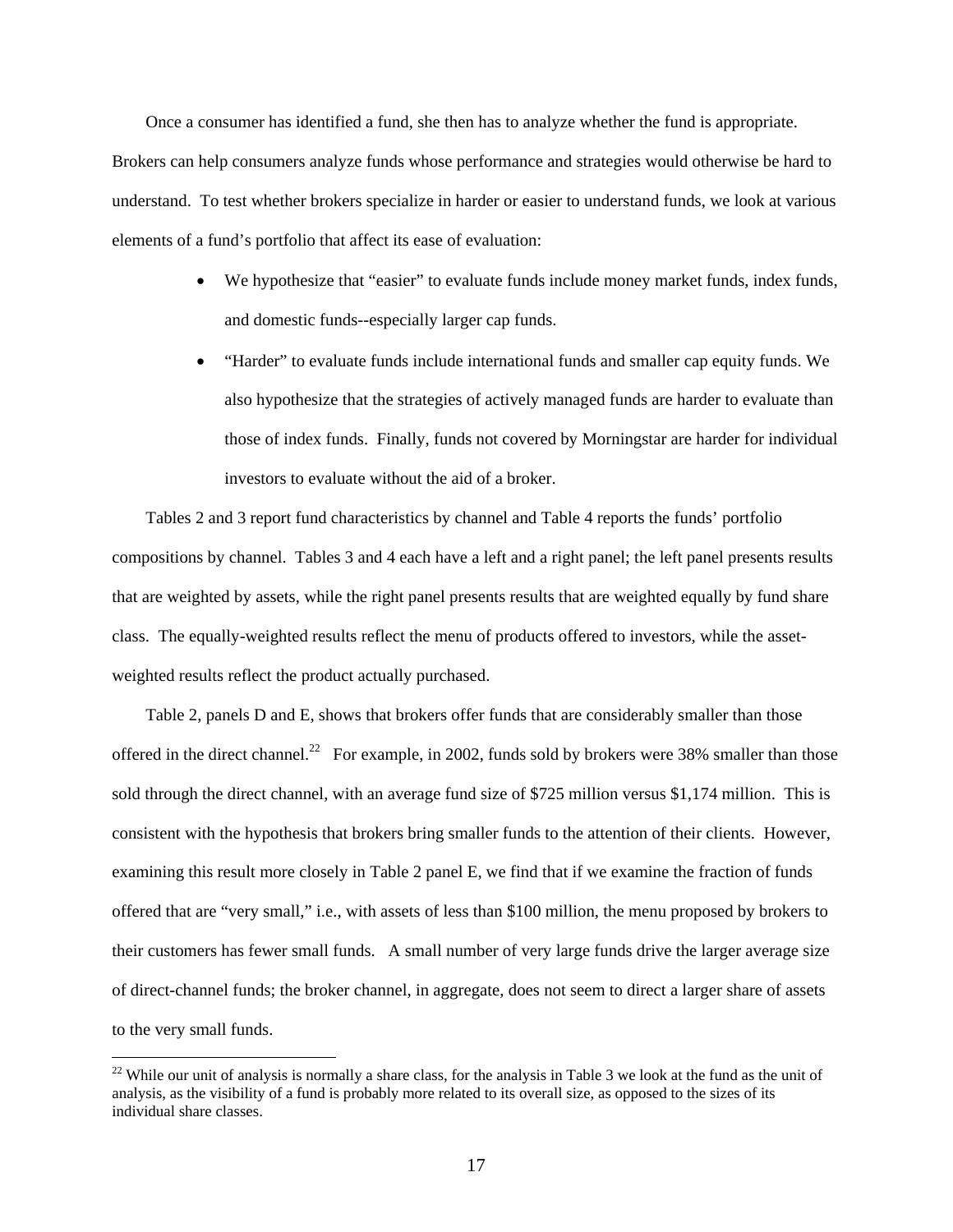Table 3 examines the age of funds offered and sold by the different channels. Starting with the average age of funds, brokers *offer* products that are equivalent to the offerings of the direct channel, with an average age of 11.2 versus 11.4 years (in 2002). Looking at the products actually sold, the assetweighted results confirm this result: there is little difference between the average age of funds sold by the two channels. However, if we focus on the proportion of funds that are young, we see that the funds sold by brokers (asset-weighted) are consistently more likely to be young, where we define young as being less than three years old.

Table 3, panel C, shows funds by channel as a function of manager tenure. In most years, brokers offer funds whose managers have been in place for a shorter period of time, which is consistent with the broker channel selling funds that are more likely to be under three years old. However, the asset weighted results show that what funds get sold is not statistically different for the two channels.

The final panel of Table 3 examines funds as a function of whether the funds are rated by Morningstar. Morningstar does not rate money market funds, so this analysis is conducted among bond and equity funds. We posited that funds without Morningstar ratings might be more difficult for consumers in the direct channel to evaluate, so they would be more likely to be offered and sold in the brokered channel, where a broker can offer her opinion on the fund. Indeed, brokers are more likely to offer unrated funds; throughout the period we analyze they are considerably more likely to sell them and this tendency is stronger in recent years. The asset-weighted results suggest that unrated equity funds are two to three times more prevalent among those equity funds sold by brokers versus those sold directly.

Tables 2 and 3 suggest that funds that go through brokered distribution are on average somewhat smaller<sup>23</sup>, younger and are less likely to be rated by Morningstar. This pattern of results is somewhat consistent with our hypothesis that the broker channel helps steer investors toward funds that are more difficult to identify.

Table 4 presents characteristics of the portfolios of funds sold through the direct and brokered channels. We hypothesize that brokers have a comparative expertise in assisting customers pick funds

 $23$  However, the prevalence of very small funds is the same across the two channels.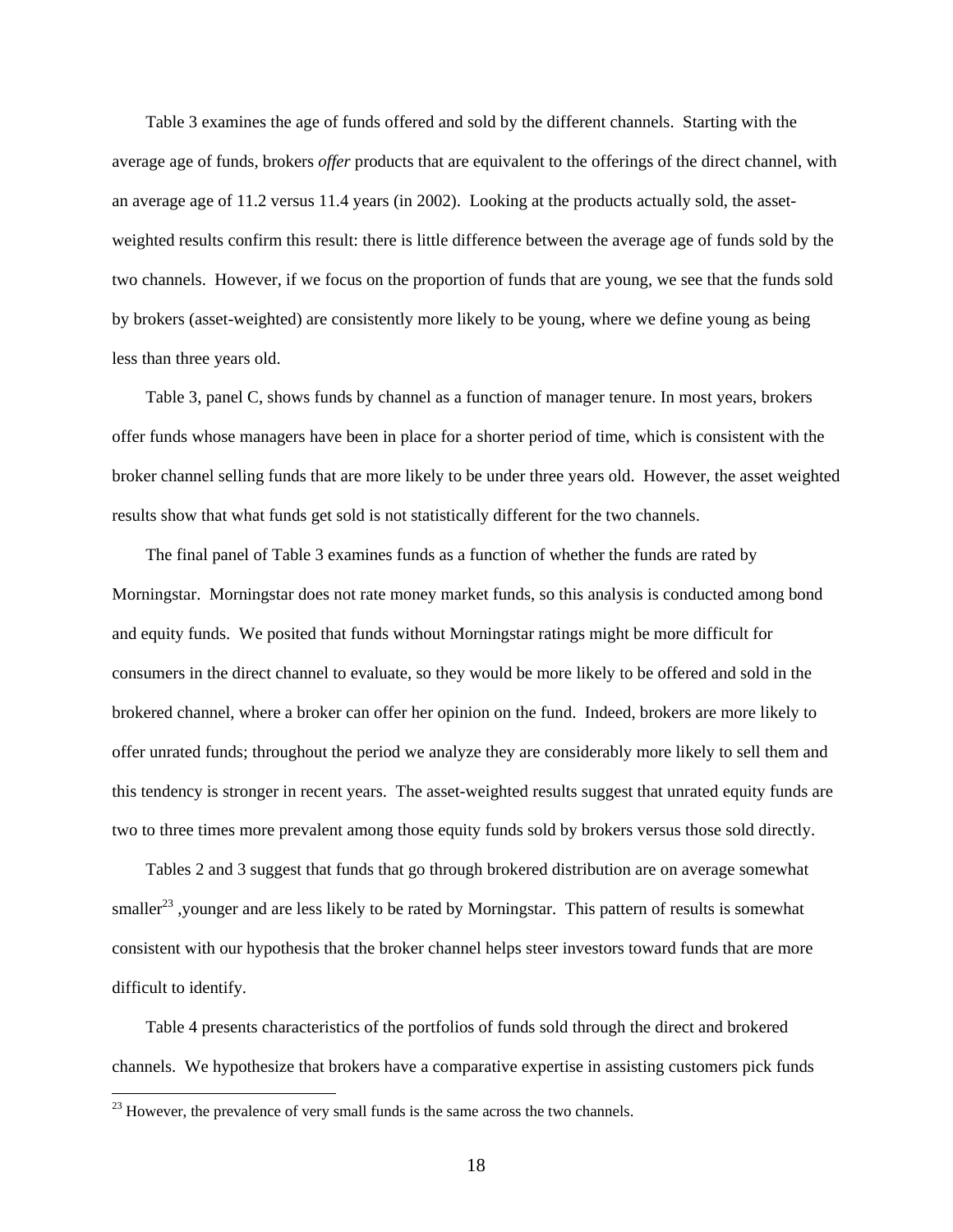that are "hard to analyze." No simple metric identifies the "degree of difficulty" in assessing a fund, so we report a variety of measures of fund portfolio characteristics. Our priors are that harder to evaluate portfolios include international securities and small cap stocks, as well as actively managed equities. In contrast, brokers might have little comparative advantage over direct channels in selling "easier" products. These products would include money market mutual funds, which have historically maintained stable net asset values; index funds, where differences tended to focus on expenses, rather than skill; and large-cap stocks.

The evidence in Table 4 is mixed. Consistent with the idea that brokers play a role in helping investors assess the performance and strategies of "complicated" funds, Table 4 shows that the brokerage channel offers and sells substantially more foreign funds than does the direct channel, 14.0% versus 10.4% in funds offered and 7.3% versus 5.5% in funds actually sold. The broker channel offers and sells considerably less of the simplest equity products, index funds. In aggregate, less than 2 percent (0.6/37.4 from table 4) of the equity assets in the brokered channel are in index funds, versus 16.5 percent (8/48.5 from table 4) in the direct channel. These results are consistent with the hypothesis that brokers "specialize" in marketing funds that allegedly require greater analysis. Brokers are relatively specialized in international funds, and within the pool of equity funds brokers focus on actively managed funds.

Countering this view, substantially more of the assets held through the broker channel potentially require the least assistance from a broker: money market funds. While brokers offer a smaller number of money market fund share classes, the asset-weighted results tell a different story: 29.9% of all assets in brokered funds are in money market funds versus 22.3% in the direct channel. While there may be benefits of holding money market assets in a brokered distribution channel, it is unlikely that this benefit is the superior advice given by the broker regarding money market fund selection. This finding suggests that the broker channel is not only a means by which investment advice is delivered, but also a means for handling transaction needs of customers. Alternatively, broker-channel money market holdings may represent another type of brokerage firm customer—investors holding individual stocks who use their money market funds as a place to hold cash. However, countering this hypothesis, in the ICI (2004)

19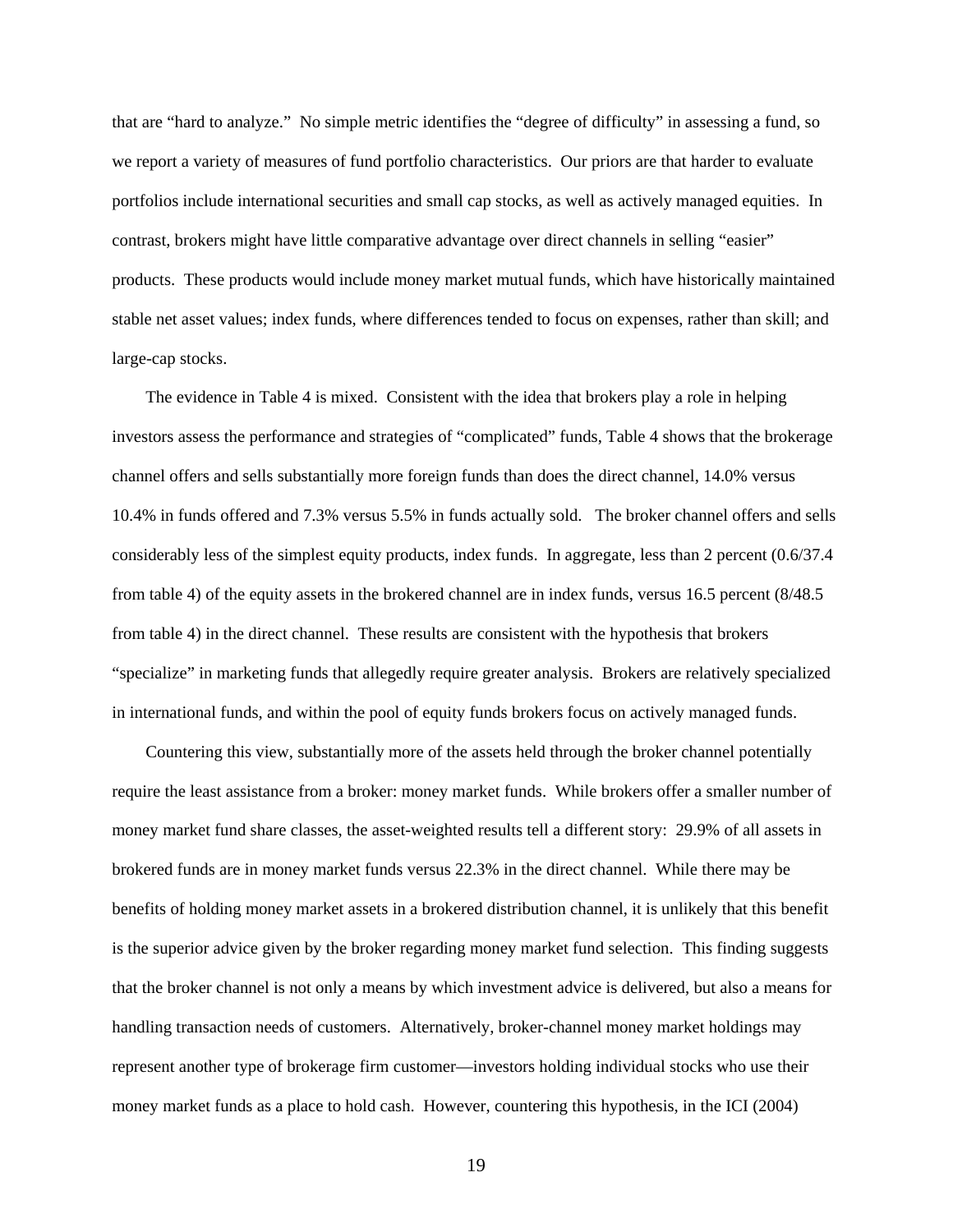survey, virtually identical fractions of the users of the two channels say that their fund investments are "savings for the long term" (96 vs. 95%), and if anything, holders of directly-marketed funds have a higher preference for funds that are used for emergencies (48 vs. 44%) or current income (22 vs. 21%) that might be consistent with greater holdings of money market or bond funds.<sup>24</sup>

Overall, this first investigation provides some results that are consistent with the notion that brokers tend to specialize in products that are harder for the consumers to find and analyze. The one main exception to this general finding is that the broker channel offers and sells considerably more money market mutual funds. This is probably less due to the role of brokers in giving advice on mutual fund selection than to clients using their brokerage accounts (and money market funds) as pools of liquidity for subsequent investment or transactions.

## **5. Do brokers help their customers find lower cost funds?**

The ICI (2004) data suggests that both types of customers care about fees. When asked whether "levels of fees and expenses" were "very or somewhat important reasons for owning mutual funds," 95% of the clients of the direct channel responded affirmatively, as did 93% of the clients of the sales force channels. Yet, brokers charge investors for their services, adding to the cost of fund acquisition and ownership. The most consistent pattern of evidence in the academic literature on mutual funds is that expenses are a drag on performance. However, if brokers direct investors toward funds whose nondistribution expenses are lower, then higher distribution charges on funds sold through the broker channel may be partially or fully offset.

We test this hypothesis by measuring the fees that fund investors pay for services other than distribution. We define "non-distribution expenses" as the annual expense ratio net of any 12b-1 fees. Non-distribution expenses thus include management fees, as well as administration, custody, transfer

<sup>&</sup>lt;sup>24</sup> We have also examined the holdings of equity funds by channel. We found that among the broad equity funds, on an asset weighted basis, the broker channel funds are slightly more concentrated in large cap stock holdings, value funds, and greater momentum factor loadings relative to the funds sold through the direct channel. One could characterize each of these dimensions as more readily observable characteristics of funds requiring less sophistication to find and thus inconsistent with the hypothesis that the broker channel helps investors find harder to analyze funds. These results are available from the authors.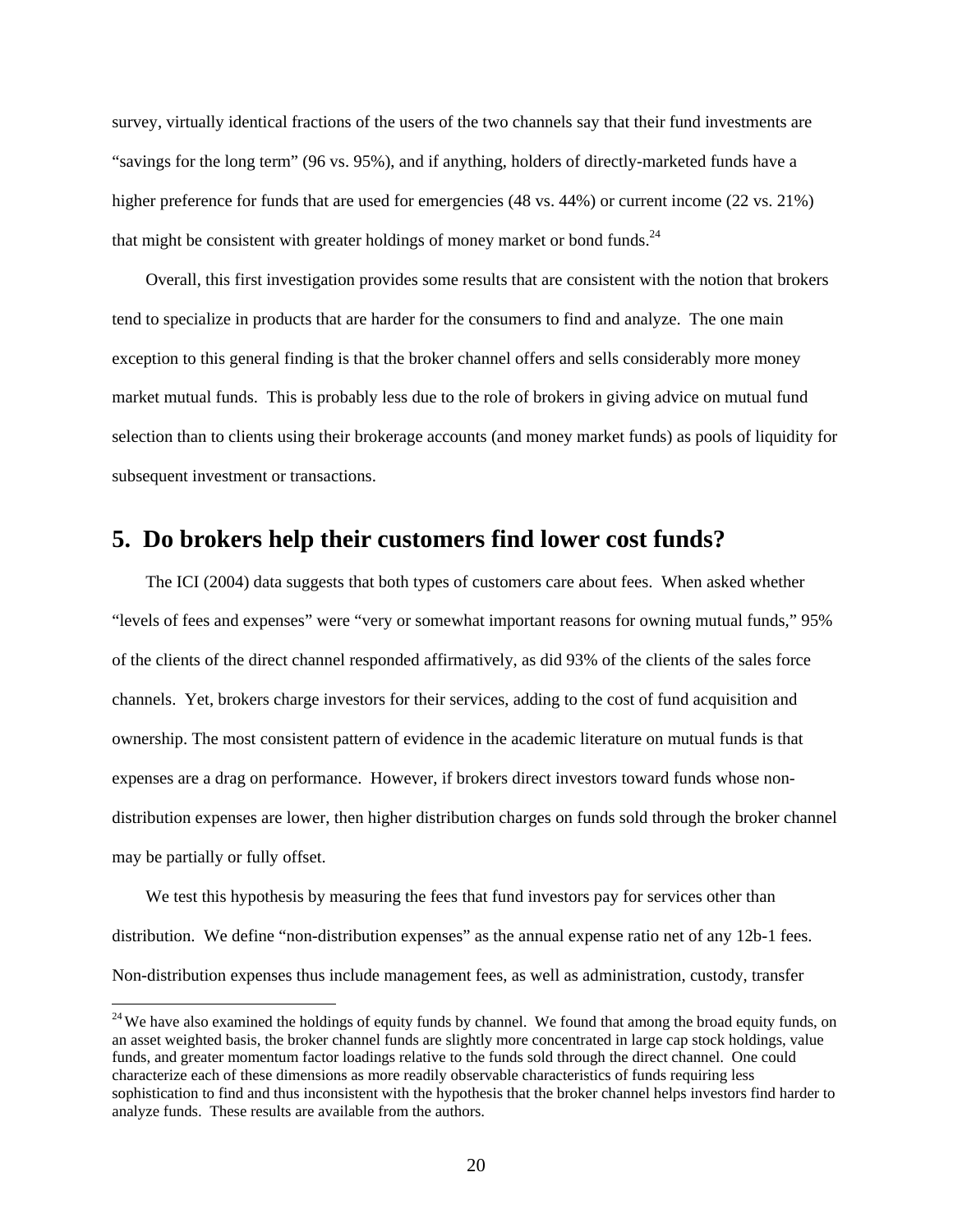agency, audit, legal and board fees. We acknowledge that some distribution charges will be hidden in what we label "non-distribution charges", in particular when management companies engage in revenue sharing with the brokers who sell their funds. We also report the components of distribution fees, including annual 12b-1 fees, maximum front-end loads, and maximum back-end loads, and construct a measure of the annuitized level of all distribution fees, assuming a five-year investor holding period.25. Table 5 reports the fee components by channel for equity, bond and money market funds, as well as the class of "broad equity" funds, which excludes funds which focus on particular specialty sectors. Table 6 reports a multivariate analysis of non-distribution fees.

*Distribution charges.* Front-end and back-end loads and 12b-1 fees compensate brokers and support other marketing activities. Table 5 shows the components of these expenses, reported on both equal weighted and asset weighted bases. As expected, 12b-1 fees, maximum front-end loads and back-end loads are all substantially higher for brokered funds than for direct funds. All of these fees are highest for equity funds, smaller for bond funds and smallest for money market funds. Except for money market funds, brokered distribution fee components are substantially larger—by a multiple of five or more—than for direct distribution. The data on front-end loads and back-end loads reflect the maximum loads that the funds can charge. This represents the load that an individual consumer with a small account would pay, however larger investors and those who purchase funds on a load-waived basis pay substantially lower fees.

*Non-distribution charges.* Not only are distribution charges for brokered funds higher, nondistribution expenses for brokered funds are slightly higher as well. Weighted by assets, non-distribution expenses are 2 basis points, 23 basis points, and 4 basis points higher respectively for equity, bond, and money market funds sold through the broker channel. The first two of these differences are statistically significant, while the third is not. This univariate result, confirmed in a multivariate setting below,

<sup>&</sup>lt;sup>25</sup> We have data on the maximum distribution fees that might be levied. Funds often have break points for distribution fees, whereby larger investments enjoy lower distribution fees. In addition, many retirement accounts are sold on a "load waived" basis. Due to these discounts, actual loads paid are likely to range from 25-50% of the maximum loads we report (See ICI *Fundamentals* , February 2004, p. 19)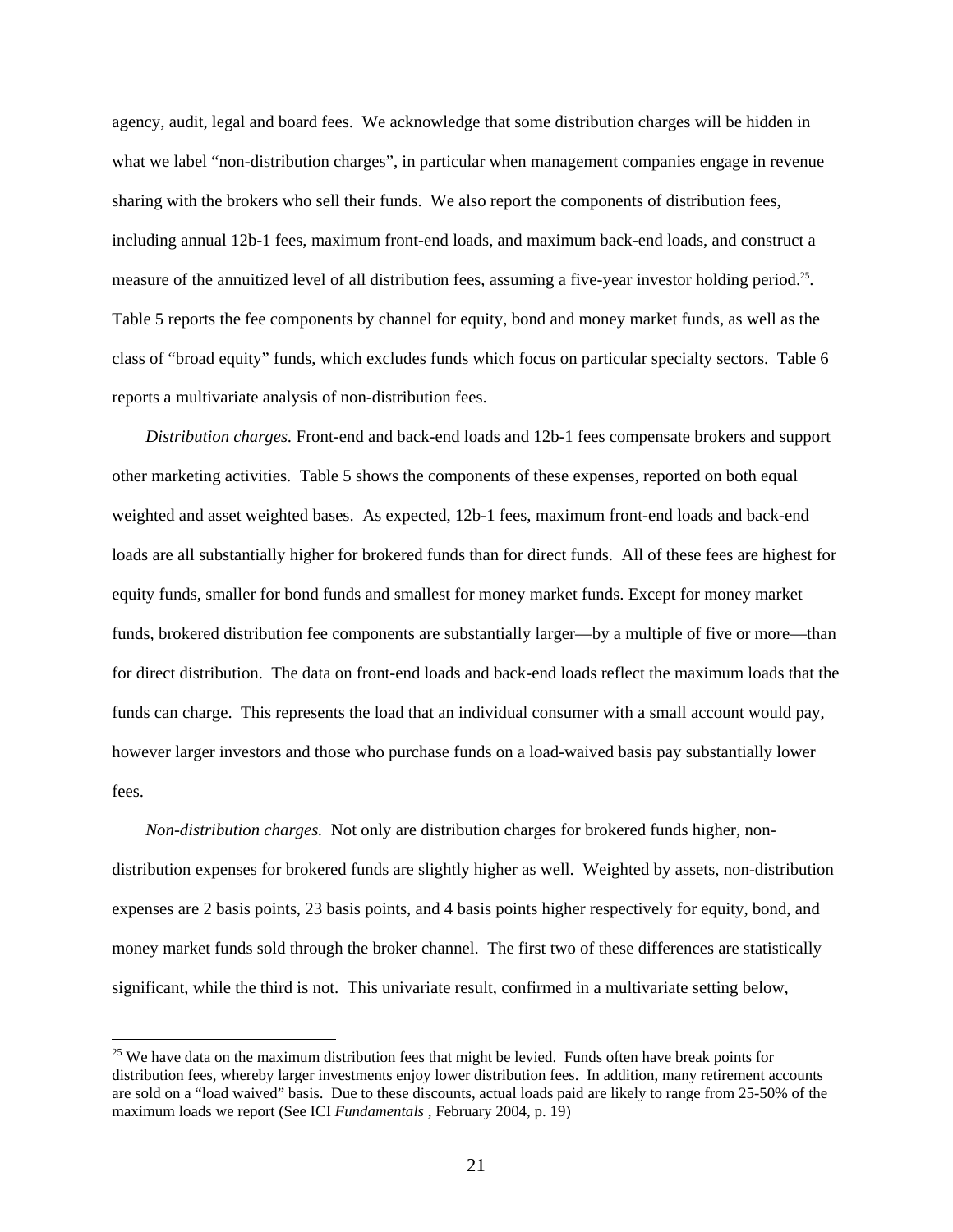suggests that the higher fees paid to brokers are not offset by lower non-distribution charges. Rather, investors in brokered funds tend to pay more for not only distribution, but also other services.

*Equal-weighted versus asset-weighted differences.* A preference for lower fees or the existence of economies of scale would suggest that asset-weighted expenses should be smaller than equal-weighted expenses. This simple prediction is borne out for *most* of the components of expenses. In both channels, non-distribution charges and 12b-1 fees are lower on an asset-weighted basis than on an equal-weighted basis. For example, non-distribution fees are 10 to 40% smaller on an asset-weighted basis than on an equal- weighted basis.

There is one important exception to this pattern. Focusing on front-end loads, the average load of the funds actually sold (asset weighted) is higher than the equally-weighted front-end load. This result is consistent with customers—or more likely their brokers—having a preference for buying (or selling) funds that generate larger up-front fees to support sales commissions.<sup>26</sup> This result helps to explain the fact that annuitized fees in the broker channel are over 100 basis points higher for both equity and bond mutual funds.

*Modeling the tradeoff between distribution fees and non-distribution fees.* While the univariate results in Table 5 do not suggest that higher distribution fees offset lower non-distribution fees, we know that brokered funds tend to operate in different segments and operate at smaller average sizes. As a result, their costs may vary from those of direct-channel funds for reasons that reflect these different characteristics of the funds. To sharpen our test of the tradeoff between distribution and non-distribution fees, and to test for the presence of channel-specific differences in fees, we turn to multivariate analysis of the fund distribution expenses, non-distribution expenses, characteristics, and channel classification. Table 6 reports the results of this analysis, showing the results of regressions of non-distribution fees on the individual components of distribution fees, as well a dummy variable for whether or not the fund is distributed through the direct channel. Additional controls include complex size, included to capture possible economies of scale; minimum initial investment amounts, to capture lower costs due to larger

 $26$  This result is likely to be sensitive to load breakpoints and load-waived sales of funds as discussed earlier.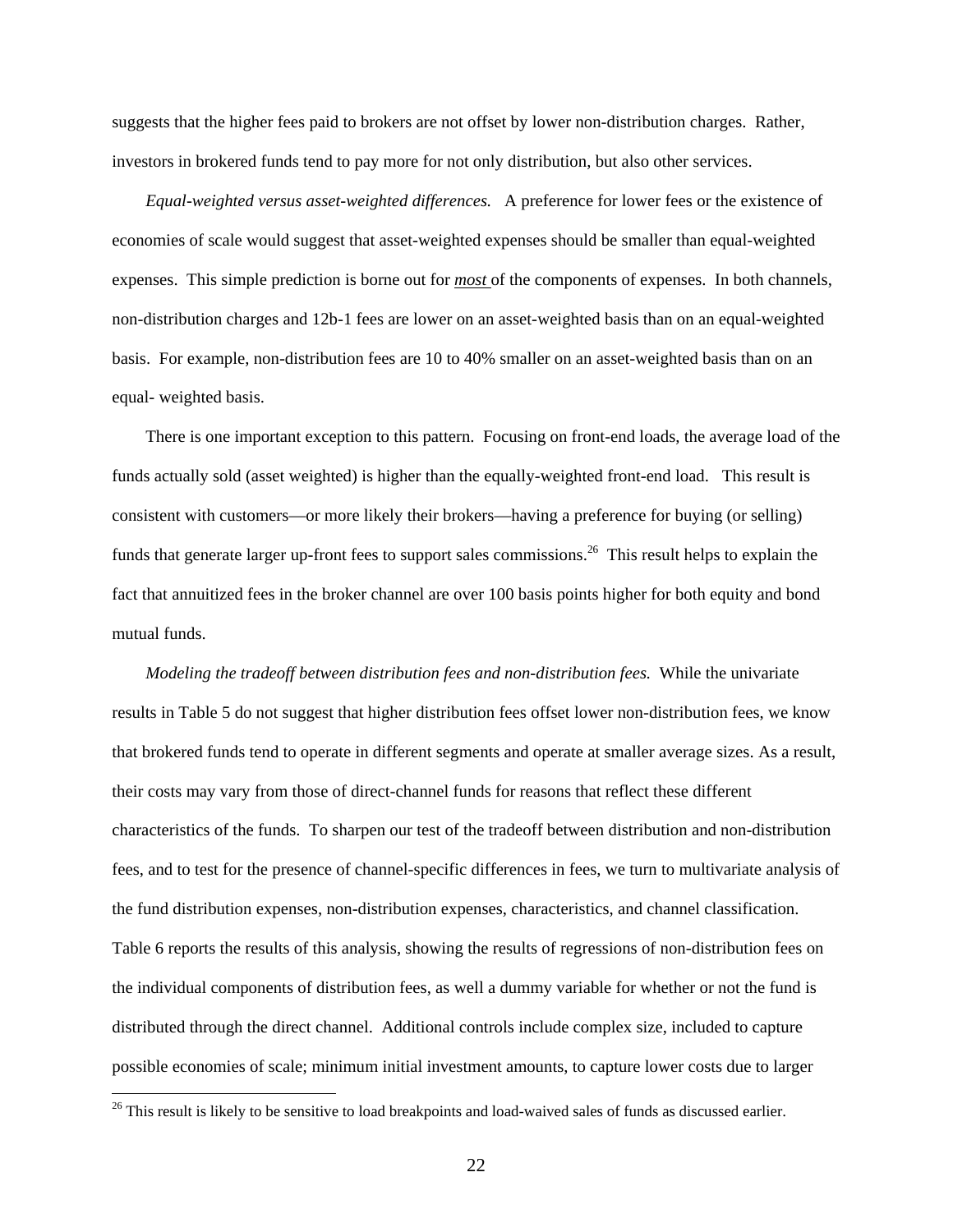account size; investment objectives dummy variables, which reflect differences across sectors in the costs of managing portfolios; and year fixed effects. We show the results for all funds, as well as separate analyses for bond, equity, and money market funds.

The coefficients on the control variables are consistent with expectations. There is some evidence of economies of scale at the fund level, and this evidence is most pronounced among equity funds. We find some evidence of complex-level economies of scale among bond and equity funds. Younger funds (less than five years old) have lower non-distribution fees, perhaps reflecting a conscious strategy of subsidizing distribution effort for newer funds. Finally, we see some evidence of account-level economies of scale, with funds demanding larger initial minimums having lower fees.

If distribution charges and non-distribution charges are substitutes, then the coefficients on 12b-1 fees, front-end loads and back-end loads should be negative. If they are perfect substitutes, the coefficient on 12b-1 fees would be –1.0 and the coefficient on the loads would be inversely related to the expected holding period of investors. However, the coefficient on 12b-1 fees, while negative and statistically significant, is only –0.10, suggesting that when 12b-1 fees are 100 basis points higher, non-distribution charges are lower by only 10 basis points. This result suggests that reduced non-distribution expenses do not compensate investors for higher 12b-1 fees. Looking across investment sector, the largest trade-off appears to occur in money market funds, where the coefficient estimate is -0.29. Furthermore, there is no statistically significant relationship between front-end loads and non-distribution expenses, and nondistribution fees are *positively* related to maximum back-end loads. This evidence fails to support the hypothesis that brokers may charge for their services, but their clients enjoy lower fees for nondistribution services in return for paying higher distribution fees. Thus, while clients of both channels profess to be equally fee sensitive, clients of the brokered channel see little fee benefits offsetting the costs they pay for distribution.

23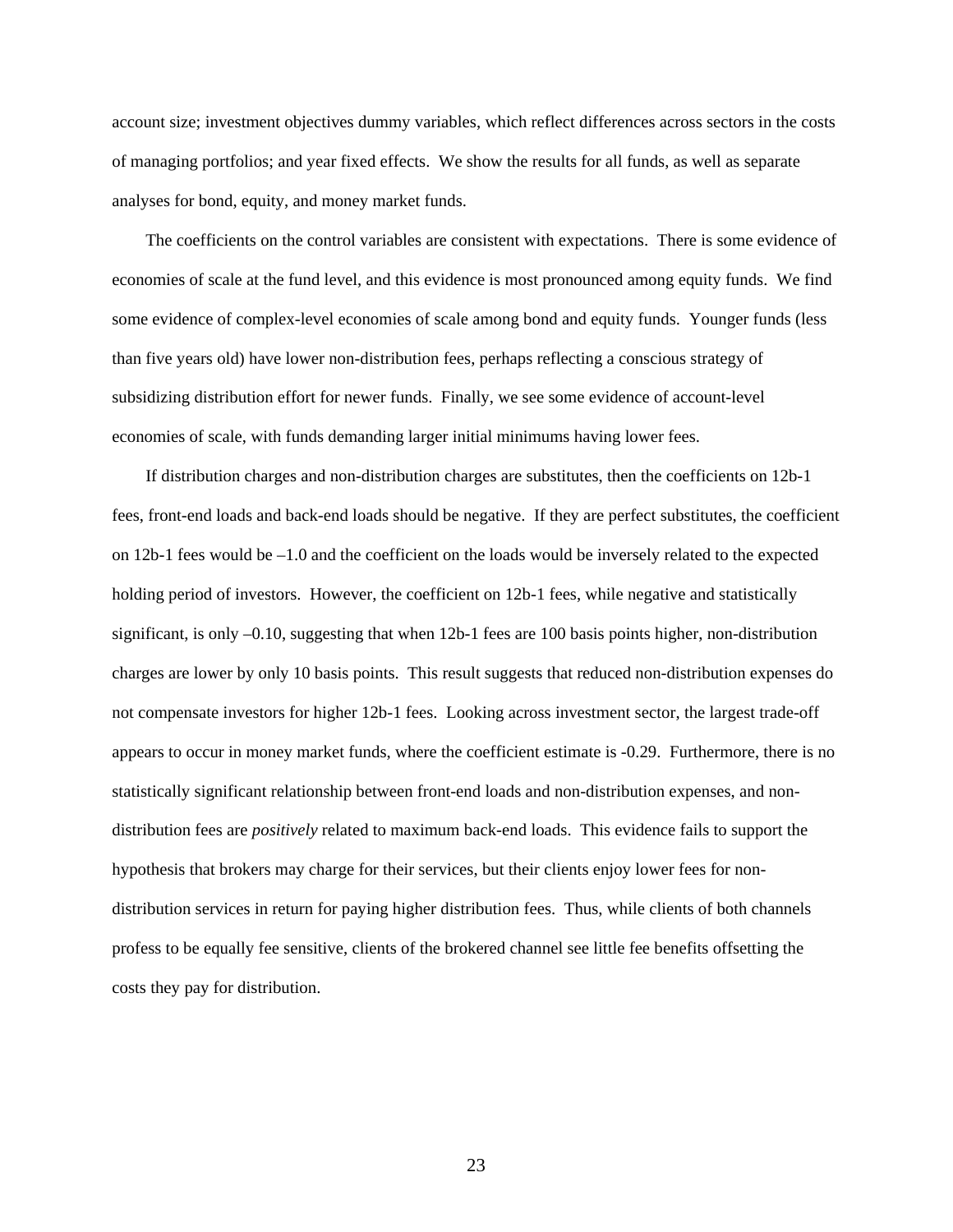## **6. Do brokers offer and sell higher performing funds?**

Academics tend to focus on the performance of funds, but so do clients of both channels, perhaps especially clients of the brokered channel. In the ICI (2004) survey, 88% of them (vs. 82% of the clients of the direct channels) identified "professional money management" as a "very or somewhat important reason for owning mutual funds." We read this to mean performance matters to both clients, and therefore study whether clients in the brokered channel have access to equal performing or better performing funds.

Our earlier analysis suggests that funds sold by brokers are somewhat different: smaller, younger, and less likely covered by Morningstar. It is also possible that, in addition to directing investors toward parts of the fund universe where search costs are higher, the funds selected brokers have levels of performance that differ from funds sold through the direct channel.

Table 7 presents data on the performance of funds in the three main sectors -- equity, bonds, and money markets by distribution channel. Table 7, Panel A presents asset-weighted results, while Panel B presents equally-weighted results. We report average raw returns, benchmark-adjusted returns, and various measures of risk-adjusted performance. For risk-adjustment we use the standard methodology, calculating returns in a traditional manner (net of all expenses, but before the deduction of front-end or back-end loads). We do, however, focus on *returns net of only non-distribution expenses*, as defined above. Our goal in reporting performance net of non-distribution expenses is to assess whether brokers have access to or sell funds that perform better, before the deduction of their own fees. Because the alpha measures require the CRSP factor loading data, we also recalculate the raw and adjusted returns for the restricted sample. The cross-sectional average return measures are calculated on equal-weighted and value-weighted bases using asset values as of the beginning of the return period.<sup>27</sup>

The results in Table 7 are remarkably consistent. For bond and equity funds, there is no evidence that funds sold by brokers outperform those sold through the direct channel. Even before deducting any

 $27$  Betas are estimated over years t-3 through t-1, abnormal returns are estimated over year t and asset weights are calculated using asset values at the beginning of time t.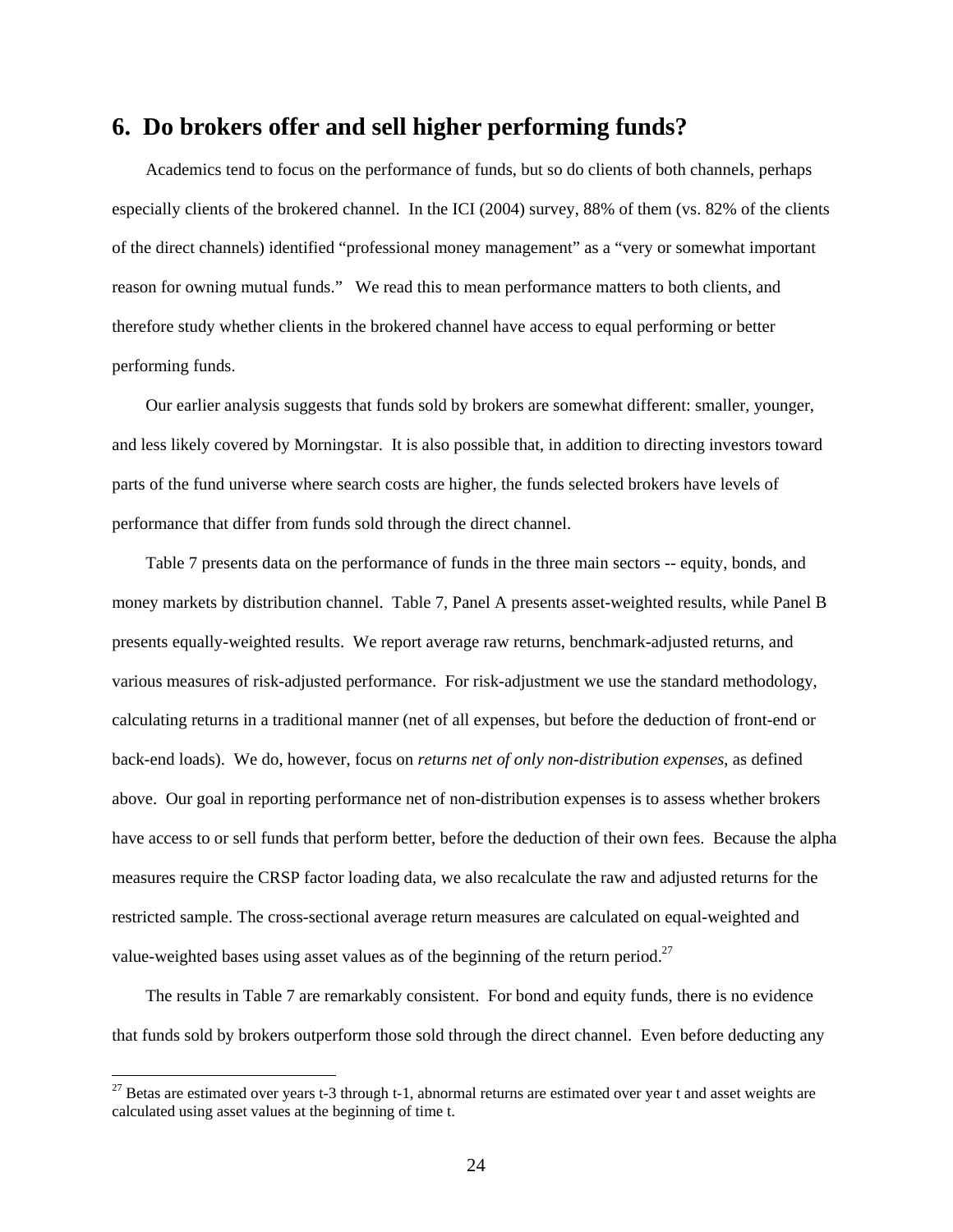distribution expenses, the funds offered by and sold by brokers earn returns that either equal or underperform direct-sold funds.

For example, consider the asset-weighted annual performance of equity funds. *Before deducting any distribution expenses*, brokered funds underperformed direct funds by 7.5 basis points in absolute terms. They underperformed direct funds by 17.8 basis points on a benchmark-adjusted basis. Using one, three, and four factor risk adjustment, they underperformed by 21.4, 92.6, and 76.7 basis points respectively. The differences in returns based on three and four factor risk-adjustment models are both economically large and statistically significant. In aggregate, brokers' clients purchase equity funds with substantially lower returns than directly-placed funds. For bonds, the differences are approximately of the same order of magnitude, with the brokered funds underperforming by 53-68 basis points on a risk-adjusted basis. 28 All of these differences are *prior to deducting any 12b-1 charges, front-end loads, or back-end loads.*

Money market funds are the only exception to this pattern; in some specifications, money market funds offered by brokers outperform those offered by the direct channel. It is consistent with the larger trade-off coefficient estimate between non-distribution charges and 12b-1 fees seen in Table 6 for money market funds.

Taken as a whole, however, the evidence described in this section suggests that brokers channel investors toward equity and bond funds that deliver performance that is substantially inferior to the performance of funds sold through the direct channel, despite the fact that clients of the brokered channel seem perhaps more concerned with performance (or narrowly professional money management skills.) The underperformance of the funds sold through the broker channel is a substantial cost, in addition to the direct marketing expenses, imposed on the broker-channel investors. Using the estimates from the most complete factor pricing models, the performance of the broker-channel funds lags that of the direct channel funds by 77 basis points per year among domestic equity funds, 138 basis points among bond funds, and 21 basis points among money market funds. Applying these numbers to assets under

 $28$  One natural concern with these results is that perhaps these merely reflect differences between actively managed and passively managed funds and are not necessarily related to the distinction between distribution channels. We have rerun Table 7 excluding all index funds from the equity funds and find our results qualitatively unchanged.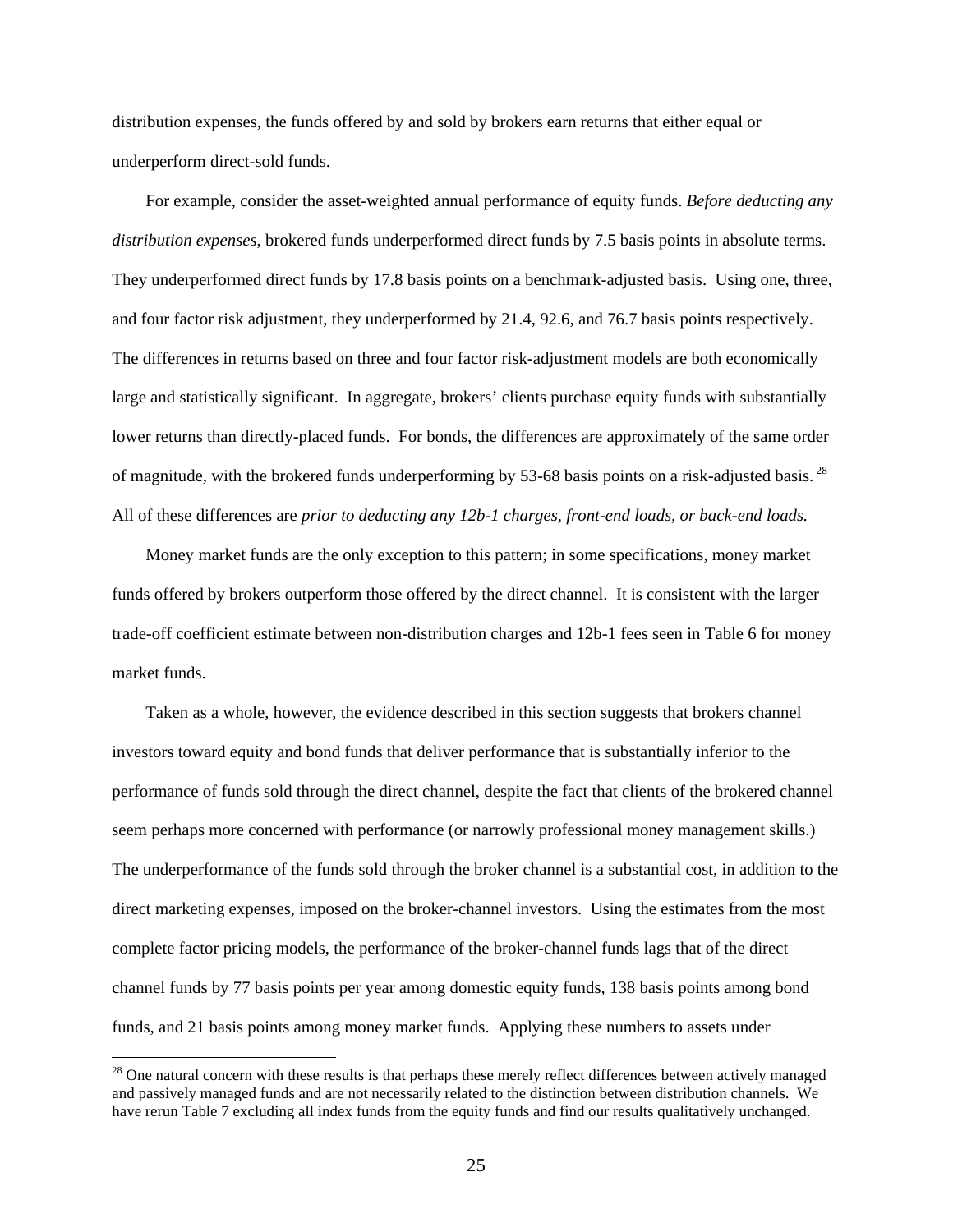management in broker channel funds implies a cost to broker-channel investors of \$5.5 billion per year among domestic equity funds and \$3.3 billion in bond funds, and \$120 million in money market funds. This underperformance comes on top of the higher distribution expenses that investors pay to purchase the funds sold through the broker channel.

## **7. Do brokers exhibit better asset allocation and timing abilities?**

The ICI survey makes clear that clients of brokers are more likely to "rely on the advice of a professional financial advisor when making mutual fund purchase and sales decisions" than are clients in the direct channel. These financial advisors might be contributing value by helping the client to make superior asset allocation decisions. This section provides some evidence on this point. In order to abstract from fund picking expertise of brokers, we take the broker channel aggregate asset allocation weights and apply those weights to asset return indexes. We compare the cumulative value of \$1 invested December 31, 1980 using annually rebalanced asset allocations prevailing in the broker and direct channels at the beginning of each year.

While we can show the differences in asset allocations across eight asset classes (Domestic Equity, Specialty Equity, Foreign Equity, Domestic Bond, Foreign bond, Muni Bond, Money Market, and Muni Money Market) we calculate returns based upon only four of these classes (Domestic Equity, Domestic Bond, Municipal Bond and Money Market). This is partly due to the difficulty of choosing the relevant index returns for the other four asset classes and partly due to the fact these four asset classes account for the bulk of the assets in these channels. Because of the focus on these four asset classes, we rescale the weights under the assumption that these four asset classes represent the entire investment universe for these funds.

Figure 2 provides graphs of the differences between the Broker weights and the Direct Channel weights invested in each of the eight asset classes. Bond and money market funds consistently make up a higher share of assets in broker-sold funds than in funds sold through the direct channel. In Figure 3 we provide the cumulative value of \$1 invested using broker weights and direct channel asset allocation

26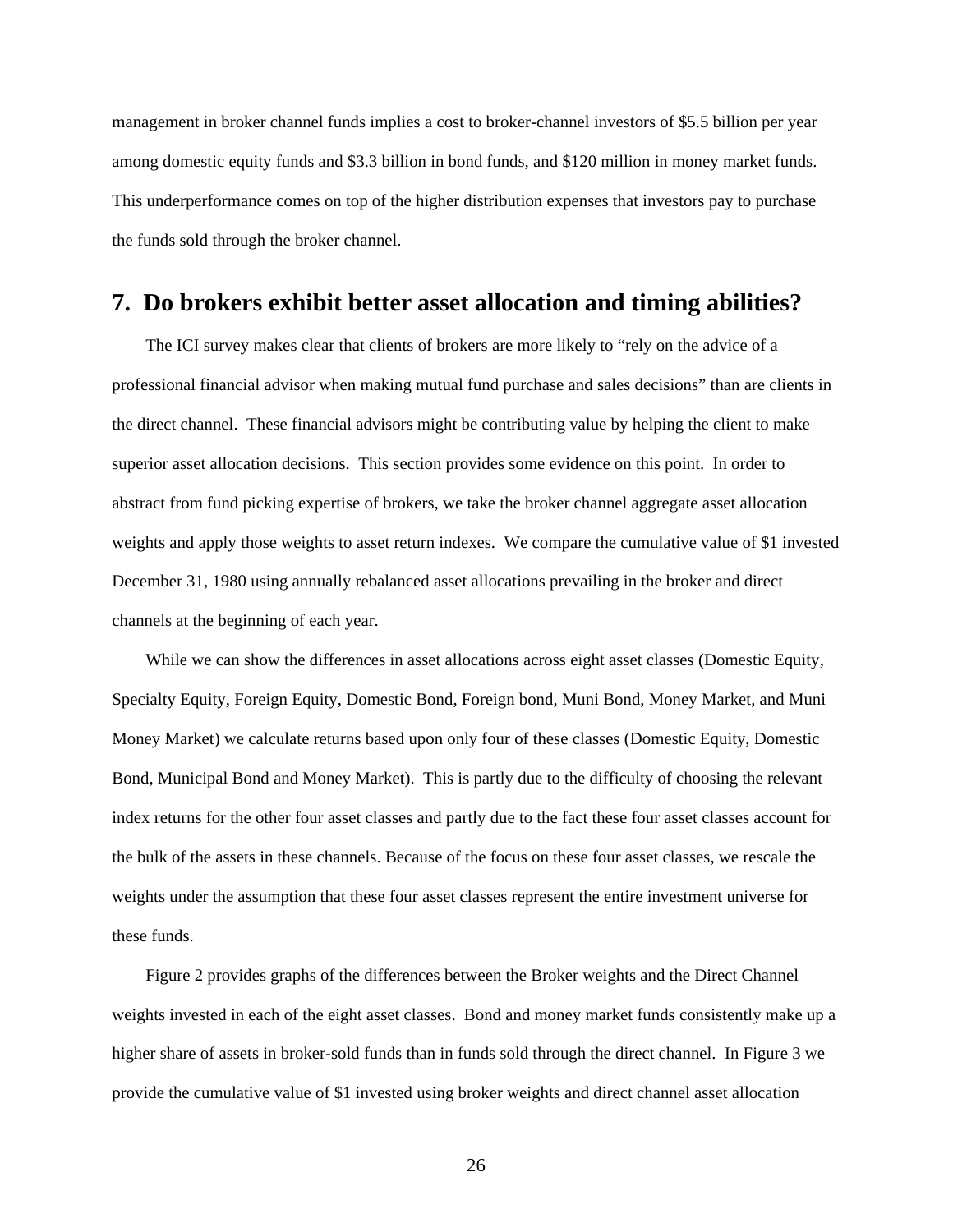weights. The indexes used for the asset returns are the Value weighted CRSP index returns for the NYSE, ASE and NASDAQ stocks, the Lehman Aggregate Domestic Bond index, the Lehman Aggregate Municipal Bond index, and the returns to the 30-day treasury bill. The results imply that direct channel asset allocations led to more cumulative wealth over this 22 year period of time. However, it is important to risk-adjust these returns. The broker channel underperformed, in part, because investors chose a blend of lower risk and lower return securities. This is consistent with the ICI (2004) survey results, where clients of the direct channel seem to be slightly more risk tolerant. When asked what level of risk they were willing take on with their mutual fund investments, 39% of direct channel customers (vs. 34% of brokered channels) were willing to take on "substantial" or "above average" risk for commensurate returns.

We therefore calculate the Sharpe Ratio of the two portfolios, as reported in the panel below.

| <b>Including Money Market Assets</b>                | <b>Broker Channel Direct Channel</b> |        |
|-----------------------------------------------------|--------------------------------------|--------|
| Mean Excess Return (beyond T-bill) per Month        | 0.19%                                | 0.25%  |
| <b>Standard Deviation of Monthly Excess Returns</b> | 1.84%                                | 2.46%  |
| <b>Sharpe Ratio</b>                                 | 0.1020                               | 0.1021 |

While the direct channel had higher mean excess returns (relative to the risk free return on Treasury bills), it had substantially higher standard deviations of returns. The two channels produce virtually identical Sharpe Ratios, with the direct channel yielding a slightly higher level. Recall that this analysis is applied to portfolio weights from the different channels, but to index returns. When applied to actual channel returns, the brokered channel would show a distinct disadvantage, as we have already shown that broker channel funds underperform direct channel funds.

It is possible that large cash balances held in broker-channel funds may more precisely reflect transactions purposes than active long-term portfolio choice decisions. (A literal interpretation of this argument would suggest that clients of brokers are underinvested in long term investments, relative to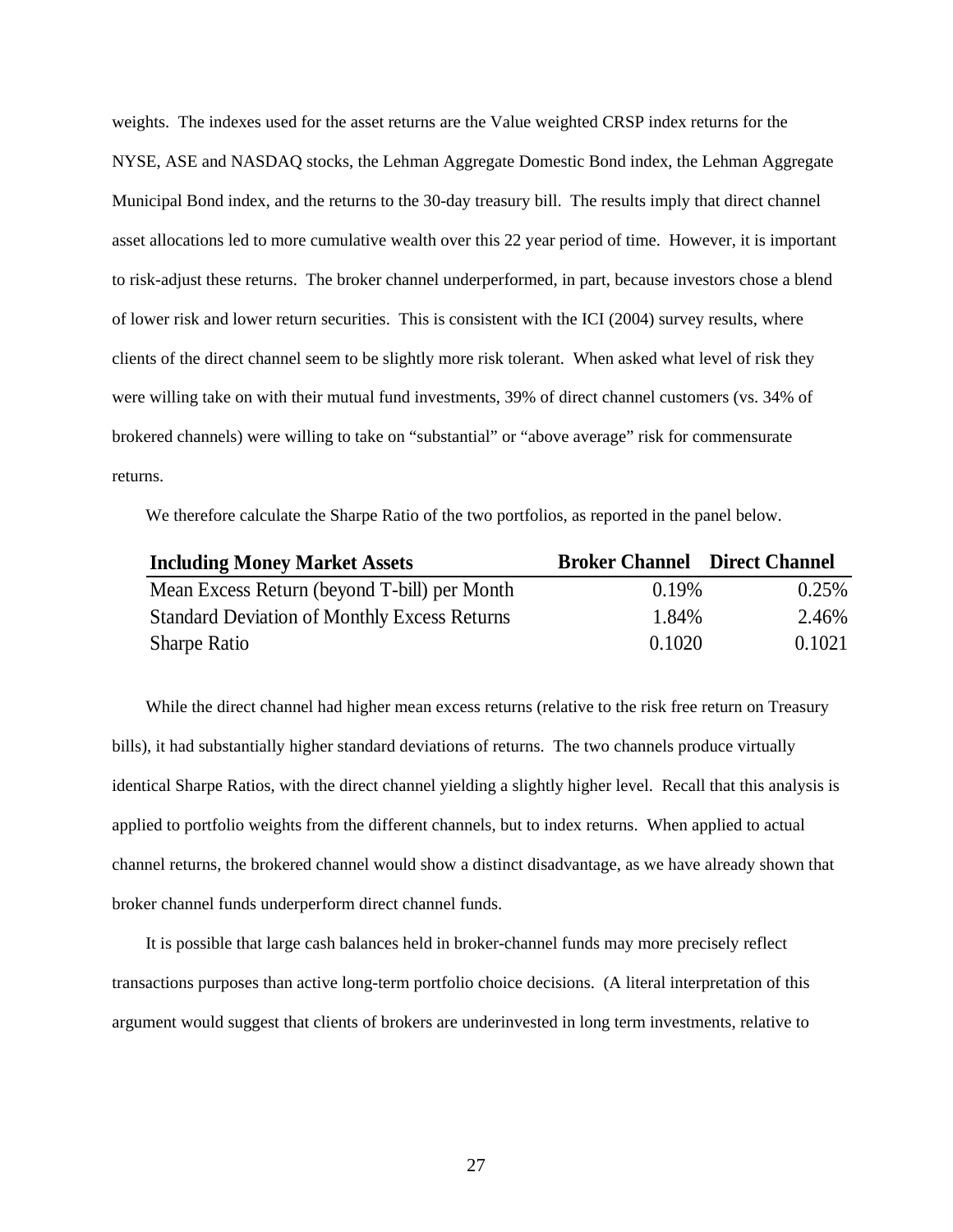direct-sale investors.<sup>29</sup>) If so, it may be useful to evaluate the two model investment portfolios excluding the cash component. Weighting the two portfolios excluding money market assets, we find that the Sharpe ratio for the direct channel is .1120 versus .1106 for the broker channel.

| <b>Excluding Money Market Assets</b>                | <b>Broker Channel Direct Channel</b> |          |
|-----------------------------------------------------|--------------------------------------|----------|
| Mean Excess Return (beyond T-bill) per Month        | $0.32\%$                             | $0.39\%$ |
| <b>Standard Deviation of Monthly Excess Returns</b> | 2.91%                                | 3.47%    |
| <b>Sharpe Ratio</b>                                 | 0.1106                               | 0.1120   |

These analyses of Sharpe ratios provide no evidence that brokers, in aggregate, display superior asset allocation. We conduct a more formal test using Merton and Hendriksson's (1981) non-parametric test of market timing ability. Using the Merton-Hendriksson approach, and examining direct channel and broker channel changes to bond and equity allocations, we cannot reject the hypothesis that brokers have no forecasting power, either absolutely or relative to the direct channel. For example, over the period from 1981 to 2002, there are six years in which the broker channel, in aggregate, increased its asset allocation to bonds (relative to equities). In two of the years, subsequent to the asset allocation change, bonds outperformed equities. Not surprisingly, the Merton-Hendriksson non-parametric statistic cannot reject the null that these two correct asset allocation moves happened by chance. Analyzing the broker channel asset allocation changes relative to direct channel asset allocation changes leads to the same conclusion.

Our examination of asset allocations in the broker and direct channels leads us to conclude that there is no evidence to support the hypothesis that, in aggregate, brokers provide asset allocation advice that helps their investors time the market. While these tests do not test the asset allocation skills of individual brokers nor the degree to which brokers fashion customized portfolios for their clients, the aggregate asset allocations observed by brokers do not outperform the aggregate asset allocations in the direct channel. Furthermore, the aggregate broker channel does not exhibit market timing skill when measured on its own relative to the market.

 $29$  The ICI (2004) reports that users of directly-placed and brokered funds are equally likely to have assets invested in bank or thrift deposits, although the study does not report the level of transaction deposits held in these accounts. However, customers of brokers have only 50% of their household financial assets with funds (vs. 55% for clients of direct-sold funds), which suggest that their non-fund transaction accounts may be even higher than for customers of direct-sold funds.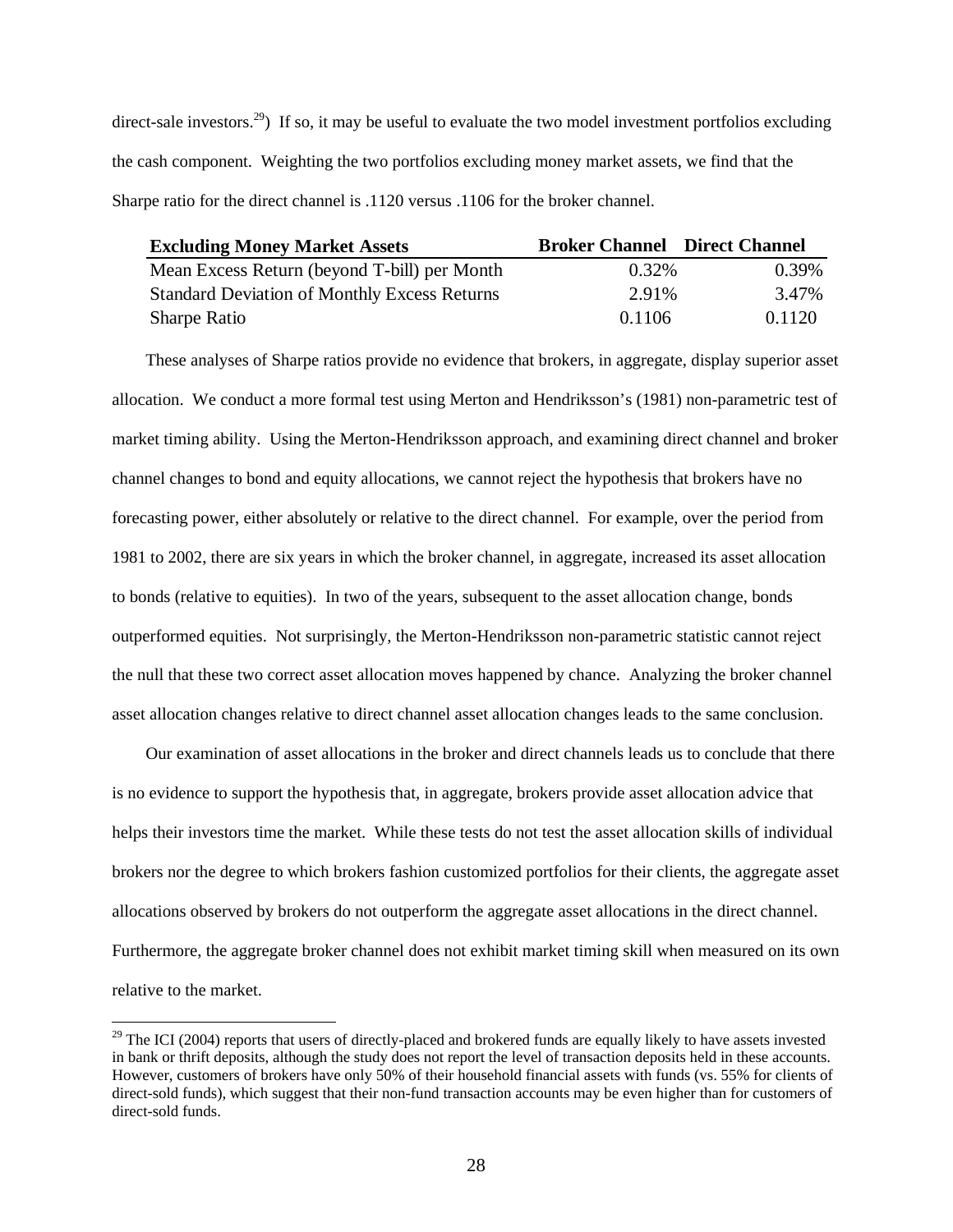## **8. Do different channels exhibit different behavioral biases?**

There is a large and growing literature exploring the impact of behavioral biases on investors' portfolio behavior.<sup>30</sup> In most cases, these behavioral biases are thought to impose additional costs on investors. A broker able to attenuate these biases would provide a valuable service to individual investors. The empirical tests in this section explore whether portfolio patterns that have been associated with behavioral biases are more or less predominant in the direct channel versus the broker-intermediated channel.

*Undersaving.* Recent empirical work (Venti and Wise, 2004) using longitudinal panel data has suggested that the level of saving, rather than portfolio choices and returns, is the major factor driving differences in asset sufficiency for households in retirement. Given our research design, however, the role that brokers play in encouraging households to save is outside of our analysis. While this study represents a first step, comparing products offered directly to products sold through brokers, it remains for future work to compare the assets chosen by households investing through brokers to consumption and savings decisions that would have been made in their absence.

While we have no direct data to report on this topic, the ICI (2004) survey provides some evidence that both groups are similarly sanguine about their level of savings. Eighty-five percent of both groups report that "I am confident that I will have enough money in retirement on which to live comfortably." Apparently neither group feels they are undersaving, although the relevant fact would be whether the advice of a broker tends to lead to greater savings among clients who select this channel.

*Home bias.* An extensive literature documents investors' home bias, i.e., the tendency to invest disproportionately in assets that are nearby, underweighting foreign and distant domestic assets. We see home bias in our results in Table 4, where the percentage of foreign funds offered is larger than the percentage of assets captured by those funds, in all channels. There is also evidence that brokers partially counteract home bias, encouraging their investors to invest a larger share of assets outside the U.S. Of all

 $30$  See Barberis and Thaler (2003) for a recent summary of this literature.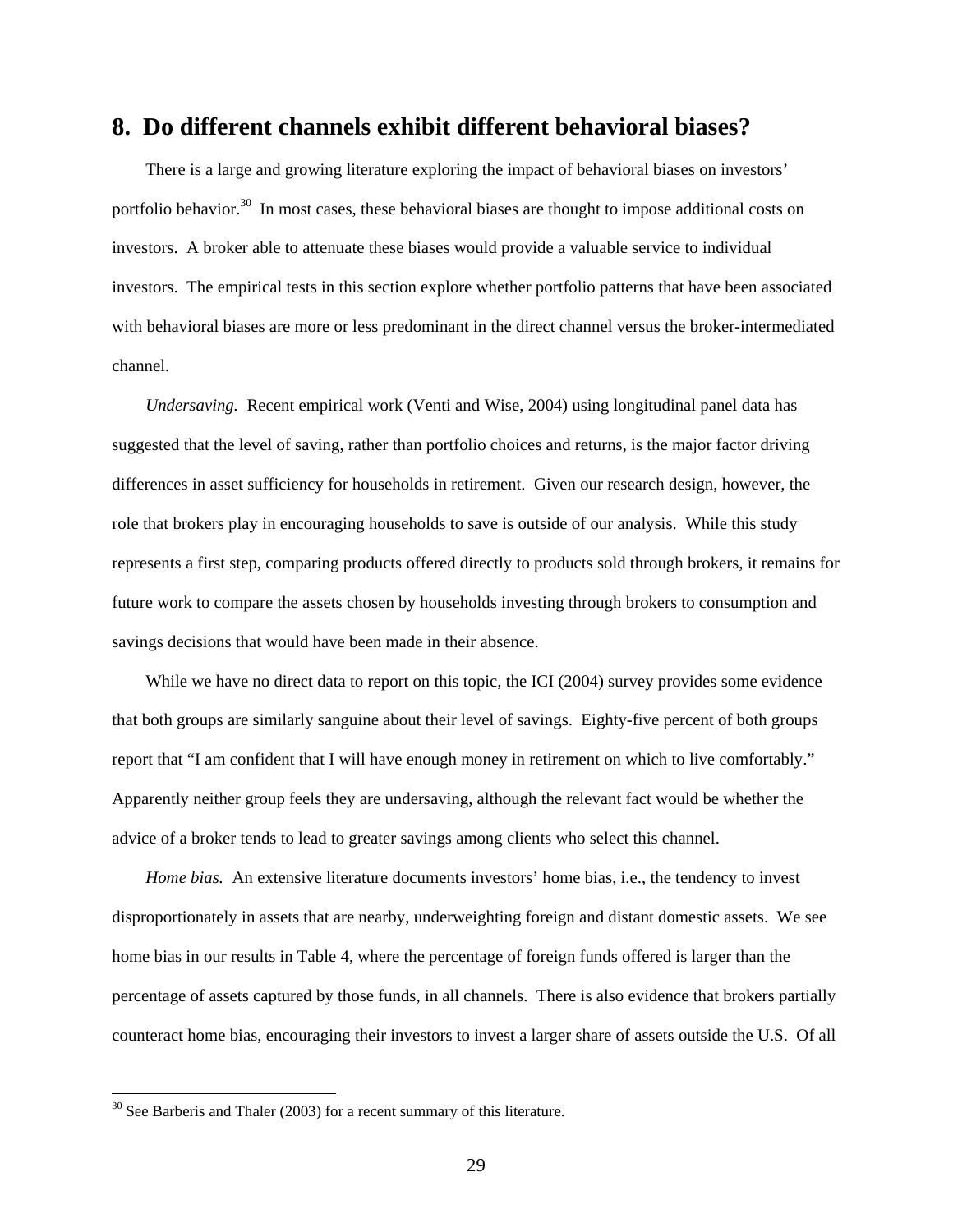brokered assets, 7.3% are in held in international products, versus only 5.5% of all directly-placed funds. While investors in direct channel funds may hold their international investments elsewhere, this evidence suggests that brokers play some role in countering home bias.

*Performance sensitivity.* The ICI (2004) data asks a number of questions that speak to whether investors are long-term or short-term oriented, or whether they feel they respond more strongly to recent performance. Clients of both channels seem similar in their attitudes toward short-term performance.

- "I am not concerned about short-term fluctuations in my mutual fund investments" (82% Broker vs. 83% Direct)
- Fraction which report that they consider a time frame of less than one year in considering the investment risks of equity or bond funds (4% Broker vs. 5% Direct)

This similarity in self-perception suggests that differences in response to performance are not apparently the result of self-conscious differences due to the attitudes of the investors. Below, we analyze the realized performance sensitivity of investors in the two channels. In brief, we find that there are no robust differences between the two channels with regard to performance sensitivity. If anything, perhaps the brokered channel is slightly less performance sensitive than the direct channel. However, measurement of performance sensitivity is itself sensitive to the metric chosen, so that we are cannot unambiguously find differences in performance sensitivity. This is not to say that neither group is performance sensitive; rather, consistent with extant evidence, we find that both groups of investors are performance-sensitive.<sup>31</sup> Furthermore, consistent with prior research, we find that investors respond asymmetrically to performance data, and are more sensitive to high performance rather than low performance. Table 8 reports the results of a multivariate analysis of the performance flow relationship by channel. Appendix A summarizes the methodology we used for our calculations of net flow.

The large number of alternative specifications in Table 8 are intended to give the reader some understanding of the nuanced performance-flow relationship between the broker and direct channels. The

<sup>&</sup>lt;sup>31</sup> See Sirri and Tufano (1998), Brown Harlow and Starks (1996) or Chevalier and Ellison (1997) for earlier studies of this phenomenon.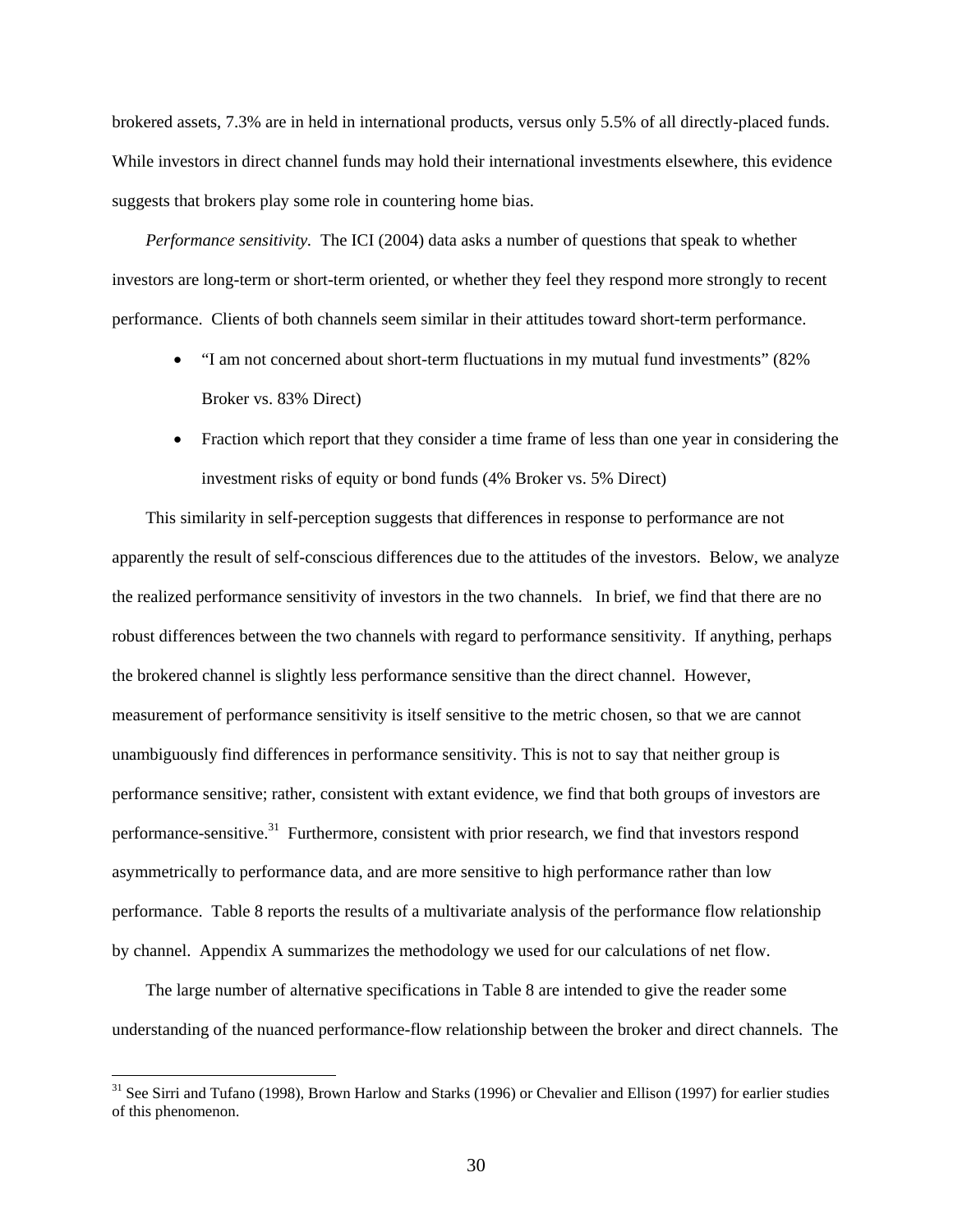specifications differ in the form in which performance is specified. In some specifications, it appears that there is more performance sensitivity in the direct channel, in others more in the brokered channel. In the interest of full disclosure, we present a variety of alternatives, although for reasons we describe below, we conclude that the brokered channel exhibits the same or less performance sensitivity than the direct channel. All specifications study equity funds only and include a number of control variables, including interaction terms that capture differentials between the direct and broker channels.

Table 8B reports measures of the performance-flow relationship using linear specifications between fund performance and net flows. The three specifications look at different measures of flow and performance (ranked within channel, ranked across channels, and unranked levels) and include a number of control variables. The column ∆Broker represents the interaction terms that capture the differential impact of the broker channel for many of the variables; the first set of these represents the differential performance-flow relationship.

When we measure the differential impact using absolute flows and adjusted (unranked) returns, as in the final column of Table 8C, it appears that the broker channel is 1.5 times as sensitive as the direct channel and this difference is statistically significant. Yet if we use ranked measures this differential either disappears or reverses (depending on whether the ranking is done within or across channel.) These differing results are driven, in part, by the fact that extreme performance is concentrated among funds sold through the direct channel. The sample of funds whose performance exceeds benchmarks by 50 percent is dominated by direct-channel funds. Yet these funds do not tend to see higher inflows higher do funds with somewhat more modest performance levels. As a result, including them in the analysis pulls downward the measured relationship between performance and inflow among the direct-sold funds, explaining the apparent higher performance sensitivity of broker-sold funds in the final column of Table 8B. When one uses ranks, which have the impact of truncating the range of outcomes, the differentials disappear or reverse.

Table 8A reports a multivariate analysis of the relationship between flows and performance where performance is measured by the return decile for each fund share class each year. These return deciles are

31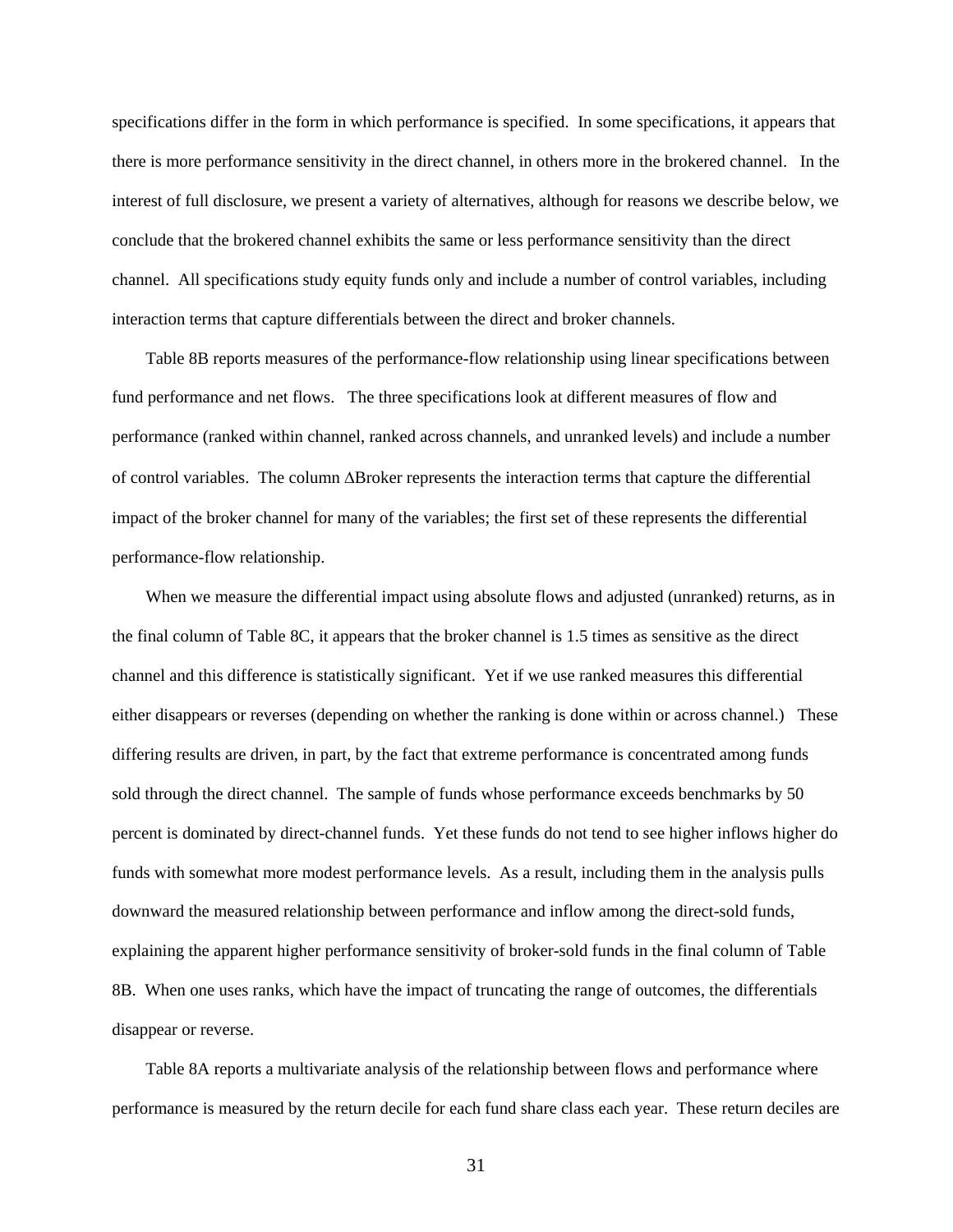constructed by ranking returns relative to all similar funds in both channels, and take on a value of 0 or 1 in each year.<sup>32</sup> As in Table 8B, the three sets of results are distinguished by the form of the dependent variable, which is measured as a percentile ranked flow within the channel, a percentile flow ranked across channels, and an unranked percentage flow. The performance variables are expressed as return deciles, and thus each coefficient represents the marginal flow (or flow percentile) associated with a certain rank. One cannot directly read the ∆Broker coefficients to represent different performance-flow sensitivities *per se*, as each essentially represents a certain level of flow, not a change in flow.

Figure 4 plots the coefficients on performance for two channels for each of the three specifications. The performance-flow relationship emerges from an analysis of the cross-sectional analysis of these ten deciles. The charts show the relationship between performance and inflows, evaluated at the mean values of the additional control variables (calculated separately within broker and direct channels). As with Table 8B, the measured performance flow relationship varies with the method chosen. With the ranked methods, the brokered channel has performance sensitivity which is the same as or slightly lower than the direct channel. However, when using the absolute flow, the direct channel shows greater performance sensitivity as well as greater non-linearity of this relationship. For example, in moving from the  $9<sup>th</sup>$  to  $10<sup>th</sup>$ return deciles, the marginal performance-related flows in the direct channel increase from 65.5% to 93.9%, an increase of 28.4 percentage points. However, for the brokered channel, the corresponding figures would be 56.6%, 79.2% and an increase of 22.6 percentage points.

We cannot conclude that the performance sensitivity between the two channels is unambiguously different, although we can marshal evidence that both channels display return chasing behaviors. These results are interesting to compare with O'Neal (2004), who finds that funds that charge loads have

 $32$  We have also ranked returns within their own channels. This does not change the inferences we draw.<br><sup>34</sup> In prior versions of this paper we studied the reaction speed of fund flows to changes in performance, a measur that we referred to as 'fund flow velocity'. In an earlier draft of this paper we reported that broker-channel funds have much higher 'velocity' of inflows following periods of high performance. Subsequent analysis suggests that results were driven by two direct channel fund families that are marketed to rapid traders. Funds sold through these two families have a very large and negative relationship between short-term performance and inflows. Excluding these two fund families the difference between broker and direct channel funds in the 'reaction time' of inflows to performance is economically insignificant. This analysis has been dropped from the paper.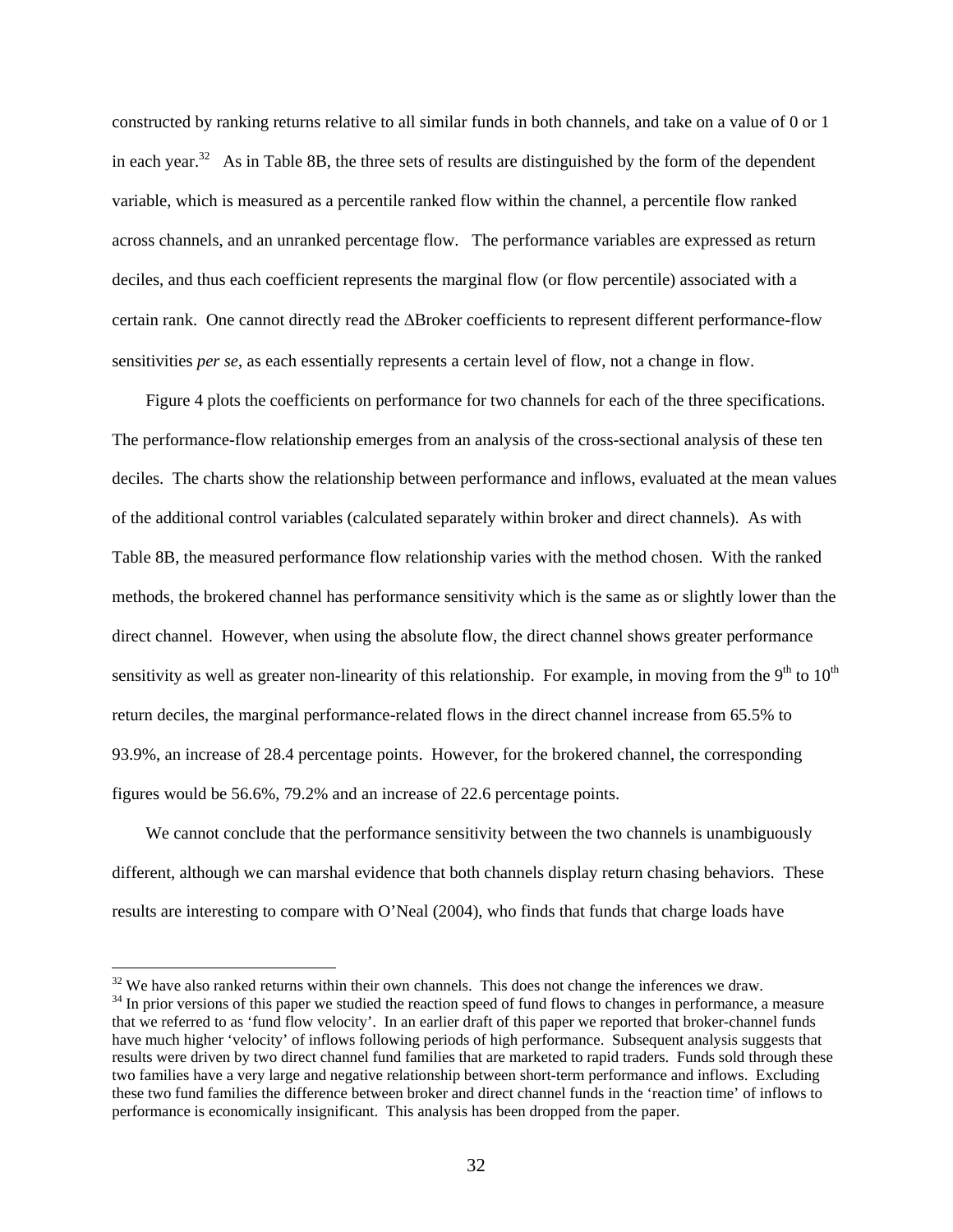incrementally steeper slopes between performance and flows. O'Neal differentiates between purchases and redemptions, and finds that load fund investors (which roughly correspond to our brokered channel) are more performance-sensitive in redeeming poorly performing funds. Though we only observe net flows, Tables 8A and 8B imply that funds with performance in the bottom decile generate significantly lower flow rankings and lower percentage flows in the broker channel than in the direct channel which is consistent with, though not identical to O'Neals' result. 34

## **9. Do Brokers Merely Sell what they are Paid to Sell?**

We have shown that, relative to the direct channel, the broker chooses asset allocations that perform no better, and invests in funds that indeed perform worse. We have framed our tests around the positive hypotheses that brokers indeed deliver benefits to their customers that offset the costs of their services. However, this evidence could be consistent with the hypothesis that brokers may give priority to their self-interest or to the interests of the management companies whose funds they sell.

This alternative view predicts that brokers' advice would maximize the value of present and future fees and other benefits *to the brokers*. While we do not have data on broker-level sales incentives, we can provide some evidence on the question by studying the relation between fund sales and the level of distribution fees. Specifically, we assess whether fund flows are higher when the level of sales incentives are greater, holding other fund characteristics equal. Because there is no reason to believe that funds which pay the highest sales commissions are those that are either the most suitable for investors nor in the clients' best interest, positive evidence in this test suggests that this alternative view may have some power for describing brokers' actions.

We find among our control variables in tables 8A and 8B some suggestive results on the relationship between the intensity of selling effort and inflows to individual mutual funds. In both panels of Table 8 the coefficients on both 12b-1 fees and front-end loads are positively and significantly related to flows in most specifications. In panel A, the coefficient of 35.8% (24.3+11.5) on the 12b-1 fee variable suggests

33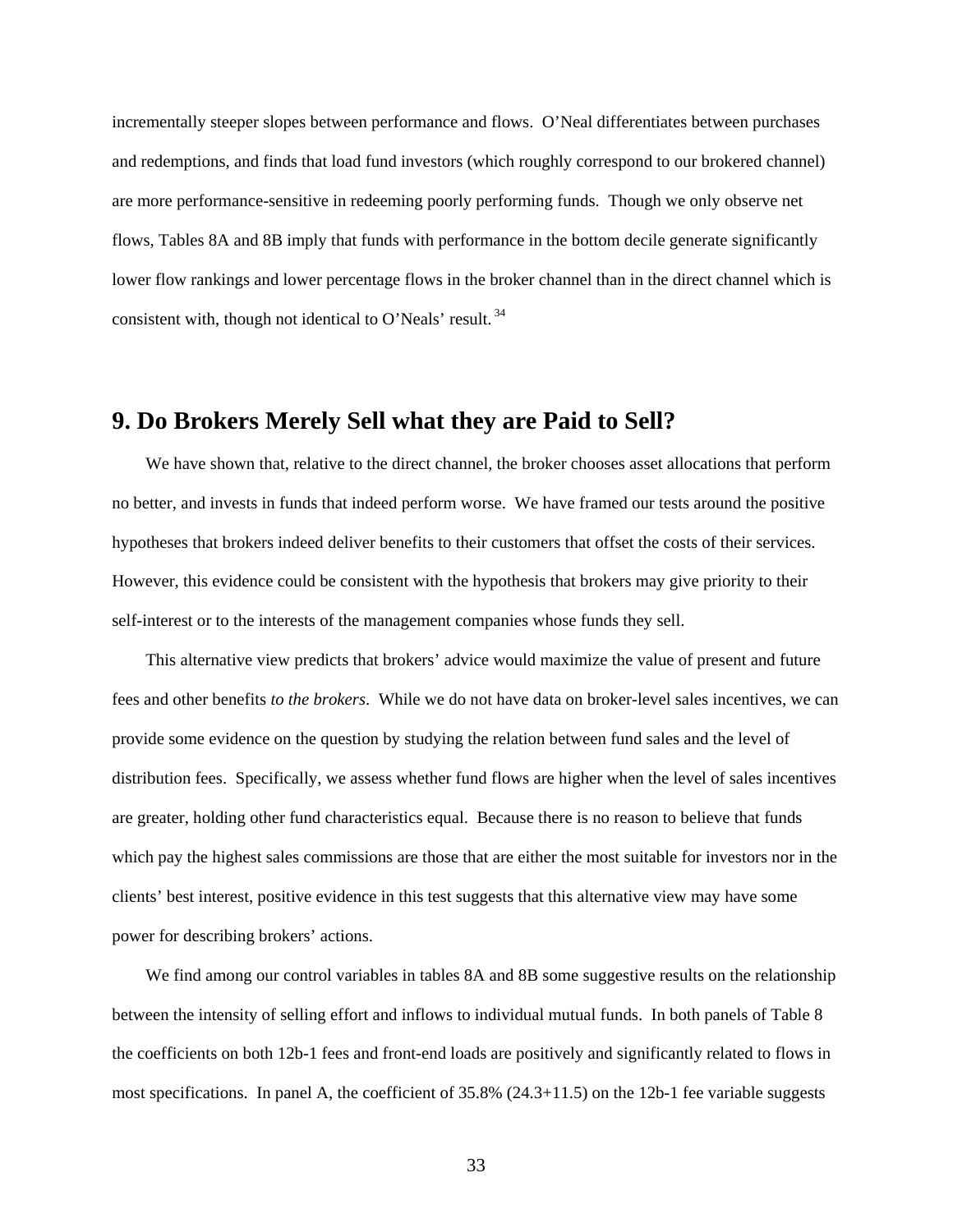that, controlling for other fund characteristics, an increase of 25 basis points in a fund's reported 12b-1 fee is associated with an 9 percent increase in the expected net inflows to that broker sold fund. The coefficient on front loads of  $1.4$  ( $-8 + 2.2$ ) suggests that, controlling for the other fund characteristics, an increase of 100 basis points in the reported maximum sales charge for a fund share class is associated with 1.4 percent higher net inflows. These results suggest that sales effort, measured by compensation to brokers through front loads and 12b-1 fees, is positively associated with reported net inflows at the fund share-class level.<sup>35</sup> However, in this multivariate setting, while higher sales charges are positively associated with net inflows, back loads, appear to have a negative influence on flows in direct funds and something close to no influence on flows within the broker channel. Another interesting result is the influence of expense ratios which in panel A, have a negative influence on flows in the direct channel but that influence is attenuated in the broker channel. These results suggest that sales incentives are more effective in the broker channel, consistent with the old saw that funds are sold, not bought—and that paying a salesforce on a higher piece-rate scale may induce additional sales.

In addition, there is other evidence that selling effort and sales fees are related. Using data from Table 5 we tabulated the ratios of equally weighted to asset weighted expenses and loads. When the ratio of asset weighted to equally weighted fees is less than 1, it is likely to be a reflection of economies of scale and the preference of lower cost funds. However in these ratios we find a dramatic exception in front-end loads where the ratio of asset weighted to equally weighted front-end loads is 1.76 for equities and 1.47 for bond funds.<sup>36</sup> This suggests that broker clients buy funds with higher loads, or alternatively, brokers sell clients those products with higher loads than the average brokered fund.

<sup>&</sup>lt;sup>35</sup> These results are generally consistent with the results in Barber, Odean and Zheng (2003) (BOZ) and Zhao (2003). BOZ find that investors are more sensitive to loads than to annual fees and that 12b-1 fees increase flows. However, BOZ find that flows are reduced by higher load fees in their sample. Zhao finds that higher loads and 12b-1 fees both are associated with higher flows.<br><sup>36</sup> Nanda, Wang and Zheng's results suggest that within the broker channel lower cost classes have more volatile

flow.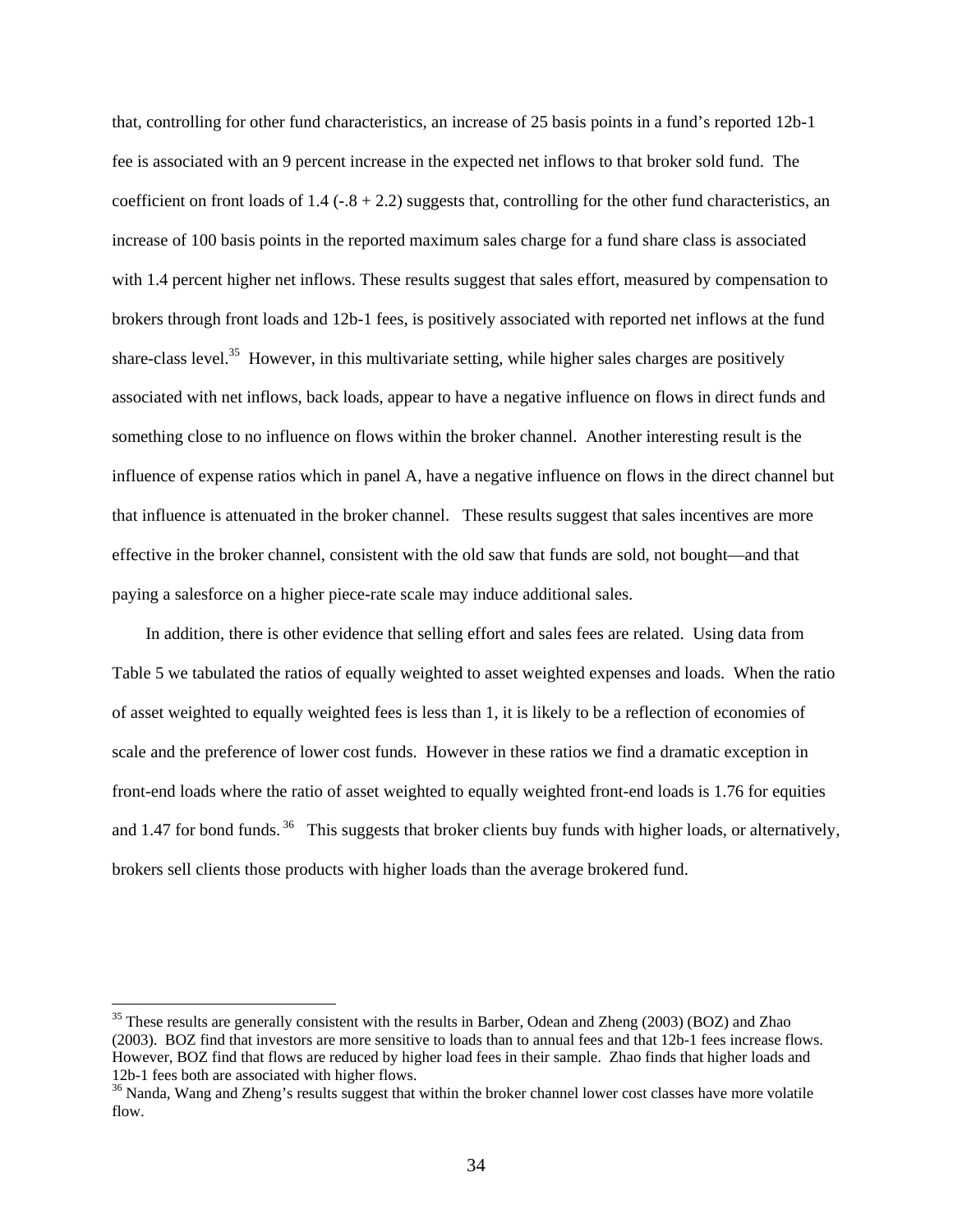|                             | <b>Equities</b> |               |               | <b>Bonds</b>  |  |
|-----------------------------|-----------------|---------------|---------------|---------------|--|
| <b>Nondistribution fees</b> | Direct          | <b>Broker</b> | Direct        | <b>Broker</b> |  |
| Equally Weighted            | 1.17            | 1.11          | 0.74          | 0.83          |  |
| Asset Weighted              | 0.73            | 0.75          | 0.51          | 0.74          |  |
| Asset / Equal Weighted      | 0.62            | 0.67          | 0.69          | 0.89          |  |
|                             |                 |               |               |               |  |
| 12b-1 fees                  | Direct          | <b>Broker</b> | Direct        | <b>Broker</b> |  |
| Equally Weighted            | 0.10            | 0.63          | 0.07          | 0.57          |  |
| Asset Weighted              | 0.02            | 0.48          | 0.01          | 0.44          |  |
| Asset / Equal Weighted      | 0.16            | 0.77          | 0.12          | 0.78          |  |
|                             |                 |               |               |               |  |
| <b>Front-end loads</b>      | Direct          | <b>Broker</b> | <b>Direct</b> | <b>Broker</b> |  |
| Equally Weighted            | 0.25            | 1.99          | 0.06          | 1.66          |  |
| Asset Weighted              | 0.02            | 3.49          | 0.02          | 2.44          |  |
| Asset / Equal Weighted      | 0.07            | 1.76          | 0.42          | 1.47          |  |

This less complimentary view of brokers might interpret the preference of the broker channel to sell young, small funds, not covered by Morningstar as an attempt to make it more difficult for consumers to compare these funds to other alternatives.

## **10. Conclusions and Future Work**

Our study of mutual fund distribution channels and the customers who use them attempts to understand how the various channels differ and the nature of the relation between channel and consumer behavior. We begin with a positive hypothesis: the prominence of funds sold through brokers implies that brokers provide consumers with valued services.

Our study has identified few, if any, of these benefits. Some evidence suggests that the broker channel sells funds that broadly could be characterized as harder to find and analyze. A potentially important exception to this pattern is the disproportionate sale of money market funds through the broker channel. There is also some evidence that home bias is less pronounced in funds sold in the brokered channel.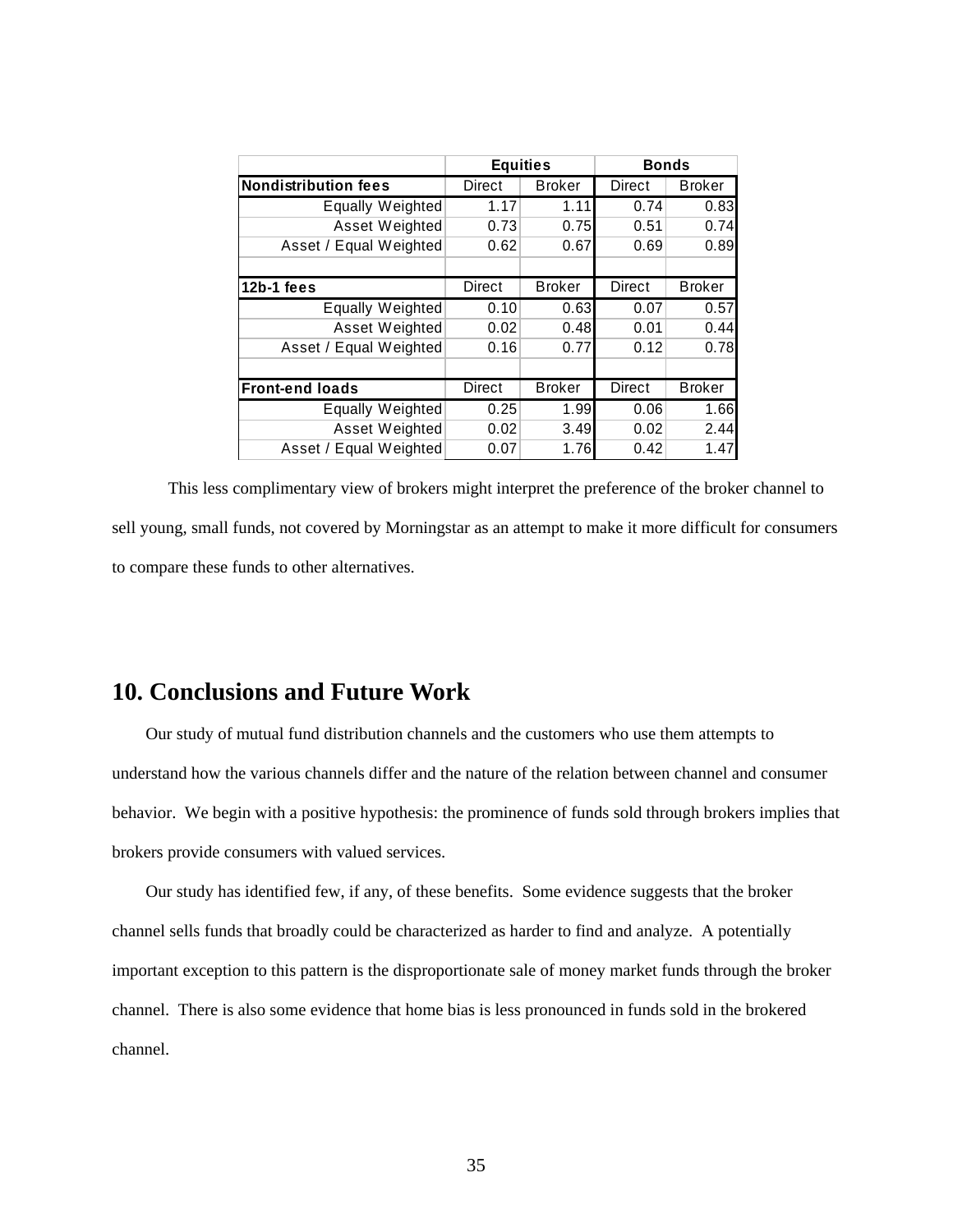The bulk of our evidence fails to identify tangible advantages of the broker channel. In the broker channel, consumers pay extra distribution fees to buy funds with higher non-distribution fees expenses. The funds they buy underperform those in the direct channel even before deductions of any distribution related expenses. Even before accounting for distribution expenses, the underperformance of broker channel funds (relative to funds sold through the direct channel) costs investors approximately \$9 billion per year.

As a whole, the broker-channel funds exhibit no superior asset allocation. With respect to behavioral biases, the pattern of evidence depends on the specification chosen. There is no consistent evidence that funds sold through the broker channel exhibit substantially greater or less trend-chasing behavior. Finally, realized flows of money into individual funds appear to flow into brokered funds with larger front end loads and 12b-1 fees, consistent with the notion that paying more to the sales force may influence consumer buying behavior.

At this point, we are cautious about making assertions about the welfare consequence of the broker channel to investors. While we can't seem to locate tangible benefits delivered by brokers, we remain open to the possibility that substantial intangible benefits exist. In the end, the costs and benefits of using the brokered channel can only be judged by the consumers that make these decisions. Throughout this paper, we have cited the Investment Company Institute (2004) study to get some sense of differences that are not apparent from the aggregate data we measure. As we have reported, customers who purchase funds through the sales force channel are less wealthy (with a median income of \$93,800 vs. \$101,300), have lower median financial assets (\$363,700 vs. \$447,900), and are slightly less well-educated (57% vs. 65% have a four year college degree or more). They are a bit more risk averse, with only 34% (vs. 39%) reporting that they are willing to take on substantial or above average risk for commensurate gain. These characteristics may explain some of the differences we observe in this paper, such as the higher holdings of bonds or cash in the brokered sector.

Yet the investing goals and aspirations of the two groups seem quite similar, when measured by most attitudinal questions in the survey. These similarities make some of our findings a bit harder to explain.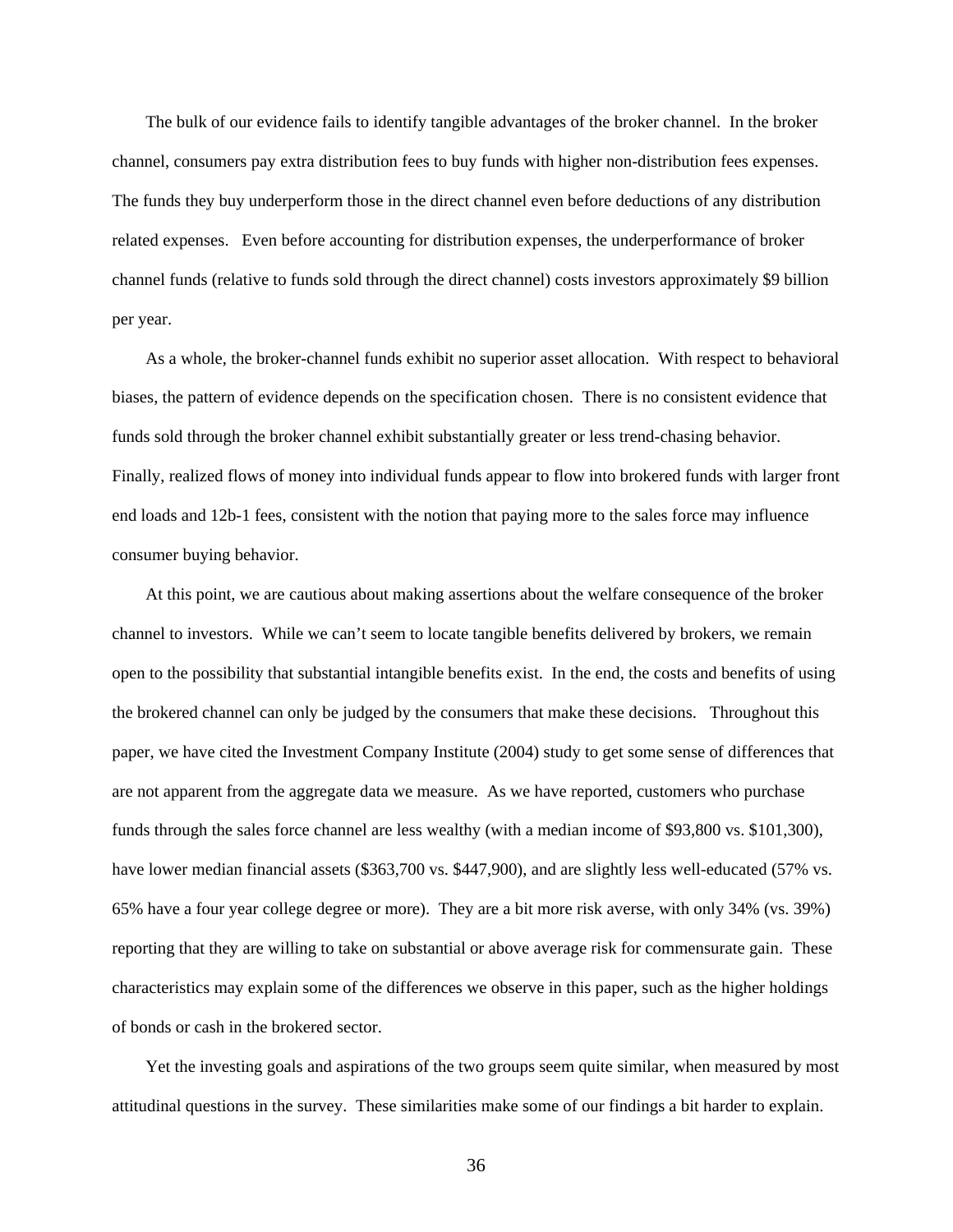As we previously reported, roughly equal fractions of customers of brokered (93%) and direct sold fund funds (95%) say that the levels of fees and expenses are very or somewhat important reasons for owning mutual funds, but the clients of brokered funds choose to pay considerably more. Customers of brokered funds are more likely (88% vs. 82%) to say that "professional money management" is a very important or important reason why they own funds, yet the funds they purchase earn lower pre-distribution fee returns.

Where these investors differ most markedly is the answer to one question: "I tend to rely on the advice of a professional financial advisor when making mutual fund purchase and sales decisions," with 81% of clients of sales-force sold funds agreeing strongly or somewhat, versus 62% for purchasers of directly marketed funds. One challenge for a broader research agenda is to identify the intangible benefits that drive this difference in behavior and perceptions, and to measure if the distribution channels indeed deliver these benefits. An even broader policy and business question is whether distribution channels which have experienced less academic scrutiny—are agents that improve the welfare of the households who trust them.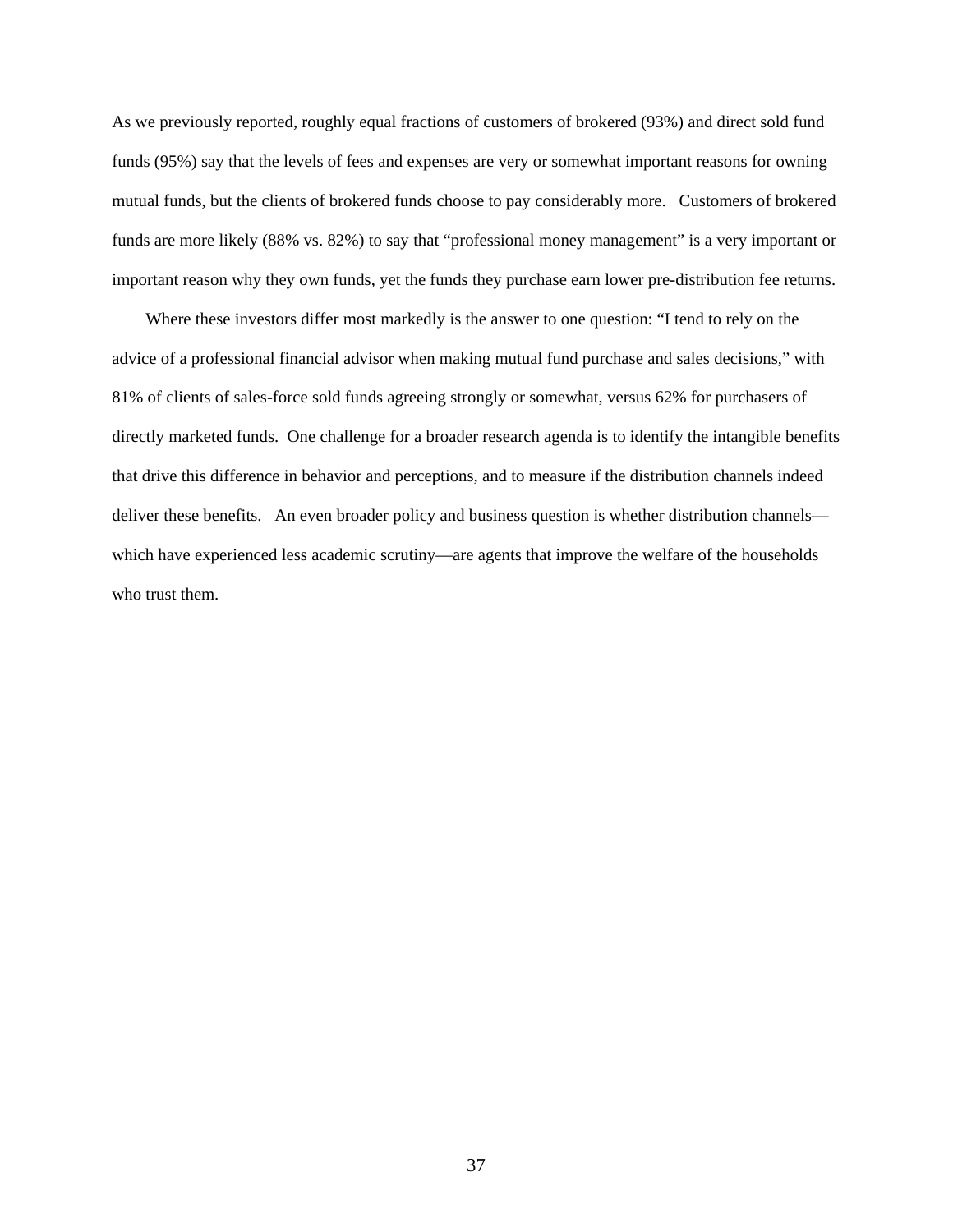## **Appendix A: Calculation of Flows**

We use the standard definition of percentage flow for our funds given by equation,

$$
\% Flow_{i,t} = \frac{Assets_{i,t} - Assets_{i,t-1}(1+r_{i,t})}{Assets_{i,t-1}} \,\forall \text{ months t, funds i.}
$$
 (1)

Using dummy variables for each year we estimate equation,

$$
\%Flow_{i,t} = {\alpha_{YearDum}} + \beta_1 I(r_{i,t-1} < 0)r_{i,t-1} + \beta_2 I(r_{i,t-1} \ge 0)r_{i,t-1} + X_{it}\Gamma + \varepsilon_i.
$$
\n(2)

The slope of the flow / performance relation above and below zero is captured by  $\beta_1$  and  $\beta_2$  and we include a number of control variables  $X_{it}$ . The  $X_{it}$  are expense ratios, turnover, complex size categorical variables, Morningstar Ratings, age categorical variables, manager tenure categorical variables, and dummy variables capturing whether or not the fund has back load or a sales charge. **Table 8** presents the equally weighted cross-sectional average of the estimated  $\beta_1$  and  $\beta_2$  from using equation,

$$
FlowPerf_{ew} = \frac{1}{N} \sum_{i=1}^{N} \beta_{1,i} \text{ or } FlowPerf_{vw} = \sum_{i=1}^{N} \frac{Assets_{i, year-1} \beta_{1,i}}{\left(\sum_{i=1}^{N} Asset_{i, year-1}\right)}.
$$
 (3)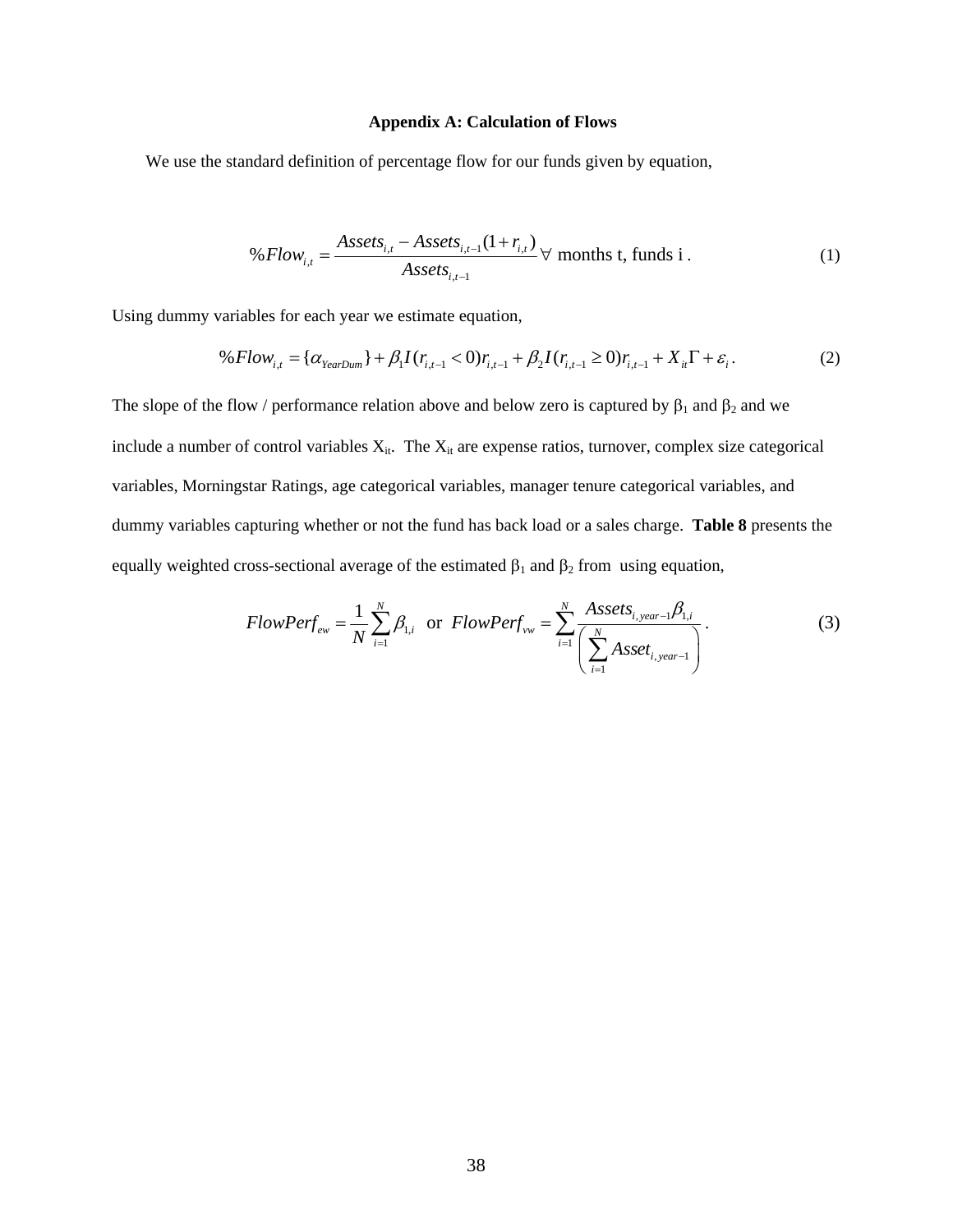## **References**

Allen, Franklin, 2001, Do financial institutions matter?, *Journal of Finance*, 56, 4, 1165-1175.

- Barber, Brad M., Terrence Odean and Lu Zheng, 2003, Out of Sight, Out of Mind: The effects of Expenses on Mutual Fund Flows, working paper UC Davis.
- Barberis, Nicholas and Richard Thaler, 2003, A survey of behavioral finance, in *Handbook of Economics of Finance*, ed. G. Constantinides, M. Harris and R. Stulz. Elsevier Science. 1052-1121.
- Berger, Allen N, J. David Cummins, and Mary A Weiss, 1997, 'The coexistence of multiple distribution systems for financial services: The case of property-liability insurance', *Journal of Business*, 70, 515-546.
- Berk, Jonathan and Richard Green , 2004, Mutual fund flows and performance in rational markets, forthcoming *Journal of Political Economy*.
- Brown, Keith C., W.V. Harlow, and Laura T. Starks, 1996, Of tournaments and temptations: An analysis of managerial incentives in the mutual fund industry, *Journal of Finance*, 51, 85- 110.
- Carhart, Mark, 1997, "On persistence in mutual fund performance," *Journal of Finance*, 52, 57- 82.
- Chalmers, John MR, Roger Edelen, Gregory Kadlec, 2001, Fund Returns and Trading Expenses: Evidence on the Value of Active Fund Management, working paper.
- Chevalier, Judith and Glenn Ellison, 1997, Risk taking by mutual funds as a response to incentives, *Journal of Political Economy,* 105, 1167-1200
- Christoffersen, Susan, Richard Evans, and David Musto, 2005. The Economics of Mutual-Fund Brokerage: Evidence from the Cross Section of Investment Channels, working paper.
- Cleveland, W.S. 1979. "Robust locally weighted regression and smoothing scatterplots," *Journal of the American Statistical Associatio*n, 74, 829-836
- Cronqvist, Henrik, 2005, 'Advertising and portfolio choice,' working paper, Ohio State University.
- Elton, Edwin J., Martin J. Gruber, Christopher Blake, 1996, Survivorship Bias and Mutual Fund Performance, *Review of Financial Studies*, winter 1996, 1097-1120.
- Elton, Edwin J., Martin J. Gruber and Jeffrey Busse, 2004, Are Investors Rational? Choices Among Index Funds," *Journal of Finance* 59, 261-288, 2004.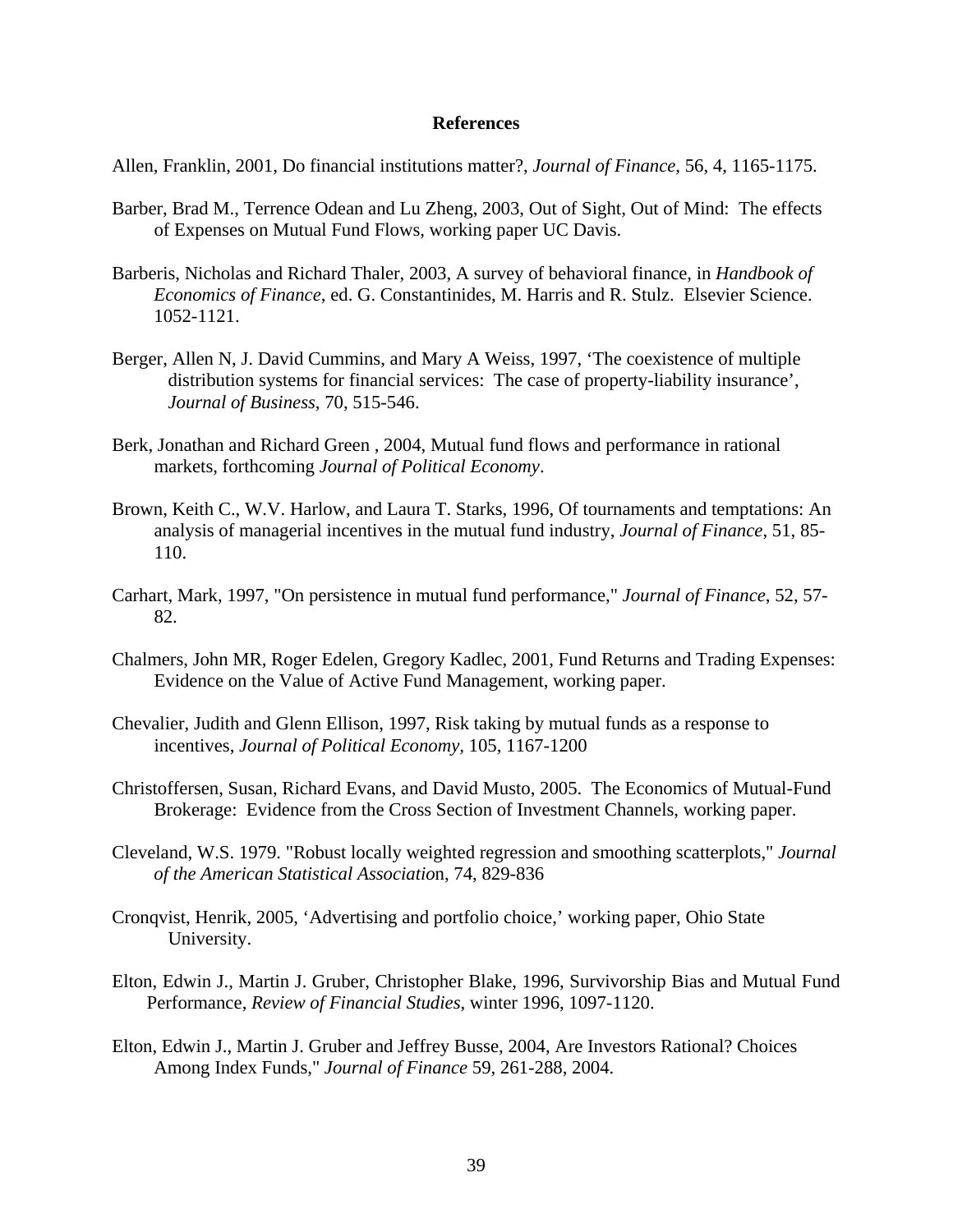French, Kenneth, data http://mba.tuck.dartmouth.edu/pages/faculty/ken.french/data\_library.html

- Gallaher, Steven, Ron Kaniel, and Laura Starks, 2004, "Madison Avenue meets Wall Street: Mutual fund families, competition, and advertising," working paper, University of Texas.
- Garcia, Diego, and Joel M. Vanden, 2003, Information Acquisition and mutual funds, working paper, Tuck School of Business.
- Gremillion, Lee, 2001, *A Purely American Invention, The U.S. Open-End Mutual Fund Industry*, The National Investment Company Service Association.
- Gruber, Martin J., 1996, Another puzzle: The growth in actively managed mutual funds, *Journal of Finance* 51, 783-810.
- Hortacsu, Ali and Chad Syverson, 2003, Product differentiation, search costs, and competition in the mutual fund industry: a case study of the S&P 500 Index Funds, U of Chicago.
- Investment Company Institute, 2004, Profile of Mutual Fund Shareholders, Investment Company Institute Research Series, Fall 2004.
- Jain, Prem C amd Joanna Shuang Wu, 2000, 'Truth in mutual fund advertising: Evidence on future performance and fund flows,*' Journal of Finance* 55, 937-958.
- Jensen, Michael C., 1968, The performance of mutual funds in the period 1945-1964, Journal of Finance, 23, 389-416.
- Kim, Won-Joong, David Meyers, and Clifford W. Smith, Jr. 1996, 'On the choice of insurance distribution systems' *Journal of Risk and Insurance*, 63, 207-227.
- Malkiel, Burton G., 1995, Returns from investing in equity mutual funds 1971 to 1991, Journal of Finance, 50, 549-572.
- Merton, Robert C., and R. D. Henriksson. "On Market Timing and Investment Performance Part II: Statistical Procedures for Evaluating Forecasting Skills." *Journal of Business* 54 (October 1981).
- Moulton, Brent R., 1990. "An illustration of a pitfall in estimating the effects of aggregate variables in micro units," *Review of Economics and Statistics*, LXXII, 334-338.
- Nanda, Vikram, Z. Jay Wang and Lu Zheng, 2003, The ABCs of Mutual Funds: A Natural Experiment on Fund Flows and Performance, working paper, University of Michigan.
- O'Neal, Edward S., 1999, Mutual fund share classes and broker incentives, *Financial Analysts Journal*, Sep-Oct.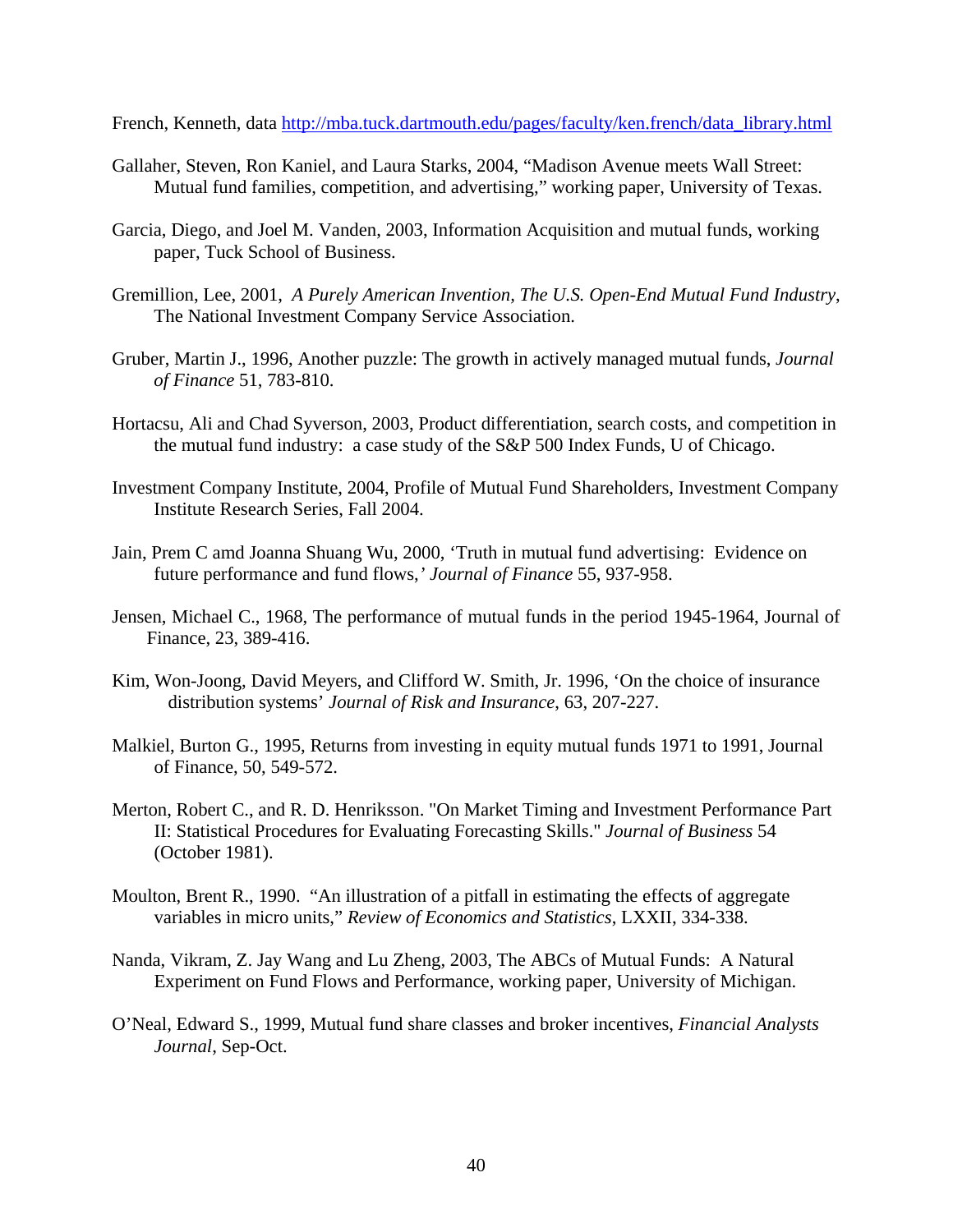- O'Neal, Edward, 2004, Purchase and redemption patterns of US Equity mutual funds, *Financial Management*, Spring 2004, 63-90.
- Pozen, Robert C., 2000, *The Mutual Fund Business*, Cambridge: MIT Press.
- Reid, Brian K. and John D. Rea, 2003, Mutual fund distribution channels and distribution costs, *Investment Company Institute Perspective*, 9, 3.
- Reuter, Jonathan and Eric Zitzewitz, 2006, 'Do ads influence editors? Advertising and bias in the financial media,' *Quarterly Journal of Economics* (forthcoming)
- Shleifer, Andrei and Sendhil Mullainathan, 2005, 'Persuasion in finance,' working paper, Harvard University.
- Sirri, Erik and Peter Tufano, 1998, Costly search and mutual fund flows, *Journal of Finance*, 53, 1589-1622.
- Wermers, Russ, 2000, "Mutual fund performance: An empirical decomposition into stockpicking talent, style, transaction costs, and expenses," *Journal of Finance* 55, 1655-1695.
- Venti, Steven and David Wise, 2004, "Choice, chance, and wealth dispersion at retirement," in *Issues in Aging in the United States and Japan*, Chicago: University of Chicago Press.
- Zhao, Xinge, 2003, The role of brokers and financial advisors behind investments into load funds, working paper, College of William and Mary.
- Zheng, Lu, 1999, "Is money smart? A study of mutual fund investors' fund selection ability," *Journal of Finance*, June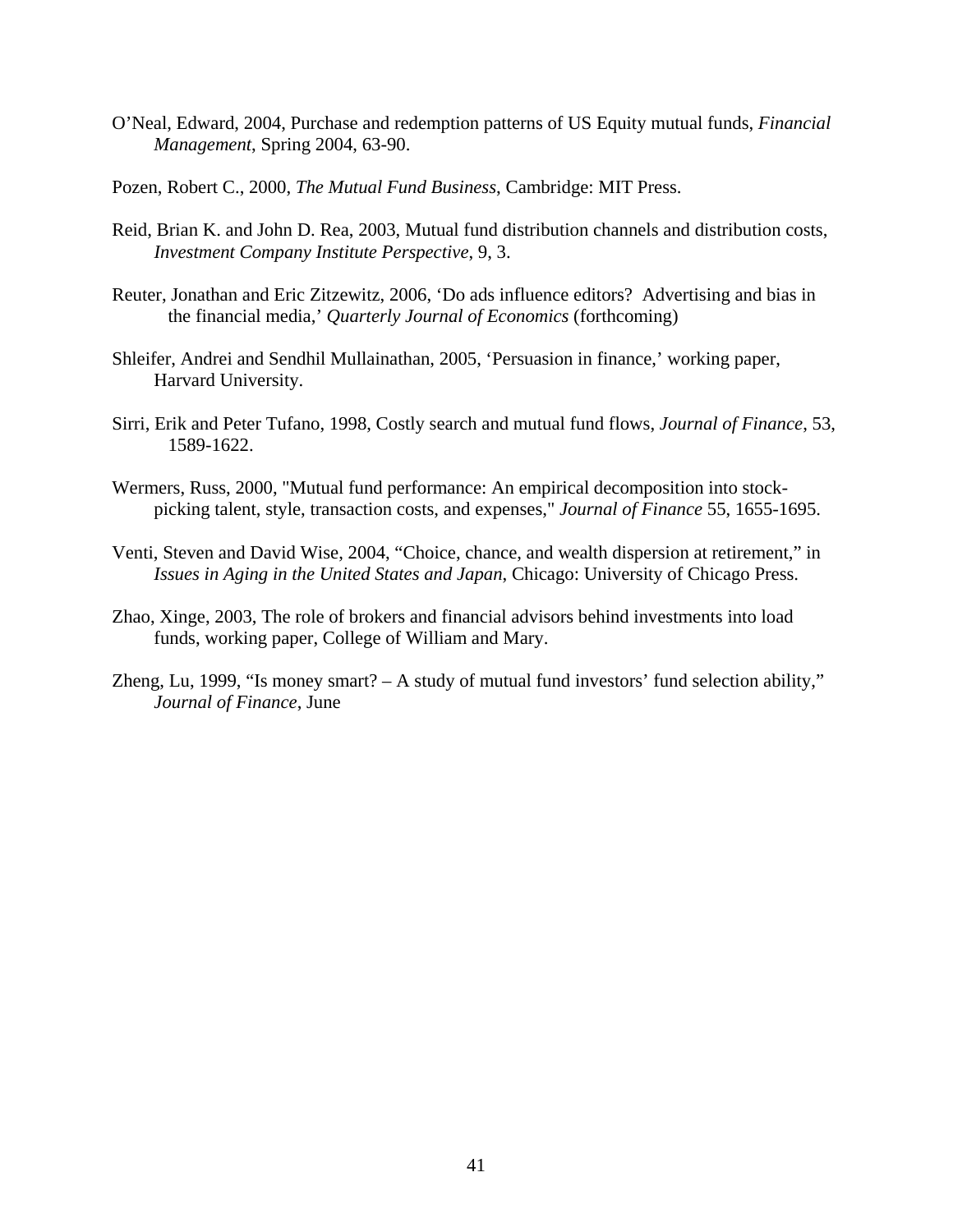|  |  |  | Table 1: Twenty-Five Largest Fund Share Classes in Direct and Broker Channels at Year-end 2002 |
|--|--|--|------------------------------------------------------------------------------------------------|
|  |  |  |                                                                                                |

This table presents the 25 largest fund share classes within the Direct and Broker channels. The channel categorization is based on classifications by Financial Research Corporation and Lipper classifications. The assets shown are for a particular share class, and may not include total assets for all classes.

|                | <b>Direct Channel Funds</b>      |                               |                                           | <b>Broker Channel Funds</b>          |                              |                                          |
|----------------|----------------------------------|-------------------------------|-------------------------------------------|--------------------------------------|------------------------------|------------------------------------------|
| Rank           | <b>Fund Name</b>                 | <b>Assets</b><br>(\$ Million) | <b>Morningstar Category/</b><br>Objective | <b>Fund Name</b>                     | <b>Assets</b><br>(\$Million) | <b>Morningstar Category</b><br>Objective |
| $\mathbf{1}$   | <b>Fidelity Magellan</b>         | 60,873                        | Large, Blend/ Growth                      | <b>Investment Company of America</b> | 48,006                       | Large, Value/ G&I                        |
| $\overline{c}$ | Vanguard 500 Index               | 59,672                        | Large, Blend/G&I                          | <b>Washington Mutual Investments</b> | 44,159                       | Large, Value/ G&I                        |
| 3              | <b>Fidelity Cash Rsv</b>         | 57,096                        | MM: Taxable                               | OneGroup Inst Prm MM                 | 31,248                       | MM: Taxable                              |
| 4              | Schwab MM Swp                    | 50,790                        | MM: Taxable                               | CMA MM                               | 25,031                       | MM: Taxable                              |
| 5              | Vanguard MM Rsv                  | 50,272                        | MM: Taxable                               | ActveAst MnyYt                       | 24,576                       | MM: Taxable                              |
| 6              | Schwab Value Adv MM              | 39,752                        | MM: Taxable                               | MS Liq Ast                           | 23,978                       | MM: Taxable                              |
| 7              | <b>Fidelity Contrafund</b>       | 27,963                        | Large, Blend/ Growth                      | SB Cash                              | 23,508                       | MM: Taxable                              |
| 8              | Fidelity Growth & Inc            | 27,196                        | Large, Blend/G&I                          | EuroPac Growth                       | 23,439                       | Foreign Stock                            |
| 9              | Vanguard GNMA                    | 21,387                        | Int, Govt,/ Mort                          | <b>UBS Paine-Webber RMA MM</b>       | 22,504                       | MM: Taxable                              |
| 10             | Vanguard Wellington              | 20,007                        | Dom Hybrid/Bal                            | <b>Centennial MM Trst</b>            | 22,359                       | MM: Taxable                              |
| 11             | <b>AmCnt Ultra</b>               | 19,210                        | Lrg, Grth,/ Agg                           | <b>Income Fund America</b>           | 20,836                       | Dom Hybrid/Asset All                     |
| 12             | <b>Fidelity Equity Inc</b>       | 18,495                        | Large, Val/ Equity Inc                    | Fundamental Inv                      | 15,961                       | Large, Value/ G&I                        |
| 13             | Vanguard Windsor II              | 18,494                        | Large, Value/ G&I                         | Putnam Growth & Inc                  | 14,937                       | Large, Value/ G&I                        |
| 14             | <b>Fidelity Puritan</b>          | 18,468                        | Dom Hybrid/Bal                            | Command MM                           | 14,534                       | MM: Taxable                              |
| 15             | <b>Fidelity Blue Chip Growth</b> | 17,730                        | Large, Growth                             | Franklin CA TF Inc                   | 13,330                       | Muni, CA                                 |
| 16             | Janus Fund                       | 17,001                        | Large, Growth                             | SSgA MM                              | 12,801                       | MM: Taxable                              |
| 17             | <b>Fidelity Growth Comp</b>      | 16,411                        | Large, Growth                             | <b>Alliance Capital Rsv</b>          | 12,165                       | MM: Taxable                              |
| 18             | Vanguard Tot Bond Idx            | 16,201                        | Int, Corp/ Gen                            | Putnam Voyager                       | 11,877                       | Large, Growth/Agg                        |
| 19             | <b>Fidelity Low-Priced Stock</b> | 15,540                        | Small, Blend                              | <b>Templeton Growth</b>              | 11,584                       | World Stock                              |
| 20             | Vanguard Total Stock Idx         | 14,917                        | Large, Blend/G&I                          | Wells Fargo Sch Inv MM               | 10,948                       | MM: Taxable                              |
| 21             | <b>Fidelity Dividend Growth</b>  | 14,176                        | Large, Blend/ Growth                      | Cma TE                               | 10,342                       | MM: Fed TF                               |
| 22             | Vanguard Health Care             | 14,115                        | Specialty Health                          | SsgA Prime MM                        | 10,175                       | MM: Taxable                              |
| 23             | Vanguard PRIMECAP                | 14,054                        | Large, Blend/ Growth                      | Cap World G&I                        | 10,016                       | World Stock                              |
| 24             | Dodge & Cox Stock                | 13,859                        | Large, Value/ G&I                         | <b>AXP New Dmnsn</b>                 | 9,597                        | Large, Blend/ Growth                     |
| 25             | Janus Worldwide                  | 13,793                        | World Stock                               | Lord Abbott Affiliated               | 9,463                        | Large, Value/ G&I                        |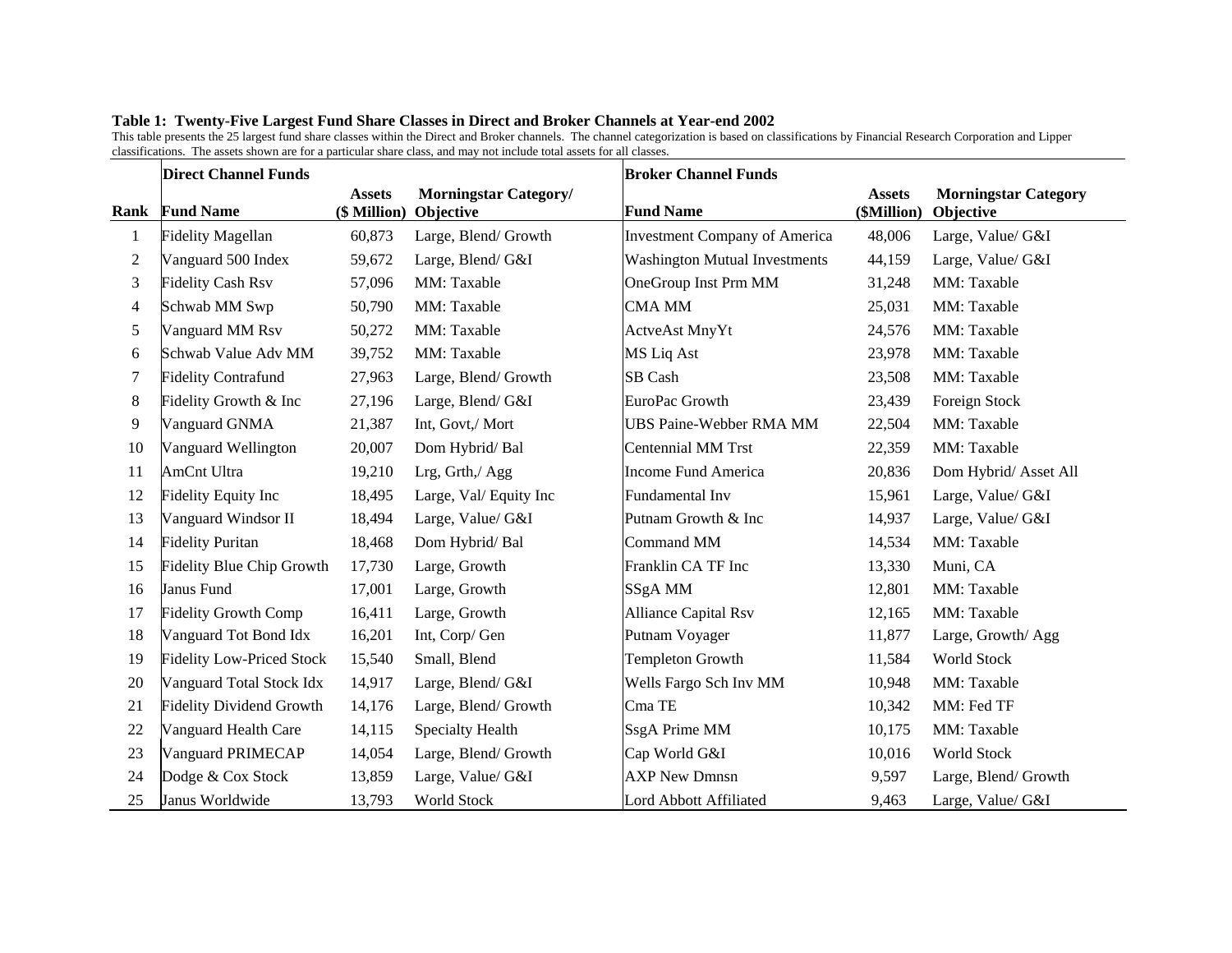### **Table 2: Number of Funds and Fund Asset Value by Distribution Channel Classification, 1996-2002**

For the Direct and Broker channel we report below the number of funds, the number of share classes, assets under management, average fund size, and the proportion of funds with assets under management less than \$100 million. We report these data at two-year intervals. Our sample does not include (a) institutional funds, and (b) funds in which the FRC and Lipper channel classifications disagree or are both missing. As more fully described in figure 1, we classify a fund share class as "Direct" if both Lipper and FRC classify that fund as being sold primarily through the Direct channel. We classify a fund share class as belonging to the "Broker" channel if the FRC classification of the share class is "Captive Broker" and the Lipper classification is one of "Broker-Dealer", "Captive", or "Wirehouse".

| Year                                                                         | <b>Direct and</b><br><b>Broker Funds</b> | <b>Direct</b><br>(D) | <b>Broker</b><br>(B) | <b>Hypothesis Test</b><br>$B=D$ |
|------------------------------------------------------------------------------|------------------------------------------|----------------------|----------------------|---------------------------------|
| <b>Panel A: Number of Funds</b>                                              |                                          |                      |                      |                                 |
| 1996                                                                         | 4,411                                    | 1,364                | 3,047                |                                 |
| 1998                                                                         | 4,956                                    | 1,609                | 3,347                |                                 |
| 2000                                                                         | 5,038                                    | 1,675                | 3,363                |                                 |
| 2002                                                                         | 4,541                                    | 1,524                | 3,017                |                                 |
| <b>Panel B: Number of Share Classes</b>                                      |                                          |                      |                      |                                 |
| 1996                                                                         | 7,471                                    | 1,455                | 6,016                |                                 |
| 1998                                                                         | 9,295                                    | 1,795                | 7,500                |                                 |
| 2000                                                                         | 10,569                                   | 1,961                | 8,608                |                                 |
| 2002                                                                         | 10,415                                   | 1,952                | 8,463                |                                 |
| Panel C: Assets (\$ Millions)                                                |                                          |                      |                      |                                 |
| 1996                                                                         | 2,551,093                                | 1,030,399            | 1,520,694            |                                 |
| 1998                                                                         | 3,862,491                                | 1,625,079            | 2,237,413            |                                 |
| 2000                                                                         | 4,899,340                                | 2,184,198            | 2,715,143            |                                 |
| 2002                                                                         | 3,844,645                                | 1,795,019            | 2,049,625            |                                 |
| Panel D: Average Size of Funds (\$ Million)                                  |                                          |                      |                      |                                 |
| 1996                                                                         | 583.8                                    | 747.0                | 510.8                | [0.00]                          |
| 1998                                                                         | 793.8                                    | 999.6                | 694.9                | [0.00]                          |
| 2000                                                                         | 988.5                                    | 1,298.2              | 834.3                | [0.00]                          |
| 2002                                                                         | 876.1                                    | 1,174.4              | 725.4                | [0.00]                          |
| Panel E: Proportion of Funds with Assets Under Management of < \$100 Million |                                          |                      |                      |                                 |
| 1996                                                                         | 48.6%                                    | 49.4%                | 48.2%                | [0.47]                          |
| 1998                                                                         | 46.7%                                    | 49.0%                | 45.6%                | [0.03]                          |
| 2000                                                                         | 45.4%                                    | 45.9%                | 45.2%                | [0.66]                          |
| 2002                                                                         | 42.3%                                    | 43.8%                | 41.5%                | [0.13]                          |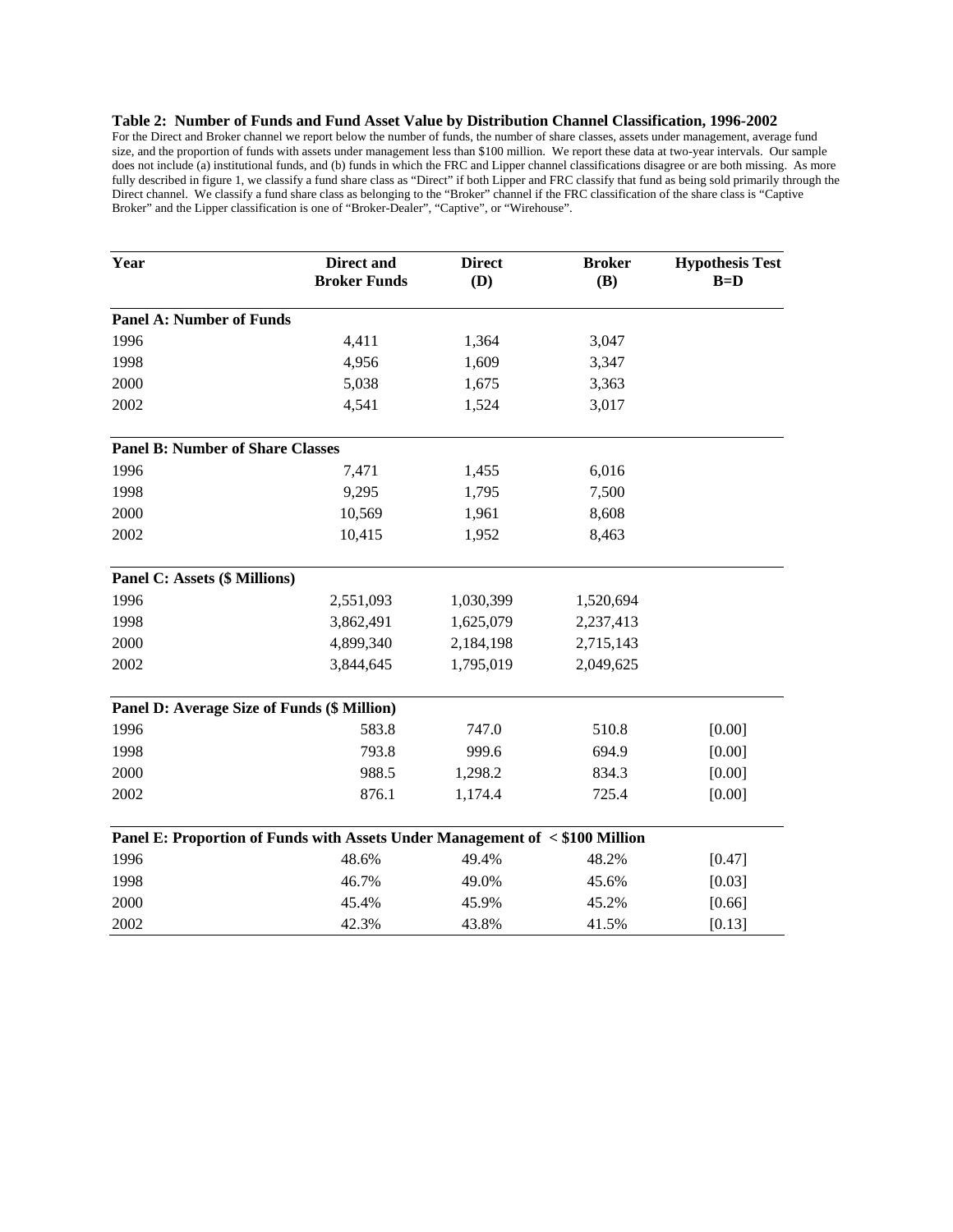### **Table 3: Characteristics of Funds by Distribution Channel, 1996-2002**

We characterize our sample funds along five dimensions, average age in years, the proportion of funds that are less than three-years old, manager tenure in years, whether the fund is covered by Morningstar, and the percentage of equity funds classified as index funds. We interpret the asset weighted results as a reflection of investors' aggregate cumulative sales and purchase decisions, while the equally weighted averages represent the product set offered by the channel. The hypothesis test columns show the p-value from a test that the means of the variable in a given row, and given weighting method, are the same in the Broker channel and the Direct channel.

|      | <b>Asset Weighted</b>                                                                   |                             |                             |                               |                        | <b>Equally Weighted</b>     |                             |                               |  |
|------|-----------------------------------------------------------------------------------------|-----------------------------|-----------------------------|-------------------------------|------------------------|-----------------------------|-----------------------------|-------------------------------|--|
|      | ALL<br><b>Channels</b>                                                                  | <b>Direct</b><br><b>(D)</b> | <b>Broker</b><br><b>(B)</b> | <b>Hypothesis</b><br>Test B=D | ALL<br><b>Channels</b> | <b>Direct</b><br><b>(D)</b> | <b>Broker</b><br><b>(B)</b> | <b>Hypothesis</b><br>Test B=D |  |
|      | Panel A: Average Age of Funds (years)                                                   |                             |                             |                               |                        |                             |                             |                               |  |
| 1996 | 18.0                                                                                    | 18.0                        | 18.0                        | [0.95]                        | 8.1                    | 8.3                         | 8.0                         | [0.26]                        |  |
| 1998 | 19.6                                                                                    | 19.0                        | 19.5                        | [0.64]                        | 8.4                    | 8.4                         | 8.4                         | [0.95]                        |  |
| 2000 | 20.4                                                                                    | 19.1                        | 21.3                        | $[0.25]$                      | 9.4                    | 9.5                         | 9.4                         | [0.76]                        |  |
| 2002 | 21.1                                                                                    | 20.3                        | 21.8                        | [0.44]                        | 11.2                   | 11.4                        | 11.2                        | [0.43]                        |  |
|      | Panel B: Proportion of Funds that are Young $\left\langle \right\rangle = 3$ Years Old) |                             |                             |                               |                        |                             |                             |                               |  |
| 1996 | 6.9%                                                                                    | 5.8%                        | 7.7%                        | [0.09]                        | 37.6%                  | 38.2%                       | 37.3%                       | [0.56]                        |  |
| 1998 | 4.5%                                                                                    | 3.5%                        | 5.1%                        | [0.04]                        | 32.2%                  | 35.4%                       | 30.6%                       | [0.00]                        |  |
| 2000 | 4.5%                                                                                    | 3.5%                        | 5.1%                        | $[0.07]$                      | 28.1%                  | 28.4%                       | 28.0%                       | [0.81]                        |  |
| 2002 | 3.3%                                                                                    | 1.8%                        | 4.3%                        | $[0.11]$                      | 16.5%                  | 14.8%                       | 17.3%                       | [0.03]                        |  |
|      | <b>Panel C: Manager Tenure (years)</b>                                                  |                             |                             |                               |                        |                             |                             |                               |  |
| 1996 | 7.525                                                                                   | 6.150                       | 8.606                       | [0.04]                        | 4.321                  | 4.612                       | 4.185                       | $[0.02]$                      |  |
| 1998 | 5.613                                                                                   | 5.774                       | 5.493                       | [0.66]                        | 3.961                  | 4.147                       | 3.871                       | [0.03]                        |  |
| 2000 | 5.684                                                                                   | 5.868                       | 5.536                       | [0.64]                        | 4.141                  | 4.261                       | 4.080                       | [0.17]                        |  |
| 2002 | 7.330                                                                                   | 7.272                       | 7.382                       | [0.93]                        | 4.865                  | 5.268                       | 4.659                       | [0.00]                        |  |
|      | Panel D: Percentage of Equity Funds without Morningstar Ratings                         |                             |                             |                               |                        |                             |                             |                               |  |
| 1996 | 7.5%                                                                                    | 3.2%                        | 11.5%                       | [0.00]                        | 38.6%                  | 38.5%                       | 38.6%                       | [0.98]                        |  |
| 1998 | 5.9%                                                                                    | 2.9%                        | 8.6%                        | [0.00]                        | 40.9%                  | 39.7%                       | 41.6%                       | [0.43]                        |  |
| 2000 | 3.8%                                                                                    | 1.9%                        | 5.7%                        | $[0.12]$                      | 32.7%                  | 28.0%                       | 35.5%                       | [0.00]                        |  |
| 2002 | 4.5%                                                                                    | 1.8%                        | 7.2%                        | [0.00]                        | 29.0%                  | 21.5%                       | 33.3%                       | [0.00]                        |  |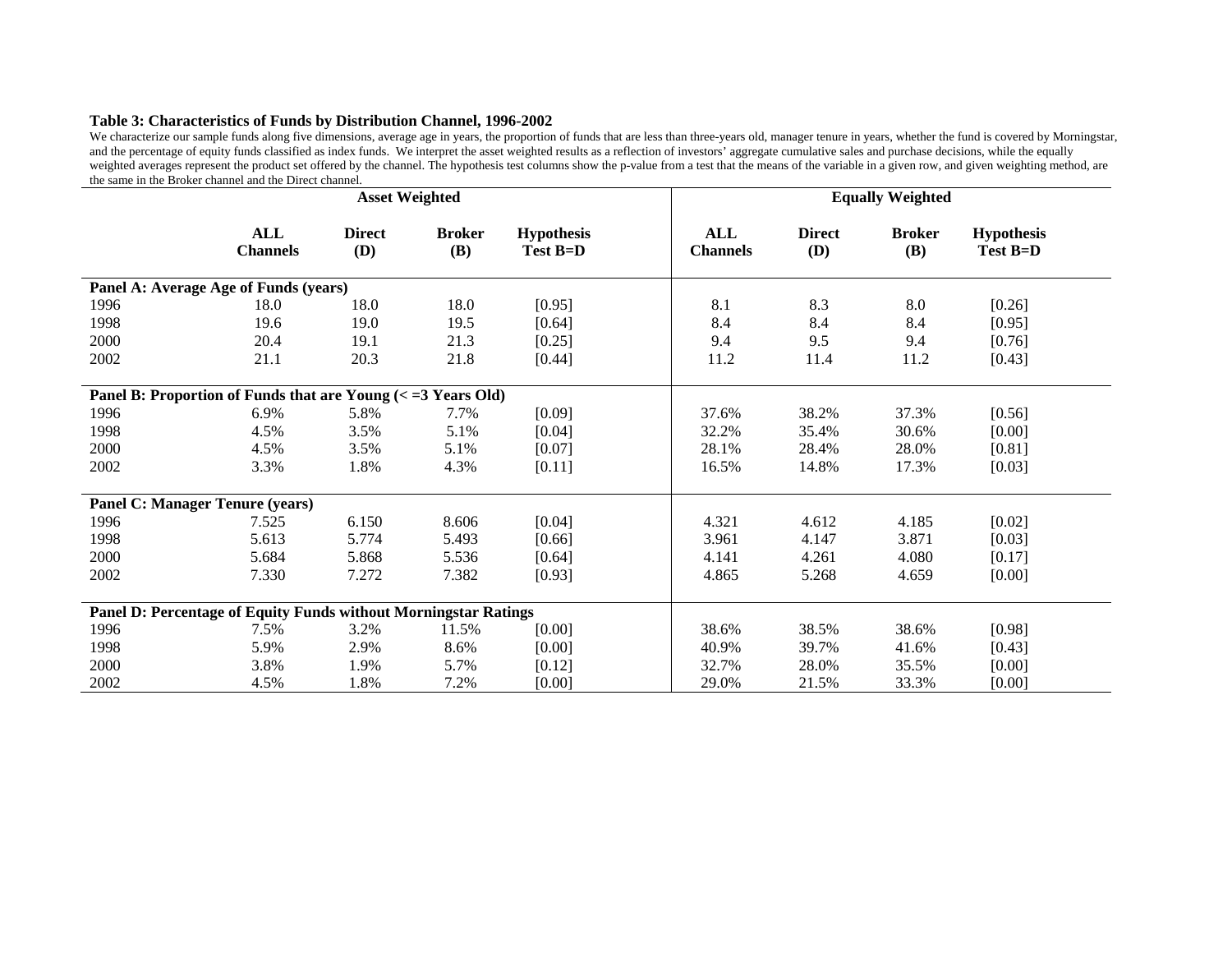### **Table 4: Portfolio Investment Categories by Distribution Channel in 2002**

Investment categories, both asset weighted and equally weighted are based on the definitions reported in the Morningstar database. The hypothesis test columns show the p-value from the test of the hypothesis that the means of the variable in a given row, and given weighting method, are the same in the Broker channel as in the Direct channel.

|                                               | <b>Asset Weighted</b> |               |               |                   |                 | <b>Equally Weighted</b> |               |                   |  |
|-----------------------------------------------|-----------------------|---------------|---------------|-------------------|-----------------|-------------------------|---------------|-------------------|--|
|                                               | ALL                   | <b>Direct</b> | <b>Broker</b> | <b>Hypothesis</b> | ALL             | <b>Direct</b>           | <b>Broker</b> | <b>Hypothesis</b> |  |
|                                               | <b>Channels</b>       | (D)           | (B)           | Test B=D          | <b>Channels</b> | (D)                     | <b>(B)</b>    | Test B=D          |  |
| <b>Investment Categories – by share class</b> |                       |               |               |                   |                 |                         |               |                   |  |
| Money market (all)                            | 26.3%                 | 22.3%         | 29.9%         | [0.00]            | 7.3%            | 10.3%                   | 6.6%          | [0.00]            |  |
| Muni money market                             | 4.5%                  | 4.9%          | 4.2%          | [0.08]            | 2.3%            | 4.1%                    | 1.9%          | [0.00]            |  |
| Muni (all)                                    | 11.4%                 | 10.0%         | 12.7%         | [0.00]            | 16.0%           | 12.1%                   | 16.9%         | [0.00]            |  |
| Domestic bond                                 | 11.2%                 | 10.7%         | 11.7%         | [0.10]            | 14.3%           | 12.1%                   | 14.8%         | [0.00]            |  |
| Domestic hybrid                               | 6.4%                  | 7.8%          | 5.1%          | [0.00]            | 6.2%            | 5.9%                    | 6.2%          | [0.67]            |  |
| Foreign                                       | 6.5%                  | 5.5%          | 7.3%          | [0.00]            | 13.3%           | 10.4%                   | 14.0%         | [0.00]            |  |
| All domestic equity                           | 42.6%                 | 48.5%         | 37.4%         | [0.00]            | 45.2%           | 53.3%                   | 43.3%         | [0.00]            |  |
| Specialty equity                              | 2.9%                  | 3.3%          | 2.6%          | [0.04]            | 7.7%            | 11.2%                   | 6.9%          | [0.00]            |  |
| Broad equity                                  | 39.7%                 | 45.3%         | 34.9%         | [0.00]            | 37.5%           | 42.1%                   | 36.5%         | [0.00]            |  |
| <b>Index funds</b>                            |                       |               |               |                   |                 |                         |               |                   |  |
| All Categories                                | 5.3%                  | 10.6%         | 0.7%          | [0.00]            | 3.2%            | 9.0%                    | 1.9%          | [0.00]            |  |
| All domestic equity                           | 4.1%                  | 8.0%          | 0.6%          | [0.00]            | 2.6%            | 6.5%                    | 1.7%          | [0.00]            |  |
| Specialty equity                              | 0.1%                  | 0.1%          | $0.0\%$       | [0.24]            | 0.4%            | 1.5%                    | 0.1.%         | [0.00]            |  |
| Broad equity                                  | 4.0%                  | 7.9%          | 0.6%          | [0.00]            | 2.2%            | 5.0%                    | 1.6%          | [0.00]            |  |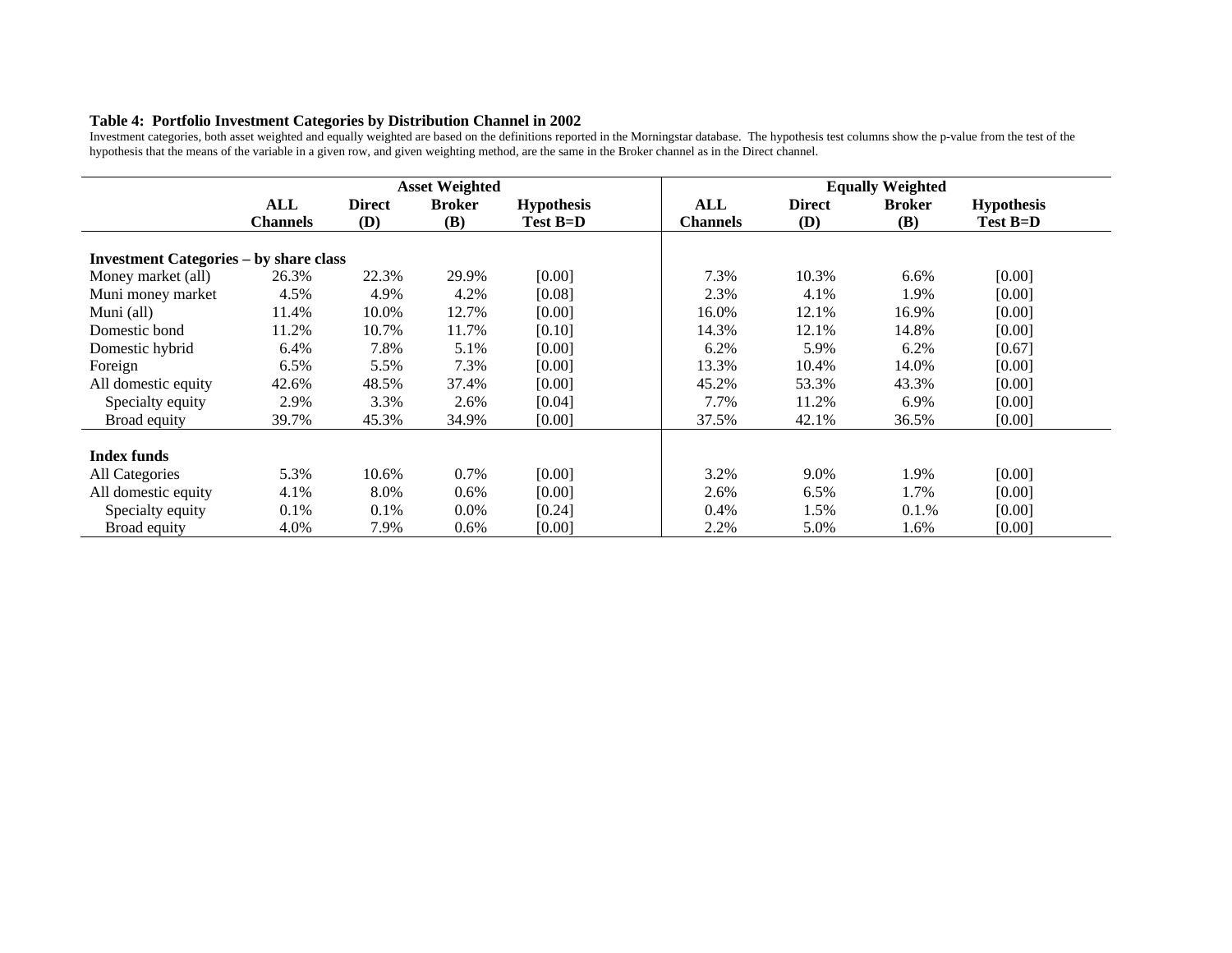### **Table 5: Average Fund Expense Ratios, Sales Charges and Back-end Loads**

We report fund fees and loads in various manners for fund share classes from 1996 to 2002, by distribution channel and by broad fund objective. We report these results for all equities, the subclass of "broad equity" (which excludes specialty funds), money market funds and bond funds. The cells represent charges in percent. Non-distribution fees, calculated as the expense ratio less reported 12b-1 fees include the management fee, administration expenses, transfer agency expenses, custodial expenses, legal and audit expenses, board fees, etc. Total annual expenses are the total expense ratio. We report maximum loads (front and back end) as well as an estimate of the annualized level of all distribution fees and operating expenses over an *ad hoc* five year holding period.

|                                                                  | <b>Asset Weighted</b>         |                      |                             | <b>Equally Weighted</b>         |                               |                             |                      |                                 |
|------------------------------------------------------------------|-------------------------------|----------------------|-----------------------------|---------------------------------|-------------------------------|-----------------------------|----------------------|---------------------------------|
|                                                                  | <b>ALL</b><br><b>Channels</b> | <b>Direct</b><br>(D) | <b>Broker</b><br><b>(B)</b> | <b>Hypothesis Test</b><br>$B=D$ | <b>ALL</b><br><b>Channels</b> | <b>Direct</b><br><b>(D)</b> | <b>Broker</b><br>(B) | <b>Hypothesis Test</b><br>$B=D$ |
| Annual Non Distribution Expenses (Expense Ratio less 12b-1 Fees) |                               |                      |                             |                                 |                               |                             |                      |                                 |
| Equity                                                           | 0.735                         | 0.726                | 0.745                       | [0.00]                          | 1.127                         | 1.172                       | 1.112                | [0.00]                          |
| <b>Broad Equity</b>                                              | 0.715                         | 0.709                | 0.720                       | [0.02]                          | 1.100                         | 1.133                       | 1.089                | [0.00]                          |
| Money Market                                                     | 0.427                         | 0.386                | 0.428                       | [0.71]                          | 0.529                         | 0.575                       | 0.526                | [0.55]                          |
| <b>Bonds</b>                                                     | 0.658                         | 0.510                | 0.739                       | [0.00]                          | 0.816                         | 0.743                       | 0.830                | [0.00]                          |
| <b>Annual Distribution Expenses (12b-1 Fees)</b>                 |                               |                      |                             |                                 |                               |                             |                      |                                 |
| Equity                                                           | 0.247                         | 0.017                | 0.482                       | [0.00]                          | 0.508                         | 0.104                       | 0.626                | [0.00]                          |
| <b>Broad Equity</b>                                              | 0.240                         | 0.017                | 0.472                       | [0.00]                          | 0.503                         | 0.096                       | 0.618                | [0.00]                          |
| Money Market                                                     | 0.135                         | 0.091                | 0.150                       | [0.00]                          | 0.240                         | 0.125                       | 0.267                | [0.00]                          |
| <b>Bonds</b>                                                     | 0.288                         | 0.009                | 0.442                       | [0.00]                          | 0.486                         | 0.073                       | 0.565                | [0.00]                          |
| <b>Total Annual Expenses</b>                                     |                               |                      |                             |                                 |                               |                             |                      |                                 |
| Equity                                                           | 0.980                         | 0.744                | 1.224                       | [0.00]                          | 1.606                         | 1.252                       | 1.722                | [0.00]                          |
| <b>Broad Equity</b>                                              | 0.953                         | 0.726                | 1.190                       | [0.00]                          | 1.575                         | 1.215                       | 1.692                | [0.00]                          |
| Money Market                                                     | 0.669                         | 0.533                | 0.673                       | [0.30]                          | 0.935                         | 0.792                       | 0.952                | [0.14]                          |
| <b>Bonds</b>                                                     | 0.952                         | 0.518                | 1.187                       | [0.00]                          | 1.291                         | 0.805                       | 1.387                | [0.00]                          |
| <b>Maximum Front End Load</b>                                    |                               |                      |                             |                                 |                               |                             |                      |                                 |
| Equity                                                           | 2.019                         | 0.583                | 3.493                       | [0.00]                          | 1.586                         | 0.254                       | 1.989                | [0.00]                          |
| <b>Broad Equity</b>                                              | 2.040                         | 0.559                | 3.578                       | [0.00]                          | 1.583                         | 0.172                       | 1.995                | $[0.00]$                        |
| Money Market                                                     | 0.011                         | 0.009                | 0.011                       | [0.62]                          | 0.076                         | 0.015                       | 0.097                | [0.00]                          |
| <b>Bonds</b>                                                     | 1.588                         | 0.023                | 2.435                       | [0.00]                          | 1.398                         | 0.055                       | 1.659                | [0.00]                          |
| Table 5 Continued on next page                                   |                               |                      |                             |                                 |                               |                             |                      |                                 |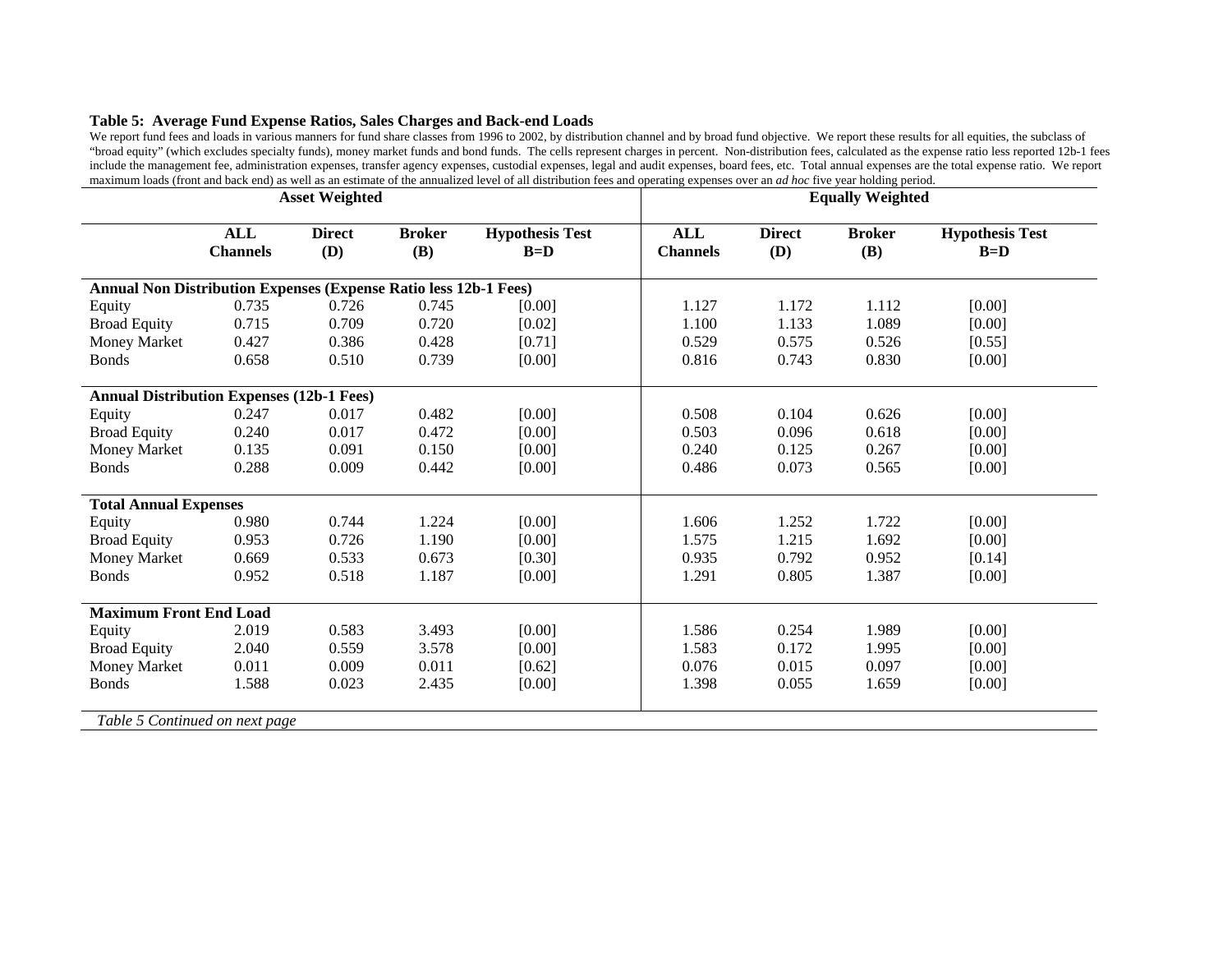| Table 5 Continued from previous page                               |                        |                      |                      |                                 |                               |                             |                             |                                 |
|--------------------------------------------------------------------|------------------------|----------------------|----------------------|---------------------------------|-------------------------------|-----------------------------|-----------------------------|---------------------------------|
|                                                                    | <b>Asset Weighted</b>  |                      |                      | <b>Equally Weighted</b>         |                               |                             |                             |                                 |
|                                                                    | ALL<br><b>Channels</b> | <b>Direct</b><br>(D) | <b>Broker</b><br>(B) | <b>Hypothesis Test</b><br>$B=D$ | <b>ALL</b><br><b>Channels</b> | <b>Direct</b><br><b>(D)</b> | <b>Broker</b><br><b>(B)</b> | <b>Hypothesis Test</b><br>$B=D$ |
| <b>Maximum Back End Load</b>                                       |                        |                      |                      |                                 |                               |                             |                             |                                 |
| Equity                                                             | 0.630                  | 0.001                | 1.275                | [0.00]                          | 1.201                         | 0.022                       | 1.557                       | [0.00]                          |
| <b>Broad Equity</b>                                                | 0.596                  | 0.001                | 1.215                | [0.00]                          | 1.199                         | 0.020                       | 1.544                       | [0.00]                          |
| <b>Money Market</b>                                                | 0.012                  | 0.008                | 0.014                | [0.30]                          | 0.226                         | 0.013                       | 0.296                       | [0.00]                          |
| <b>Bonds</b>                                                       | 0.876                  | 0.000                | 1.350                | [0.00]                          | 1.175                         | 0.019                       | 1.399                       | [0.00]                          |
|                                                                    |                        |                      |                      |                                 |                               |                             |                             |                                 |
| <b>Total Sales Charge Annuitized over Five Year Holding Period</b> |                        |                      |                      |                                 |                               |                             |                             |                                 |
| Equity                                                             | 0.777                  | 0.134                | 1.438                | [0.00]                          | 1.070                         | 0.161                       | 1.337                       | [0.00]                          |
| <b>Broad Equity</b>                                                | 0.768                  | 0.129                | 1.432                | [0.00]                          | 1.065                         | 0.136                       | 1.328                       | [0.00]                          |
| <b>Money Market</b>                                                | 0.141                  | 0.095                | 0.156                | [0.00]                          | 0.314                         | 0.131                       | 0.358                       | [0.00]                          |
| <b>Bonds</b>                                                       | 0.789                  | 0.013                | 1.215                | [0.00]                          | 1.004                         | 0.088                       | 1.178                       | [0.00]                          |
|                                                                    |                        |                      |                      |                                 |                               |                             |                             |                                 |
| <b>Total Annuitized Fees over Five Year Holding Period</b>         |                        |                      |                      |                                 |                               |                             |                             |                                 |
| Equity                                                             | 1.511                  | 0.861                | 2.184                | [0.00]                          | 2.168                         | 1.312                       | 2.450                       | [0.00]                          |
| <b>Broad Equity</b>                                                | 1.482                  | 0.839                | 2.154                | [0.00]                          | 2.133                         | 1.255                       | 2.417                       | [0.00]                          |
| Money Market                                                       | 0.684                  | 0.533                | 0.688                | [0.34]                          | 1.176                         | 0.792                       | 1.221                       | [0.02]                          |
| <b>Bonds</b>                                                       | 1.464                  | 0.523                | 1.973                | [0.00]                          | 1.819                         | 0.817                       | 2.016                       | [0.00]                          |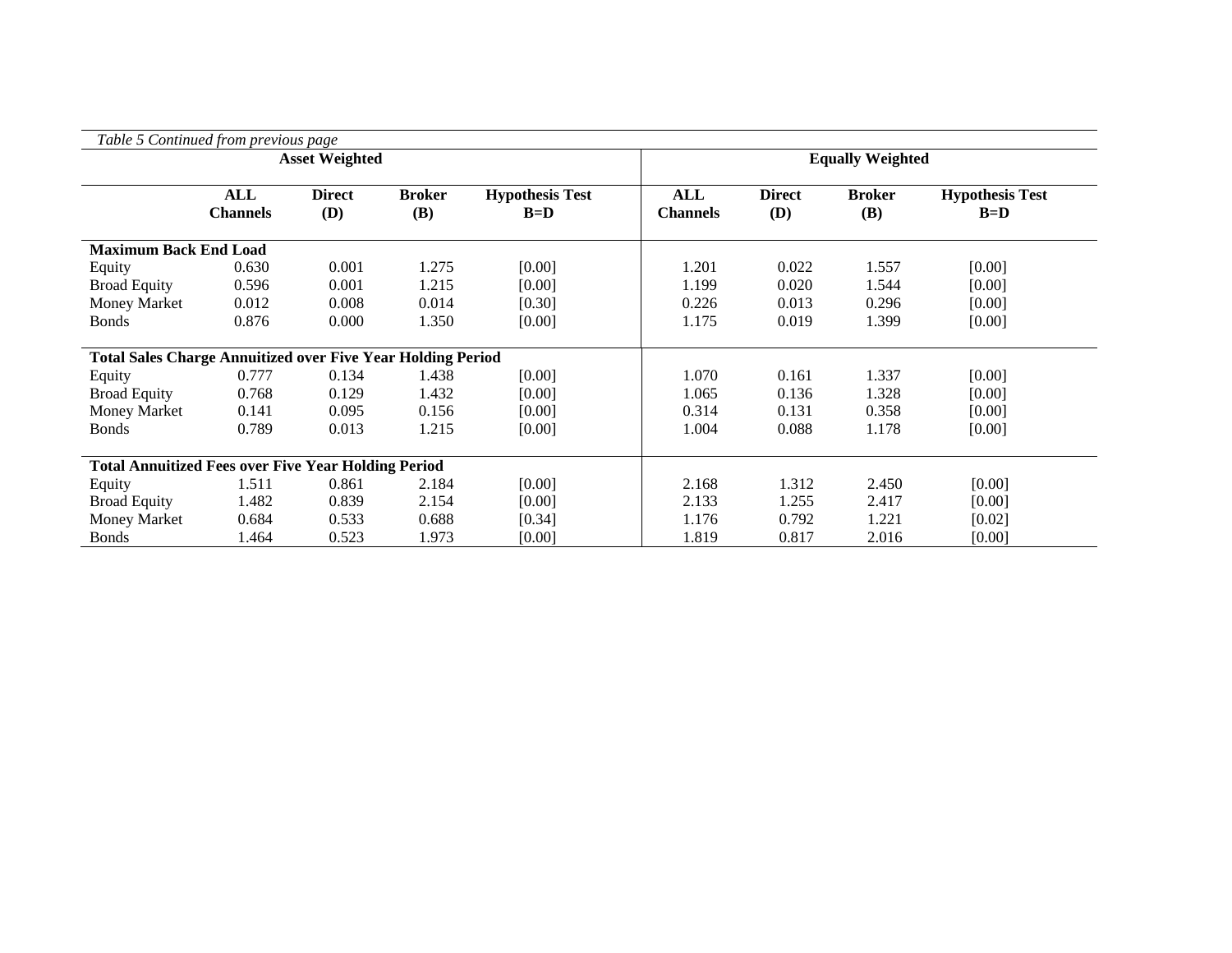#### **Table 6: Analysis of Non-Distribution fees as a function of fund and distribution characteristics**

This table reports the analysis of the determinants of the non-distribution fees charged by fund share classes. Non-distribution fees, calculated as the expense ratio less reported 12b-1 fees would include the management fee, administration expenses, transfer agency expenses, custodial expenses, legal and audit expenses, board fees, etc. We estimate a panel regression from 1996 through 2002 to explain the levels of nondistribution fees. We use fund sponsor and channel characteristics as explanatory variables including fund size, complex size, fund age, category of the fund (not reported) and year dummies (not reported.) In addition, we include variables that indicate the size of the 12b-1 fee, the size of the maximum front-end and back end loads, and a dummy for the direct channel. We report standard errors below each parameter estimate and indicate levels of significance by (\* is 5%) and (\*\* is 1%) level. The unit of observation is the fund share class-year; to account for nonindependence across year observations for a given fund share class, we correct the reported standard errors for share-class level 'clustering' using the Moulton (1990) correction. Reported standard errors, while sensitive to this clustering assumption, are not sensitive to the choice of whether to cluster at the level of the share class or at the level of the fund; results based on the fund-level clustering assumption are very similar to those below and are available from the authors upon request.

| <b>Variables</b>                  | <b>Domestic Bond,</b><br><b>Broad Equity,</b> | <b>Domestic Bond</b><br><b>Funds</b> | <b>Broad Equity</b><br><b>Funds</b> | <b>Money Market</b><br><b>Funds</b> |
|-----------------------------------|-----------------------------------------------|--------------------------------------|-------------------------------------|-------------------------------------|
|                                   | and Money<br><b>Market Funds</b>              |                                      |                                     |                                     |
| Fund Size 50-200m                 | $-0.190$                                      | $-0.037$                             | $-0.293$                            | $-0.067$                            |
|                                   | $(0.034)$ **                                  | $(0.017)*$                           | $(0.058)$ **                        | $(0.029)*$                          |
| Fund Size 200-1000m               | $-0.272$                                      | $-0.080$                             | $-0.406$                            | $-0.096$                            |
|                                   | $(0.038)$ **                                  | $(0.019)$ **                         | $(0.065)$ **                        | $(0.030)$ **                        |
| Fund Size $> 1000$ m              | $-0.361$                                      | $-0.118$                             | $-0.501$                            | $-0.179$                            |
|                                   | $(0.043)$ **                                  | $(0.022)$ **                         | $(0.073)$ **                        | $(0.033)$ **                        |
| Complex Size 10B - 50B            | $-0.048$                                      | $-0.012$                             | $-0.094$                            | 0.032                               |
|                                   | $(0.012)$ **                                  | (0.014)                              | $(0.020)$ **                        | $(0.014)*$                          |
| Complex Size 50B-100B             | $-0.064$                                      | $-0.046$                             | $-0.126$                            | 0.059                               |
|                                   | $(0.011)$ **                                  | $(0.016)$ **                         | $(0.017)$ **                        | $(0.018)$ **                        |
| Complex $Size > 100B$             | $-0.096$                                      | $-0.122$                             | $-0.125$                            | 0.016                               |
|                                   | $(0.012)$ **                                  | $(0.019)$ **                         | $(0.019)$ **                        | (0.020)                             |
| $Age > 5 \le 20$                  | 0.062                                         | 0.098                                | 0.061                               | 0.097                               |
|                                   | $(0.018)$ **                                  | $(0.012)$ **                         | (0.030)                             | $(0.017)$ **                        |
| Age > 20                          | 0.069                                         | 0.100                                | 0.051                               | 0.214                               |
|                                   | (0.051)                                       | $(0.019)$ **                         | (0.075)                             | $(0.028)$ **                        |
| 12b-1 fees                        | $-0.102$                                      | $-0.100$                             | $-0.105$                            | $-0.294$                            |
|                                   | $(0.031)$ **                                  | $(0.030)$ **                         | $(0.061)*$                          | $(0.053)$ **                        |
| Front load                        | $-0.006$                                      | $-0.006$                             | $-0.009$                            | 0.016                               |
|                                   | (0.008)                                       | (0.004)                              | (0.013)                             | (0.022)                             |
| Back load                         | 0.018                                         | 0.021                                | 0.012                               | 0.072                               |
|                                   | $(0.005)$ **                                  | $(0.005)$ **                         | (0.008)                             | $(0.011)$ **                        |
| Minimum initial purchase $<$ 25K  | 0.095                                         | 0.054                                | 0.113                               |                                     |
|                                   | $(0.029)$ **                                  | (0.034)                              | $(0.043)$ **                        |                                     |
| Dummy =1 for direct channel funds | $-0.051$                                      | $-0.079$                             | $-0.090$                            | $-0.010$                            |
|                                   | (0.036)                                       | $(0.030)*$                           | (0.076)                             | (0.018)                             |
| Number of Observations            | 31,595                                        | 9,606                                | 17,430                              | 4,559                               |
| R-Squared                         | 0.1736                                        | 0.2302                               | 0.0949                              | 0.1866                              |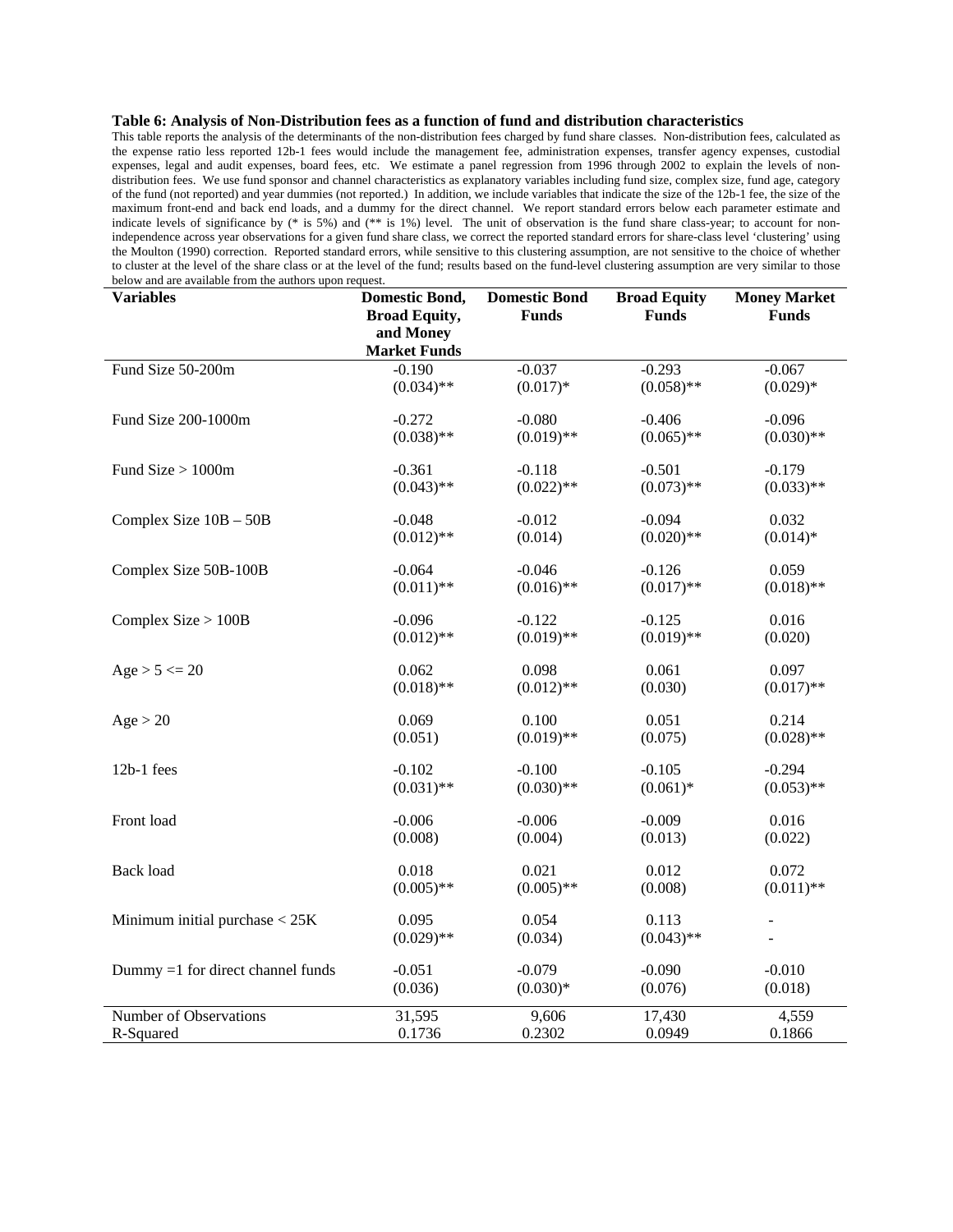#### **Table 7: Average fund returns, 1996-2002**

#### **Panel A: Asset Weighted**

We report asset weighted average returns for sample equity, bond, and money market funds using data from 1996-2002. We report returns net of all annual expenses (gross returns less the reported expense ratio) and net of non-distribution expenses (i.e., net returns plus the 12b1 portion of the expense ratio.) Returns do not take into account front-end or back-end loads. We report average raw returns, benchmark-adjusted returns and alphas using various factor models of returns. Benchmark returns are raw fund returns minus the average return in that year of the mutual funds in our sample classified by Morningstar as belonging to the same investment category. Alphas are calculated for a smaller sample of funds because we require CRSP return data to estimate the factor-adjustment model. Factor loadings are computed using the 36 months of data prior to the current year. For equity funds, one-factor alphas are computed with the value-weighted equity market as the lone factor; three-factor alphas add a value/growth and small firm/large firm factor; four-factor alphas adds a 'momentum' factor. Alphas are estimated by subtracting from the fund's return the factor loading estimates product with the contemporaneous return to the factors. For the fixed-income funds, the two-factor model is based on a 10-year government bond return factor, and 10-year Moody's Aaa corporate bond portfolio return factor, using data from the Federal Reserve's interest rate library. The 'alpha h' market-adjusted return adds to the alpha2 model the monthly return to the Moody's 10-year Baa corporate bond portfolio. The final column shows the p-value from the test of the hypothesis that the means of the variable of interest are the same in the Broker and Direct channels.

|                                         | All      | <b>Direct</b> | <b>Broker</b> | <b>Hypothesis Test</b> |
|-----------------------------------------|----------|---------------|---------------|------------------------|
| <b>Equity Funds</b>                     |          | (D)           | (B)           | $B=D$                  |
| Raw returns: net of non-dist expenses   | 1.631    | 1.668         | 1.593         | [0.83]                 |
| Raw returns: net of all expenses        | 1.394    | 1.651         | 1.125         | [0.13]                 |
| Benchmark-adj: net of non-dist expenses | 0.223    | 0.310         | 0.132         | [0.22]                 |
| Benchmark-adj: net of all expenses      | $-0.014$ | 0.294         | $-0.336$      | [0.00]                 |
| Alpha 1: net of non-dist expenses       | $-0.877$ | $-0.773$      | $-0.987$      | [0.33]                 |
| Alpha 1: net of all expense             | $-1.108$ | $-0.789$      | $-1.449$      | [0.00]                 |
| Alpha 3: net of non-dist expenses       | $-0.668$ | $-0.221$      | $-1.147$      | [0.00]                 |
| Alpha 3: net of all expenses            | $-0.090$ | $-0.237$      | $-1.609$      | [0.00]                 |
| Alpha 4: net of non-dist expenses       | $-1.424$ | $-1.054$      | $-1.821$      | [0.00]                 |
| Alpha 4: net of all expenses            | $-1.656$ | $-1.070$      | $-2.282$      | [0.00]                 |
| <b>Bond Funds</b>                       |          |               |               |                        |
| Raw returns: net of non-dist expenses   | 5.261    | 6.285         | 4.743         | [0.00]                 |
| Raw returns: net of all expenses        | 4.966    | 6.277         | 4.302         | [0.00]                 |
| Benchmark-adj: net of non-dist expenses | 0.338    | 0.823         | 0.092         | [0.00]                 |
| Benchmark-adj: net of all expenses      | 0.042    | 0.815         | $-0.349$      | [0.00]                 |
| Alpha 2: net of non-dist expenses       | $-0.575$ | 0.467         | $-1.131$      | [0.00]                 |
| Alpha 2: net of all expenses            | $-0.869$ | 0.459         | $-1.577$      | [0.00]                 |
| Alpha h: net of non-dist expenses       | 0.085    | 0.986         | $-0.396$      | [0.00]                 |
| Alpha h: net of all expenses            | $-0.209$ | 0.978         | $-0.842$      | [0.00]                 |
| <b>Money Market Funds</b>               |          |               |               |                        |
| Raw returns: net of non-dist expenses   | 4.043    | 3.940         | 4.102         | [0.00]                 |
| Raw returns: net of all expenses        | 3.949    | 3.895         | 3.980         | [0.07]                 |
| Benchmark-adj: net of non-dist expenses | 0.202    | 0.253         | 0.174         | [0.00]                 |
| Benchmark-adj: net of all expenses      | 0.108    | 0.208         | 0.051         | [0.00]                 |
| Alpha 2: net of non-dist expenses       | $-0.082$ | $-0.075$      | $-0.085$      | [0.73]                 |
| Alpha 2: net of all expenses            | $-0.188$ | $-0.132$      | $-0.222$      | [0.00]                 |
| Alpha h: net of non-dist expenses       | $-0.049$ | $-0.036$      | $-0.057$      | [0.48]                 |
| Alpha h: net of all expenses            | $-0.156$ | $-0.093$      | $-0.193$      | [0.00]                 |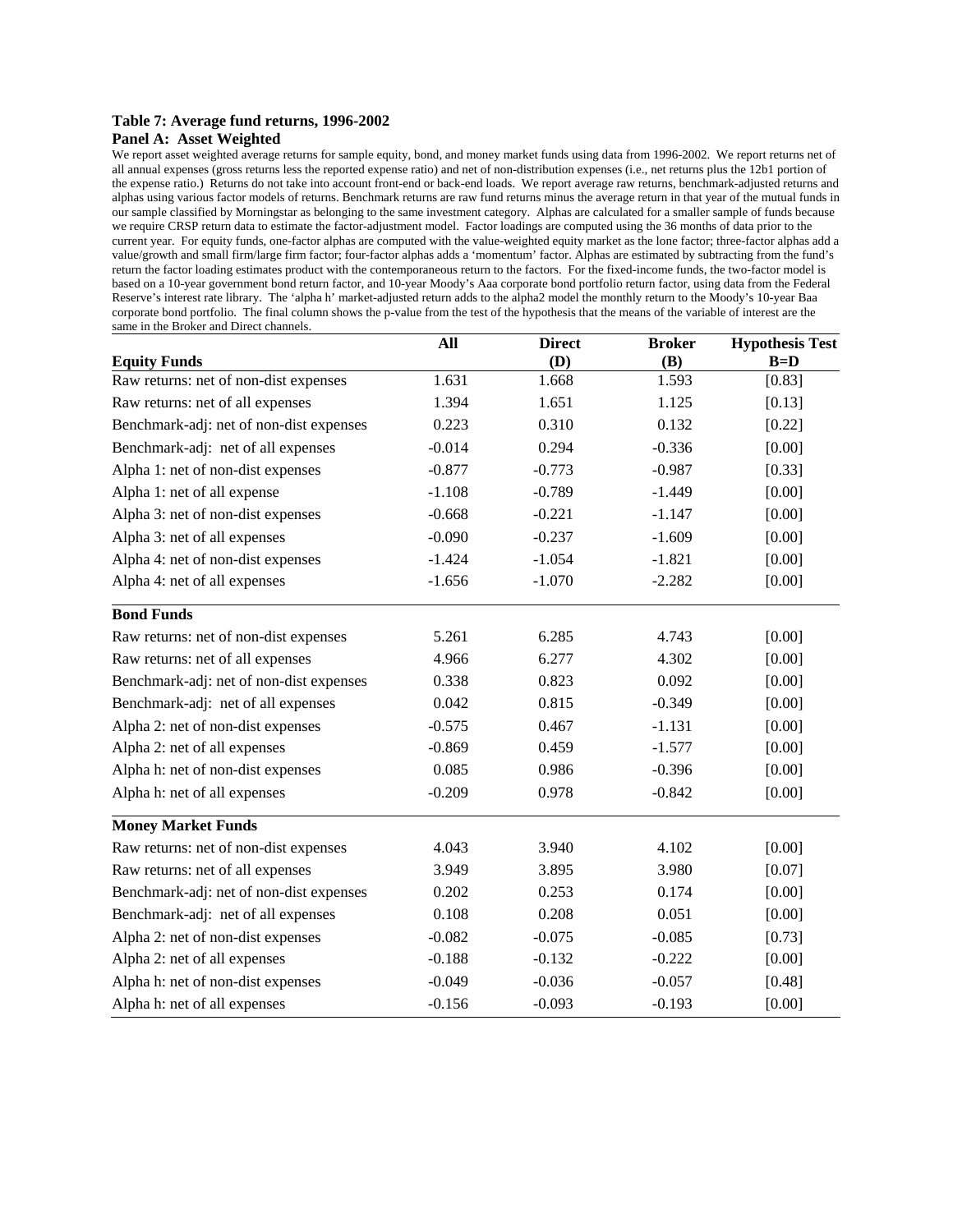## **Table 7: Average fund returns, 1996-2002**

### **Panel B: Equally Weighted**

We report equally weighted average returns for sample equity, bond, and money market funds using data from 1996-2002. We report returns net of all annual expenses (gross returns less the reported expense ratio) and net of non-distribution expenses (i.e., net returns plus the 12b1 portion of the expense ratio.) Returns do not take into account front-end or back-end loads. We report average raw returns, benchmark-adjusted returns and alphas using various factor models of returns. Benchmark returns are raw fund returns minus the average return in that year of the mutual funds in our sample classified by Morningstar as belonging to the same investment category. Alphas are calculated for a smaller sample of funds because we require CRSP return data to estimate the factor-adjustment model. Factor loadings are computed using the 36 months of data prior to the current year. For equity funds, one-factor alphas are computed with the value-weighted equity market as the lone factor; three-factor alphas add a value/growth and small firm/large firm factor; four-factor alphas adds a 'momentum' factor. Alphas are estimated by subtracting from the fund's return the factor loading estimates product with the contemporaneous return to the factors. For the fixed-income funds, the two-factor model is based on a 10-year government bond return factor, and 10-year Moody's Aaa corporate bond portfolio return factor, using data from the Federal Reserve's interest rate library. The 'alpha h' market-adjusted return adds to the alpha2 model the monthly return to the Moody's 10-year Baa corporate bond portfolio. The final column shows the p-value from the test of the hypothesis that the means of the variable of interest are the same in the Broker and Direct channels.

|                                         | All      | <b>Direct</b> | <b>Broker</b> | <b>Hypothesis Test</b> |
|-----------------------------------------|----------|---------------|---------------|------------------------|
| <b>Equity Funds</b>                     |          | (D)           | (B)           | $B=D$                  |
| Raw returns: net of non-dist expenses   | 4.286    | 6.706         | 3.531         | [0.00]                 |
| Raw returns: net of all expenses        | 3.804    | 6.626         | 2.924         | [0.00]                 |
| Benchmark-adj: net of non-dist expenses | 0.309    | 1.350         | $-0.016$      | [0.00]                 |
| Benchmark-adj: net of all expenses      | $-0.173$ | 1.270         | $-0.623$      | [0.00]                 |
| Alpha 1: net of non-dist expenses       | $-0.313$ | 0.817         | $-0.663$      | [0.00]                 |
| Alpha 1: net of all expense             | $-0.790$ | 0.740         | $-1.264$      | [0.00]                 |
| Alpha 3: net of non-dist expenses       | $-1.557$ | $-0.461$      | $-1.896$      | [0.00]                 |
| Alpha 3: net of all expenses            | $-2.034$ | $-0.537$      | $-2.498$      | [0.00]                 |
| Alpha 4: net of non-dist expenses       | $-2.366$ | $-1.233$      | $-2.717$      | [0.00]                 |
| Alpha 4: net of all expenses            | $-2.844$ | $-1.310$      | $-3.319$      | [0.00]                 |
| <b>Bond Funds</b>                       |          |               |               |                        |
| Raw returns: net of non-dist expenses   | 5.550    | 6.135         | 5.433         | [0.00]                 |
| Raw returns: net of all expenses        | 5.077    | 6.075         | 4.876         | [0.00]                 |
| Benchmark-adj: net of non-dist expenses | 0.266    | 0.471         | 0.225         | [0.02]                 |
| Benchmark-adj: net of all expenses      | $-0.208$ | 0.411         | $-0.332$      | [0.00]                 |
| Alpha 2: net of non-dist expenses       | $-0.312$ | 0.252         | $-0.425$      | [0.00]                 |
| Alpha 2: net of all expenses            | $-0.793$ | 0.198         | $-0.992$      | [0.00]                 |
| Alpha h: net of non-dist expenses       | 0.421    | 0.836         | 0.338         | [0.09]                 |
| Alpha h: net of all expenses            | $-0.60$  | 0.782         | $-0.228$      | [0.00]                 |
| <b>Money Market Funds</b>               |          |               |               |                        |
| Raw returns: net of non-dist expenses   | 3.809    | 3.570         | 3.895         | [0.00]                 |
| Raw returns: net of all expenses        | 3.638    | 3.504         | 3.687         | [0.00]                 |
| Benchmark-adj: net of non-dist expenses | 0.035    | 0.020         | 0.041         | [0.07]                 |
| Benchmark-adj: net of all expenses      | $-0.136$ | $-0.047$      | $-0.168$      | [0.00]                 |
| Alpha 2: net of non-dist expenses       | $-0.495$ | $-0.713$      | $-0.411$      | [0.00]                 |
| Alpha 2: net of all expenses            | $-0.707$ | $-0.793$      | $-0.674$      | [0.00]                 |
| Alpha h: net of non-dist expenses       | $-0.466$ | $-0.683$      | $-0.383$      | [0.00]                 |
| Alpha h: net of all expenses            | $-0.678$ | $-0.762$      | $-0.646$      | [0.00]                 |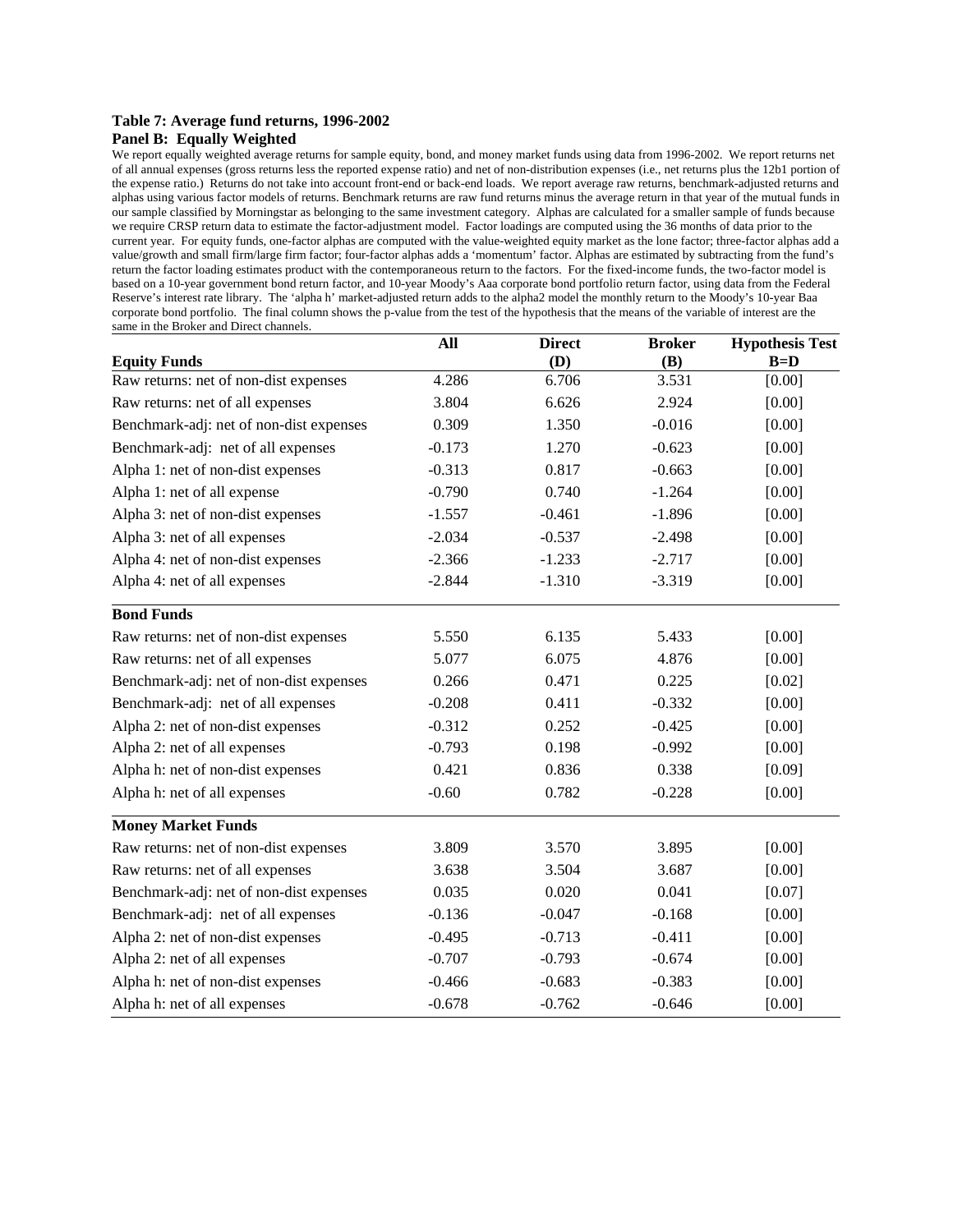## **Table 8A. Predicting net inflows with fund share class returns and characteristics 1996-2002. RETURN DECILES CONSTRUCTED GLOBALLY (ACROSS CHANNELS)**

This table estimates the relation between net inflows and returns. Flow is measured two ways. Percentile Flows are the percentile ranks of flows, measured relative to all other funds within the same channel. Coefficient estimates for this specification are multiplied by 100. Percentage Flows are net flows divided by last years' assets. Returns are specified with, within channel, decile ranks determined by the adjusted fund return in the prior year. Each fund share class takes a value of 1 in the decile to which it is a member in that year and zero otherwise. The column labeled direct represents the coefficient estimate for direct sold funds. The column labeled ∆broker presents the coefficient on the interactive dummy variable formed by multiplying the variable by a dummy variable equal to 1 if the fund is broker sold. Additional controls include expense ratios, 12b-1 fees, sales charges, back loads, year dummies, fund size, complex size, fund age, and manager tenure. The unit of observation is the fund share class-year; to account for non-independence across year observations for a given fund share class, we correct the reported standard errors for share-class level 'clustering' using the Moulton (1990) correction. \*\*\*, \*\*, \* represent significance at the 1, 5 and 10% levels respectively.

| <b>Explanatory Variable</b>     |                                 | <b>Percentile Flow Ranked</b><br>w/in Channel |                 | <b>Percentile Flow</b><br><b>Ranked across</b><br><b>Channel</b> |                 | <b>Percentage Flows</b><br>(Net $Flow_t/Assets_{t-1}$ ) |            |
|---------------------------------|---------------------------------|-----------------------------------------------|-----------------|------------------------------------------------------------------|-----------------|---------------------------------------------------------|------------|
|                                 |                                 | Direct                                        | $\Delta$ Broker | Direct                                                           | $\Delta$ Broker | Direct                                                  | ∆Broker    |
| Return Decile 1 (Lowest)        |                                 | 43.3***                                       | $-12.5***$      | $37.2***$                                                        | $-4.4*$         | $26.4***$                                               | $-10.6*$   |
| Return Decile 2                 |                                 | 47.1***                                       | $-11.7***$      | 40.7***                                                          | $-3.2$          | $31.6***$                                               | $-8.0$     |
| Return Decile 3                 |                                 | 47.8***                                       | $-13.9***$      | 41.4***                                                          | $-5.3**$        | 34.2***                                                 | $-13.9***$ |
| Return Decile 4                 |                                 | 53.8***                                       | $-15.4***$      | 46.8***                                                          | $-6.3**$        | 39.8***                                                 | $-13.4**$  |
| Return Decile 5                 |                                 | 54.9***                                       | $-14.3***$      | 47.9***                                                          | $-5.2**$        | $41.5***$                                               | $-10.3**$  |
| Return Decile 6                 |                                 | 56.9***                                       | $-12.9***$      | 49.5***                                                          | $-3.7$          | 42.3***                                                 | $-6.4$     |
| Return Decile 7                 |                                 | $60.8***$                                     | $-13.3***$      | 53.5***                                                          | $-3.9$          | $50.1***$                                               | $-6.5$     |
| Return Decile 8                 |                                 | $62.7***$                                     | $-12.8***$      | 55.5***                                                          | $-3.4$          | 54.7***                                                 | $-6.8$     |
| Return Decile 9                 |                                 | 68.1***                                       | $-13.8***$      | $60.7***$                                                        | $-4.2*$         | $65.5***$                                               | $-8.9$     |
| Return Decile 10 (Highest)      |                                 | $77.1***$                                     | $-16.0***$      | 69.9***                                                          | $-6.7***$       | 93.9***                                                 | $-14.7**$  |
| <b>Expense Ratio</b>            |                                 | $-4.3***$                                     | $3.7***$        | $-4.1***$                                                        | $3.4***$        | $-4.4**$                                                | 2.8        |
| 12b1 Fee                        |                                 | $7.1**$                                       | $7.1**$         | $7.3**$                                                          | $6.8*$          | 24.3***                                                 | 11.5       |
| Sales Charge                    |                                 | $-0.3$                                        | $1.0**$         | $-0.3$                                                           | $1.0**$         | $-0.8$                                                  | $2.2**$    |
| <b>Back Load</b>                |                                 | $-3.9$                                        | 3.5             | $-4.4$                                                           | 3.9             | $-11.6***$                                              | $10.2***$  |
| Expense Ratio $(=1$ if Missing) |                                 | $-4.6$                                        | 1.7             | $-4.1$                                                           | 1.3             | $-17.2**$                                               | 5.5        |
| 12b1 Fee $(=1$ if Missing)      |                                 | 1.7                                           | $11.6*$         | 1.1                                                              | $12.3*$         | 6.7                                                     | 21.2       |
| <b>Year Dummies</b>             | 1997                            | $-2.5*$                                       | 1.8             | $-1.3$                                                           | 0.1             | $-1.7$                                                  | $-0.6$     |
|                                 | 1998                            | $-2.6*$                                       | 1.8             | $-2.1$                                                           | 0.9             | $-14.8***$                                              | 0.7        |
|                                 | 1999                            | $-1.8$                                        | 1.8             | $-0.2$                                                           | $-0.4$          | $-16.9***$                                              | 0.7        |
|                                 | 2000                            | $-1.0$                                        | 1.4             | 2.3                                                              | $-3.0*$         | $-11.9***$                                              | $-3.8$     |
|                                 | 2001                            | 1.1                                           | $-2.9$          | $5.4***$                                                         | $-9.1***$       | $-9.7***$                                               | $-18.3***$ |
|                                 | 2002                            | $-0.5$                                        | 0.5             | $8.3***$                                                         | $-11.3***$      | $-17.6***$                                              | $-17.6***$ |
|                                 | Table 8A continued on next page |                                               |                 |                                                                  |                 |                                                         |            |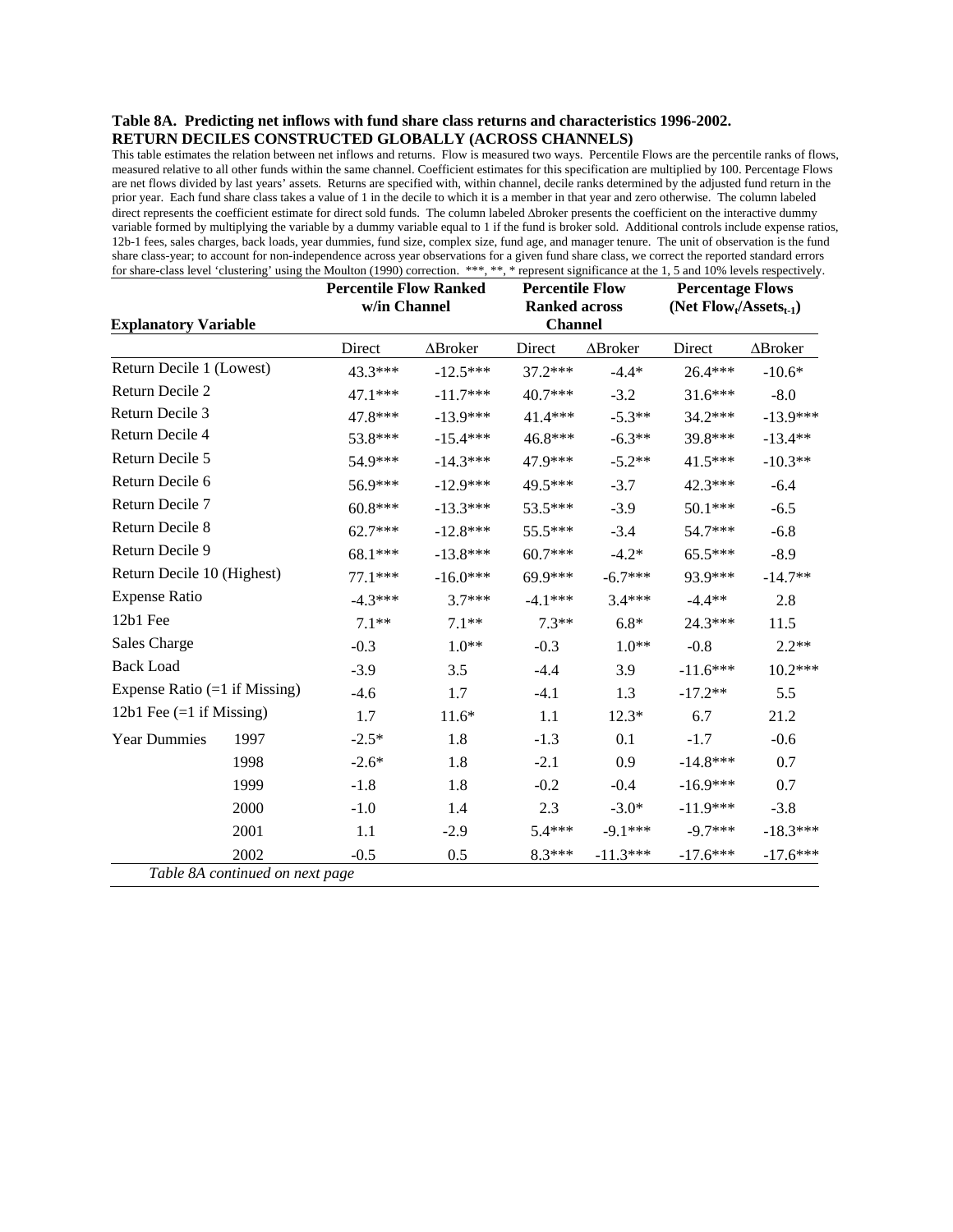|                                                                                           | Table 8A continued from previous page |            |          |                        |                         |            |            |
|-------------------------------------------------------------------------------------------|---------------------------------------|------------|----------|------------------------|-------------------------|------------|------------|
| <b>Fund Size</b>                                                                          | $50-200m$                             | $-4.0***$  |          | $-3.9***$<br>$-4.9***$ |                         |            | $-10.1***$ |
|                                                                                           | 200-1,000m                            | $-5.0***$  |          |                        |                         | $-12.4***$ |            |
|                                                                                           | > 1,000m                              | $-6.2***$  |          | $-6.1***$              |                         |            | $-20.1***$ |
| Complex Size                                                                              | $10B - 50B$                           |            | $3.3***$ |                        | $3.2***$                |            | $9.2***$   |
|                                                                                           | 50B-100B                              |            | $4.5***$ | $4.5***$               |                         | $12.2***$  |            |
|                                                                                           | >100B                                 |            | $3.1***$ |                        | $3.0***$                |            | $8.7***$   |
| Fund Age                                                                                  | $5 - 20$ years                        | $-7.6***$  |          |                        | $-7.5***$               | $-14.7***$ |            |
|                                                                                           | >20                                   | $-8.0***$  |          |                        | $-7.9***$<br>$-14.4***$ |            |            |
| <b>Manager Tenure</b>                                                                     | 1 Year                                | $-3.7***$  |          |                        | $-3.6***$               |            | $-5.2***$  |
|                                                                                           | 2-5 Years                             | 0.7<br>1.2 |          | 0.8<br>1.3             |                         | 0.8<br>0.4 |            |
|                                                                                           | $> 6$ Years                           |            |          |                        |                         |            |            |
|                                                                                           | Missing                               | $-8.4***$  |          | $-8.8***$              |                         | $-28.9***$ |            |
| Note. Baseline at means of<br>independent variables other<br>than year and return dummies |                                       | $-10.6$    | 1.9      | $-10.2$                | 2.1                     | $-18.6$    | 5.1        |
| R-Squared                                                                                 |                                       | .7885      |          | .7892                  |                         | .2891      |            |
| Number of Observations                                                                    |                                       | 15,188     |          | 15,188                 |                         | 15188      |            |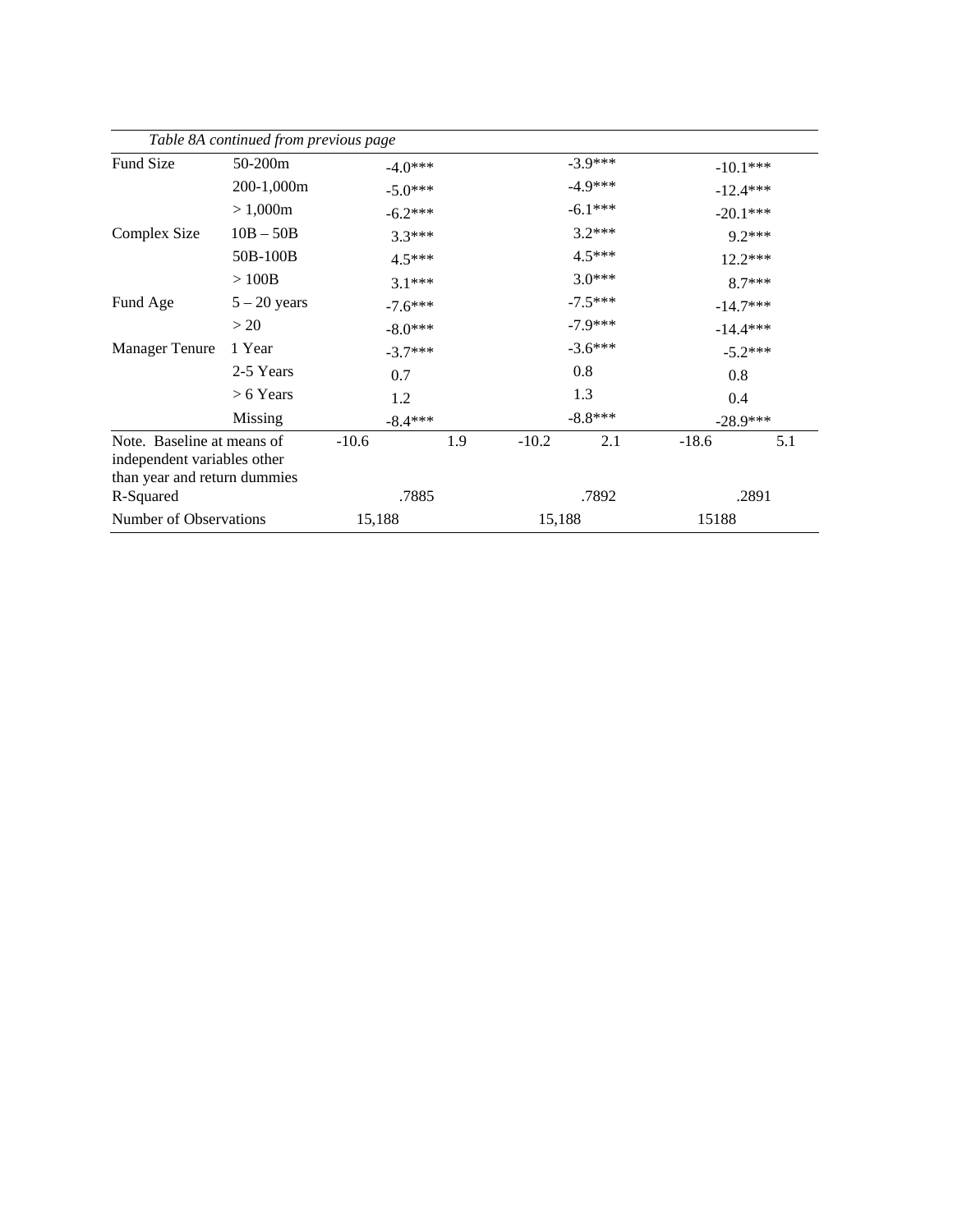### **Table 8B. Predicting net inflows with fund share class returns and characteristics 1996-2002. RETURN DECILES CONSTRUCTED LOCALLY**

This table estimates the relation between net inflows and returns. Flow is measured two ways. Percentile Flows are the percentile ranks of flows, measured relative to all other funds within the same channel. Coefficient estimates for this specification are multiplied by 100. Percentage Flows are net flows divided by last years' assets. Returns are specified with, within channel, decile ranks determined by the adjusted fund return in the prior year. Each fund share class takes a value of 1 in the decile to which it is a member in that year and zero otherwise. The column labeled direct represents the coefficient estimate for direct sold funds. The column labeled ∆broker presents the coefficient on the interactive dummy variable formed by multiplying the variable by a dummy variable equal to 1 if the fund is broker sold. Additional controls include expense ratios, 12b-1 fees, sales charges, back loads, year dummies, fund size, complex size, fund age, and manager tenure. The unit of observation is the fund share class-year; to account for non-independence across year observations for a given fund share class, we correct the reported standard errors for share-class level 'clustering' using the Moulton (1990) correction. \*\*\*, \*\*, \* represent significance at the 1, 5 and 10% levels respectively.

| <b>Explanatory Variable</b>     |                                 | <b>Percentile Flow Ranked</b><br>w/in Channel |            | <b>Percentile Flow</b><br><b>Ranked across</b><br><b>Channel</b> |                 | <b>Percentage Flows</b><br>(Net $Flow_t/Assets_{t-1}$ ) |            |
|---------------------------------|---------------------------------|-----------------------------------------------|------------|------------------------------------------------------------------|-----------------|---------------------------------------------------------|------------|
|                                 |                                 | Direct                                        | ∆Broker    | Direct                                                           | $\Delta$ Broker | Direct                                                  | ∆Broker    |
| Return Decile 1 (Lowest)        |                                 | $41.6***$                                     | $-10.4***$ | $35.6***$                                                        | $-2.4$          | 22.9***                                                 | $-5.5$     |
| Return Decile 2                 |                                 | 45.7***                                       | $-10.3***$ | 39.3***                                                          | $-1.8$          | 29.2***                                                 | $-5.8$     |
| Return Decile 3                 |                                 | 48.7***                                       | $-14.9***$ | 42.1 ***                                                         | $-6.2***$       | 34.7***                                                 | $-14.1***$ |
| Return Decile 4                 |                                 | 52.9***                                       | $-14.4***$ | 45.9***                                                          | $-5.3**$        | 37.9***                                                 | $-10.8**$  |
| Return Decile 5                 |                                 | 54.1***                                       | $-13.7***$ | $47.2***$                                                        | $-4.8*$         | 39.8***                                                 | $-8.3$     |
| Return Decile 6                 |                                 | 58.7***                                       | $-15.5***$ | $51.5***$                                                        | $-6.1***$       | $45.2***$                                               | $-10.4**$  |
| Return Decile 7                 |                                 | $61.4***$                                     | $-13.7***$ | 54.1***                                                          | $-4.3*$         | 51.4***                                                 | $-6.9$     |
| Return Decile 8                 |                                 | 64.9***                                       | $-15.4***$ | 57.6***                                                          | $-5.9**$        | 58.1***                                                 | $-11.2**$  |
| Return Decile 9                 |                                 | $71.1***$                                     | $-18.0***$ | 63.8***                                                          | $-8.5***$       | 75.5***                                                 | $-20.7**$  |
| Return Decile 10 (Highest)      |                                 | 77.8***                                       | $-17.5***$ | $70.6***$                                                        | $-8.2***$       | 95.6***                                                 | $-18.9***$ |
| <b>Expense Ratio</b>            |                                 | $-4.3***$                                     | $3.6***$   | $-4.0***$                                                        | $3.3***$        | $-4.2**$                                                | 2.6        |
| 12b1 Fee                        |                                 | $7.4**$                                       | $6.7*$     | $7.5**$                                                          | $6.5*$          | $24.6***$                                               | 11.5       |
| <b>Sales Charge</b>             |                                 | $-0.3$                                        | $0.9**$    | $-0.3$                                                           | $1.0**$         | $-0.7$                                                  | $2.1**$    |
| <b>Back Load</b>                |                                 | $-4.2$                                        | 3.8        | $-4.6$                                                           | 4.2             | $-11.8***$                                              | $10.4***$  |
| Expense Ratio $(=1$ if Missing) |                                 | $-4.4$                                        | 1.56       | $-3.9$                                                           | 1.1             | $-16.7**$                                               | 4.9        |
| 12b1 Fee $(=1$ if Missing)      |                                 | 1.4                                           | $1.22*$    | 0.8                                                              | $13.0*$         | 6.0                                                     | 22.6       |
| <b>Year Dummies</b>             | 1997                            | $-1.8$                                        | 0.9        | $-0.5$                                                           | $-0.8$          | 0.1                                                     | $-2.9$     |
|                                 | 1998                            | $-2.5*$                                       | 1.6        | $-1.9$                                                           | 0.7             | $-14.1***$                                              | $-0.2$     |
|                                 | 1999                            | $-1.3$                                        | 1.2        | 0.3                                                              | $-1.1$          | $-15.5***$                                              | $-1.1$     |
|                                 | 2000                            | $-0.2$                                        | 0.5        | 3.0                                                              | $-4.0**$        | $-9.9***$                                               | $-6.2$     |
|                                 | 2001                            | 0.8                                           | $-2.4$     | 5.1                                                              | $-8.6***$       | $-10.0***$                                              | $-17.8***$ |
| 2002                            |                                 | 0.7                                           | $-0.9$     | 9.5                                                              | $-12.8***$      | $-14.5***$                                              | $-21.3***$ |
|                                 | Table 8B continued on next page |                                               |            |                                                                  |                 |                                                         |            |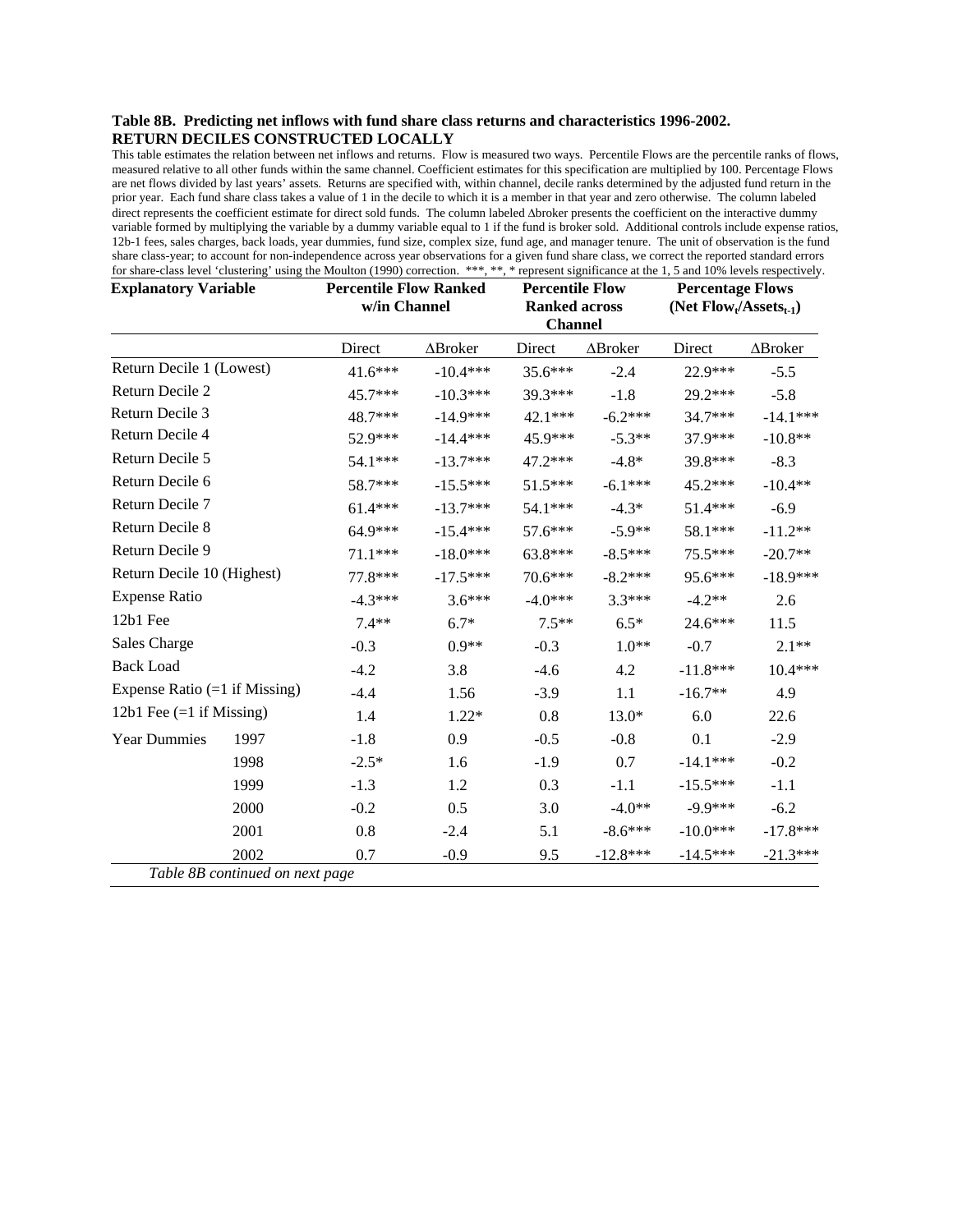|                                                                                           | Table 8B continued from previous page |            |     |            |           |            |            |
|-------------------------------------------------------------------------------------------|---------------------------------------|------------|-----|------------|-----------|------------|------------|
| <b>Fund Size</b>                                                                          | $50-200m$                             | $-4.0***$  |     |            | $-4.0***$ |            | $-10.2***$ |
|                                                                                           | 200-1,000m                            | $-5.0***$  |     | $-4.9***$  |           | $-12.6***$ |            |
|                                                                                           | > 1,000m                              | $-6.2***$  |     | $-6.1***$  |           | $-21.2***$ |            |
| Complex Size                                                                              | $10B - 50B$                           | $3.4***$   |     |            | $3.2***$  |            | $9.3***$   |
|                                                                                           | 50B-100B                              | $4.5***$   |     | $4.5***$   |           | $12.3***$  |            |
|                                                                                           | >100B                                 | $3.2***$   |     | $3.1***$   |           | 8.8***     |            |
| Fund Age                                                                                  | $5 - 20$ years                        | $-7.5***$  |     | $-7.5***$  |           | $-14.7***$ |            |
|                                                                                           | >20                                   | $-7.9***$  |     | $-7.9***$  |           | $-14.2***$ |            |
| <b>Manager Tenure</b>                                                                     | 1 Year                                | $-3.6***$  |     |            | $-3.5***$ |            | $-5.1***$  |
|                                                                                           | 2-5 Years                             | 0.7<br>1.3 |     | 0.9<br>1.4 |           | 0.8<br>0.5 |            |
|                                                                                           | $> 6$ Years                           |            |     |            |           |            |            |
|                                                                                           | Missing                               | $-8.1***$  |     | $-8.6***$  |           | $-28.4***$ |            |
| Note. Baseline at means of<br>independent variables other<br>than year and return dummies |                                       | $-10.5$    | 1.9 | $-10.0$    | 2.1       | $-18.4$    | 4.9        |
| R-Squared                                                                                 |                                       | .7883      |     | .7890      |           | .2878      |            |
| Number of Observations                                                                    |                                       | 15,188     |     | 15,188     |           | 15188      |            |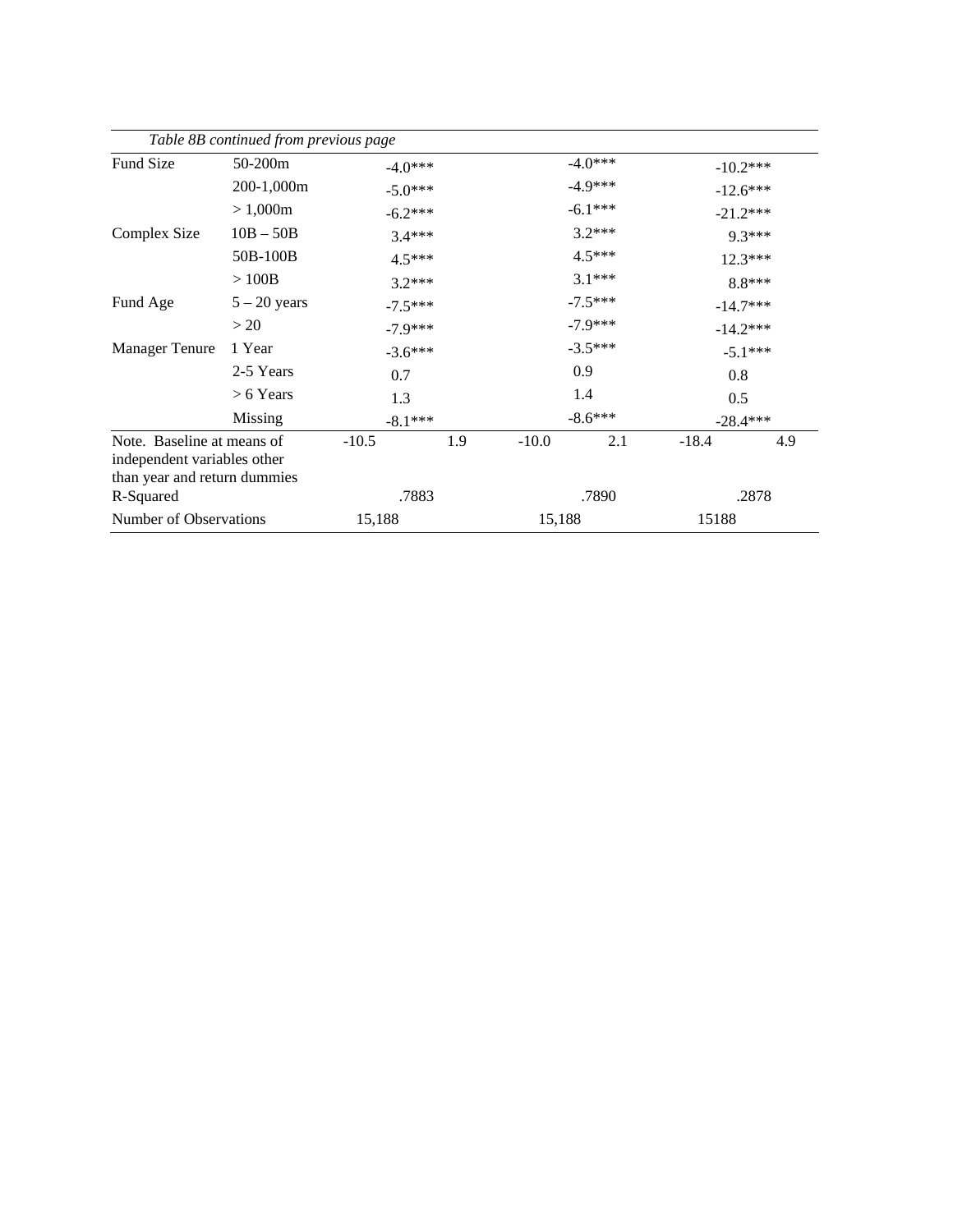## **Table 8C. Predicting net inflows with fund share class returns and characteristics 1996-2002.**

This table estimates the relation between net inflows and returns. Flow is measured two ways. Percentile Flows are the percentile ranks of flows, measured relative to all other funds within the same channel. Coefficient estimates for this specification are multiplied by 100. Percentage Flows are net flows divided by last years' assets. Returns are specified with, within channel, decile ranks determined by the adjusted fund return in the prior year. Each fund share class takes a value of 1 in the decile to which it is a member in that year and zero otherwise. The column labeled direct represents the coefficient estimate for direct sold funds. The column labeled ∆broker presents the coefficient on the interactive dummy variable formed by multiplying the variable by a dummy variable equal to 1 if the fund is broker sold. Additional controls include expense ratios, 12b-1 fees, sales charges, back loads, year dummies, fund size, complex size, fund age, and manager tenure. The unit of observation is the fund share class-year; to account for non-independence across year observations for a given fund share class, we correct the reported standard errors for share-class level 'clustering' using the Moulton (1990) correction. \*\*\*, \*\*, \* represent significance at the 1, 5 and 10% levels respectively.

| <b>Explanatory Variable</b>                                                               |                  | <b>Percentile Flow Ranked</b><br>w/in Channel |            | <b>Percentile Flow</b><br><b>Ranked across</b><br>channels |            | <b>Percentage Flows</b><br>(Net $Flow_t/Assets_{t-1})$ |            |  |
|-------------------------------------------------------------------------------------------|------------------|-----------------------------------------------|------------|------------------------------------------------------------|------------|--------------------------------------------------------|------------|--|
|                                                                                           |                  | Direct                                        | ∆Broker    | Direct                                                     | ∆Broker    | Direct                                                 | ∆Broker    |  |
| Adjusted return rank (ranked<br>within channel)<br>Adusted return rank (ranked            |                  | $37.1***$                                     | $-6.9***$  |                                                            |            |                                                        |            |  |
| across channels)                                                                          |                  |                                               |            | 32.9***                                                    | $-1.6$     |                                                        |            |  |
| <b>Adjusted Return</b>                                                                    |                  |                                               |            |                                                            |            | 87.8***                                                | 46.6***    |  |
| <b>Expense Ratio</b>                                                                      |                  | $-3.7***$                                     | $3.2***$   | $-3.0***$                                                  | $2.5***$   | $-3.7*$                                                | 2.8        |  |
| 12b1 Fee                                                                                  |                  | $7.6**$                                       | $6.7*$     | $7.7**$                                                    | $6.5*$     | 22.4 ***                                               | 12.8       |  |
| <b>Sales Charge</b>                                                                       |                  | $-0.3$                                        | $1.0**$    | $-0.3$                                                     | $1.0**$    | $-0.3$                                                 | 1.8        |  |
| <b>Back Load</b>                                                                          |                  | $-4.5$                                        | 4.0        | $-4.9$                                                     | 4.5        | $-12.7***$                                             | 11.2***    |  |
| Expense Ratio $(=1$ if Missing)                                                           |                  | $-3.3$                                        | 0.7        | $-2.3$                                                     | $-0.3$     | $-13.7*$                                               | 3.8        |  |
| 12b1 Fee $(=1$ if Missing)                                                                |                  | 0.6                                           | 12.7*      | $-0.2$                                                     | 13.8**     | 2.4                                                    | $23.9*$    |  |
| <b>Year Dummies</b>                                                                       | 1996             | 38.6***                                       | $-10.6***$ | 32.8***                                                    | $-3.0$     | 48.9***                                                | $-11.3**$  |  |
|                                                                                           | 1997             | 36.8***                                       | $-9.7***$  | 31.7***                                                    | $-3.1$     | 48.4***                                                | $-13.2***$ |  |
|                                                                                           | 1998             | $36.2***$                                     | $-9.0***$  | 31.0***                                                    | $-2.4$     | 34.9***                                                | $-11.2***$ |  |
|                                                                                           | 1999             | 37.4***                                       | $-9.4***$  | 33.0***                                                    | $-3.9*$    | 31.8***                                                | $-10.9***$ |  |
|                                                                                           | 2000             | 38.5***                                       | $-10.1***$ | $35.3***$                                                  | $-6.3***$  | $35.0***$                                              | $-12.1***$ |  |
|                                                                                           | 2001             | 39.4***                                       | $-13.0***$ | 38.5***                                                    | $-12.4***$ | 38.4***                                                | $-29.0***$ |  |
|                                                                                           | 2002             | 39.3***                                       | $-11.6***$ | $41.5***$                                                  | $-14.8***$ | 32.8***                                                | $-31.0***$ |  |
| Fund Size                                                                                 | 50-200m          | $-4.0***$                                     |            |                                                            | $-3.9***$  | $-10.0***$                                             |            |  |
|                                                                                           | 200-1,000m       | $-5.0***$                                     |            | $-4.9***$                                                  |            | $-12.7***$                                             |            |  |
|                                                                                           | > 1,000m         | $-6.3***$                                     |            |                                                            | $-6.2***$  | $-21.1***$                                             |            |  |
| Complex Size                                                                              | $10B - 50B$      |                                               | $3.2***$   |                                                            | $3.1***$   | 9.3***                                                 |            |  |
|                                                                                           | 50B-100B         |                                               | 4.4***     | $4.3***$                                                   |            | 12.3***                                                |            |  |
|                                                                                           | $>100\mathrm{B}$ |                                               | $3.1***$   | 2.9***                                                     |            | $8.2***$                                               |            |  |
| Fund Age                                                                                  | $5 - 20$ years   |                                               | $-7.5***$  |                                                            | $-7.6***$  |                                                        | $-14.6***$ |  |
|                                                                                           | >20              | $-8.1***$                                     |            | $-8.1***$                                                  |            | $-14.5***$                                             |            |  |
| <b>Manager Tenure</b>                                                                     | 1 Year           | $-3.5***$                                     |            | $-3.4***$                                                  |            | $-5.2*$                                                |            |  |
|                                                                                           | 2-5 Years        |                                               | $0.6\,$    |                                                            | 0.7<br>1.3 |                                                        |            |  |
|                                                                                           | $> 6$ Years      | 1.2                                           |            |                                                            |            |                                                        |            |  |
|                                                                                           | Missing          | $-8.0***$                                     |            | $-8.5***$                                                  |            | 0.7<br>$-29.1***$                                      |            |  |
| Note. Baseline at means of<br>independent variables other<br>than year and return dummies |                  | $-10.0$                                       | 2.0        | $-9.1$                                                     | 2.2        | $-18.1$                                                | 5.3        |  |
| R-Squared                                                                                 |                  |                                               | 0.7877     |                                                            | 0.7883     |                                                        | .2658      |  |
| Number of Observations                                                                    |                  | 15,188                                        |            | 15188                                                      |            | 15188                                                  |            |  |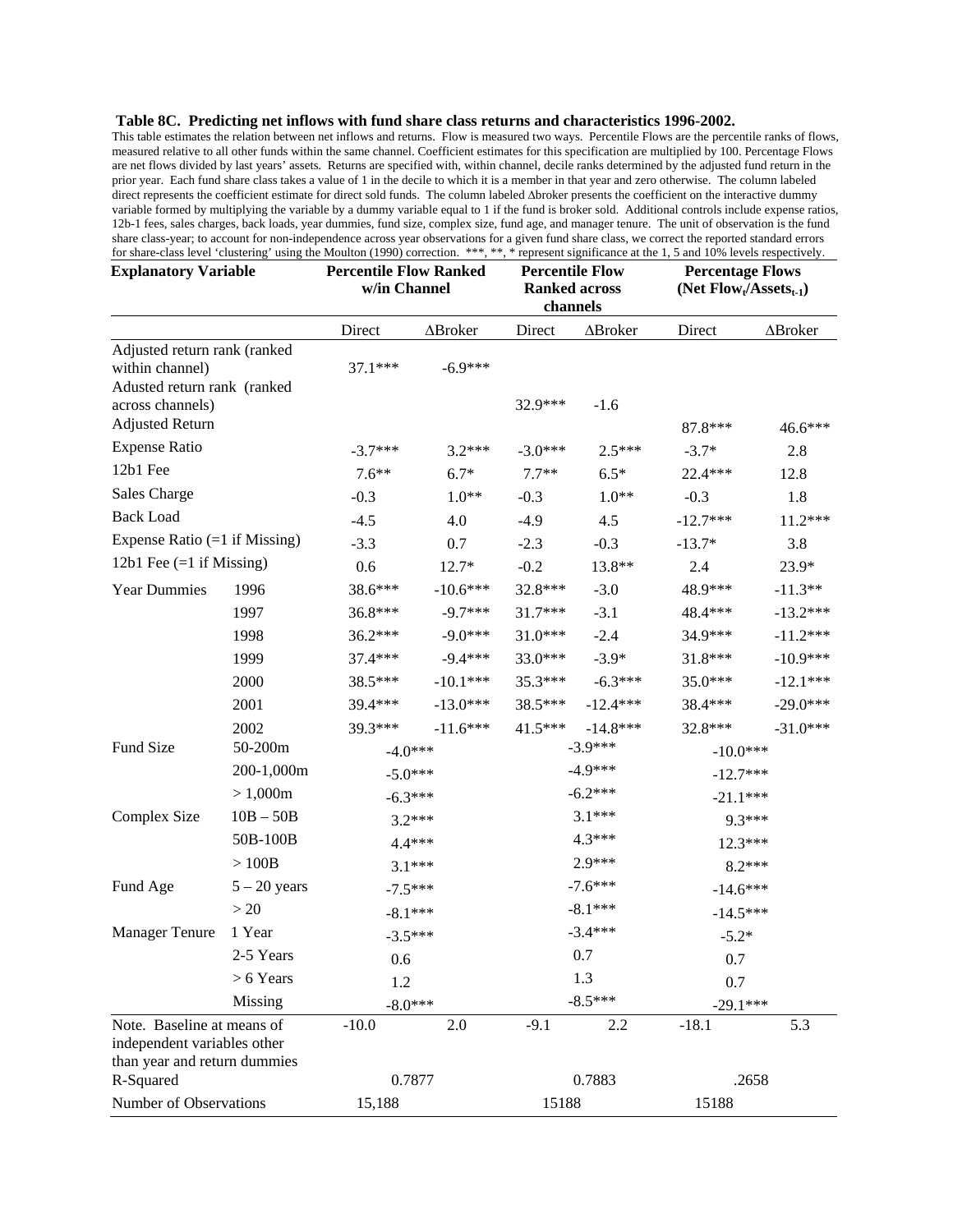## **Figure 1: Mapping of fund distribution channel classifications by various experts**

This figure describes how our direct, broker and institutional channel classifications map into the channel classifications used by mutual fund experts. The headings describes our classifications and each subsequent row describes the categories that fit into our classification scheme for each of four mutual fund experts.

|                                       | <b>Direct Channel</b>                                                            | <b>Broker Channel</b>                                                                                    | <b>Institutional Channel</b>                                                                                                 |
|---------------------------------------|----------------------------------------------------------------------------------|----------------------------------------------------------------------------------------------------------|------------------------------------------------------------------------------------------------------------------------------|
| <b>Financial Research Corporation</b> | Direct                                                                           | Wholesale (non-proprietary)<br>Wholesale (proprietary)<br>Bank                                           | Institutional                                                                                                                |
| <b>Investment Company Institute</b>   | Direct<br>Supermarket                                                            | Advice                                                                                                   | Institutional<br>Retirement Plan                                                                                             |
| <b>Strategic Insight</b>              | Direct to Do-it-yourself individual<br>investors<br>Through No-load Supermarkets | Through Registered Investment<br>Advisor<br><b>Broker-Dealer Distributed</b><br>Mutual Fund Wrap<br>Bank | Institutional<br><b>Defined Contribution Plans</b><br>Variable Annuities                                                     |
| <b>Lipper</b>                         | Direct Marketer                                                                  | Dealer<br>Regional Broker Dealer<br>Wirehouse (NYSE Member w/funds)<br>Captive<br><b>Bank Retail</b>     | Institutional<br>Insurance<br><b>Affinity Funds</b><br>Employee funds<br>Bank-related fiduciary &<br>Institutionally focused |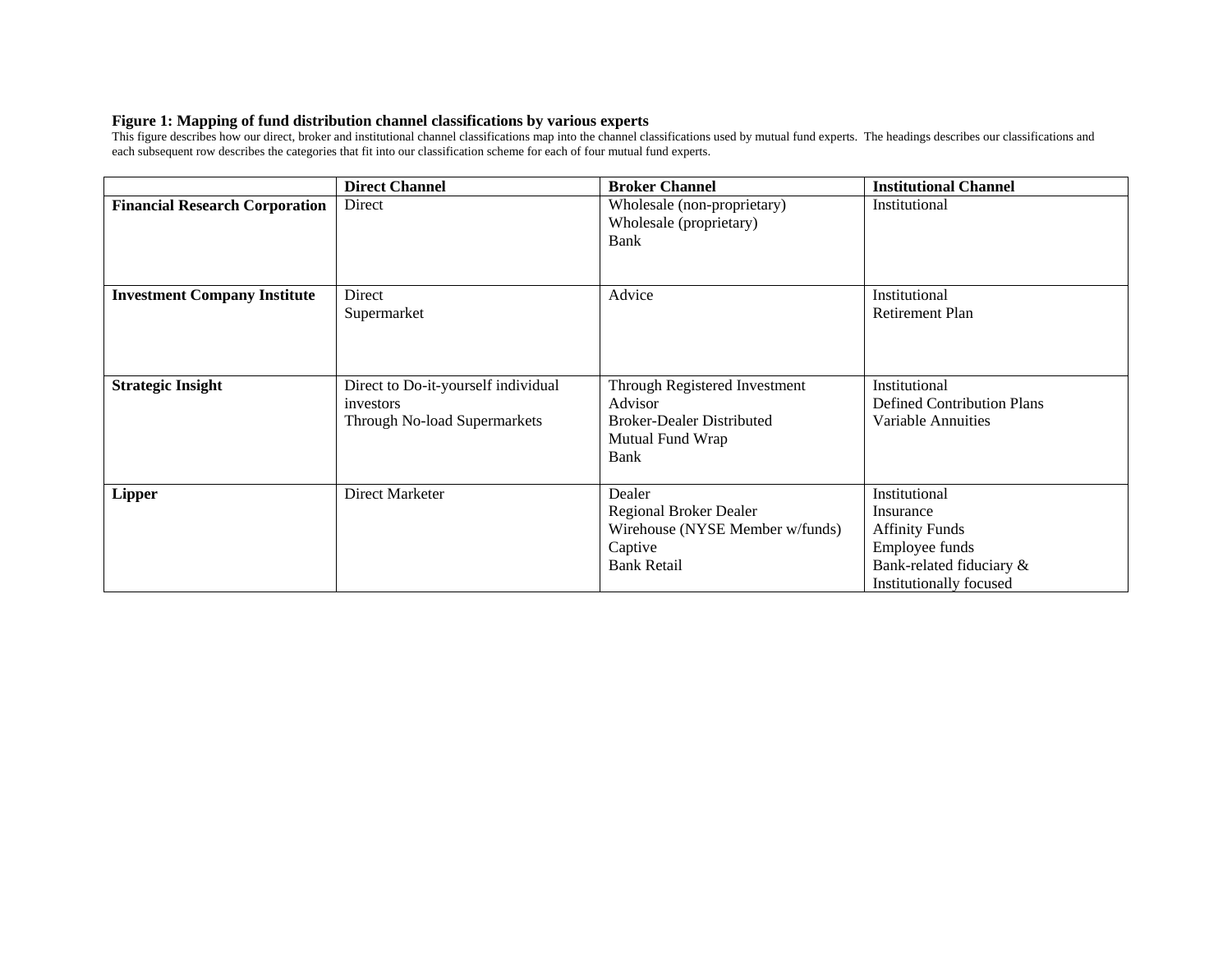### **Figure 2**

#### **Broker and Direct Asset Allocation Weights from 1980 – 2002**

The figures below shows the aggregate percentage allocations to different sectors for the funds sold through the broker-distributed channel and for the funds sold through the direct channel. Each graph presents a separate asset class.

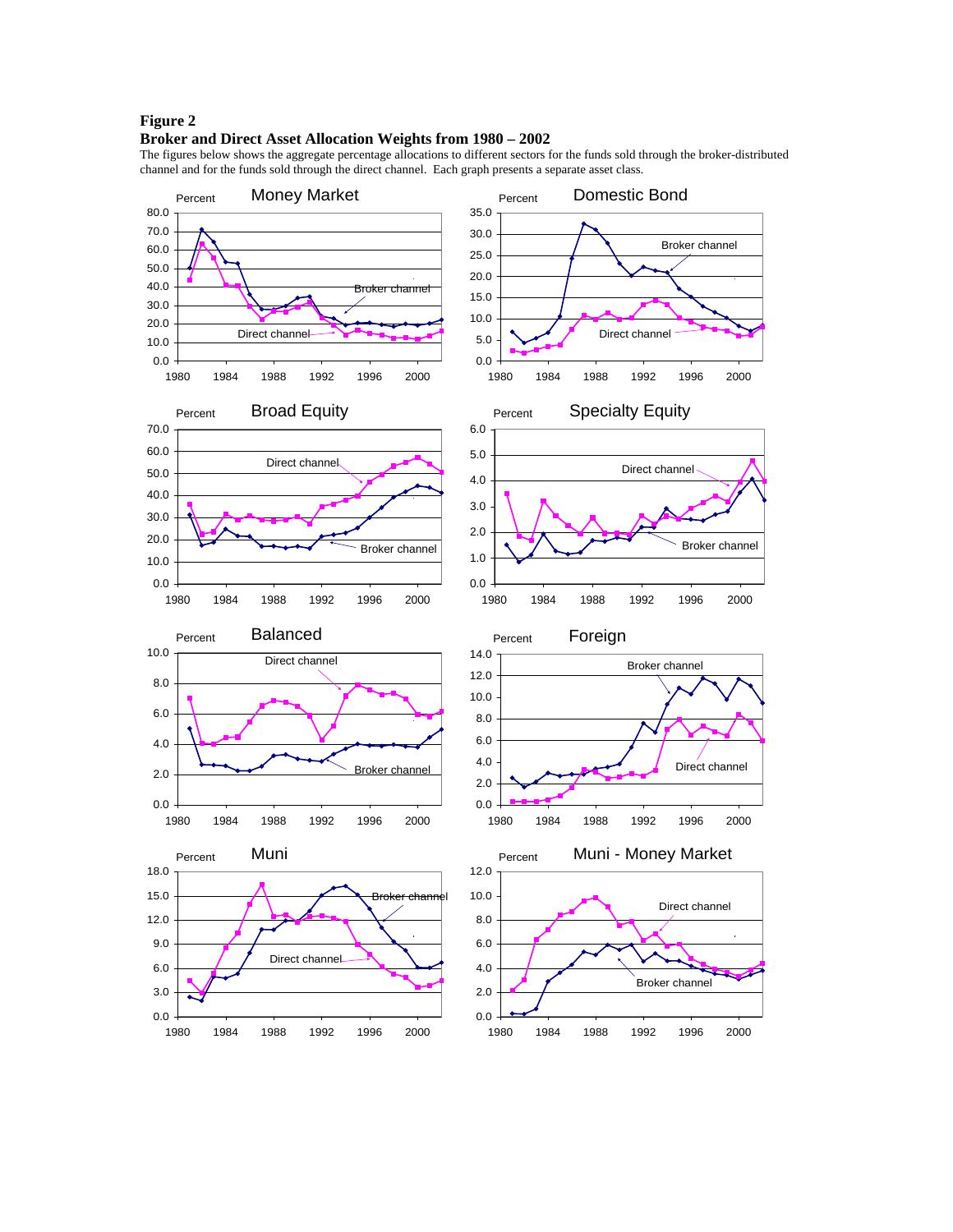### **Figure 3**

#### **Value of a dollar invested in a model portfolio composed of market indices weighted by the asset weights of the two channels, 1980-2002**

The figure below shows the value of a dollar invested in 1980 when invested in model portfolios holding four classes of assets: cash, stocks, bonds and municipal bonds. The indexes used for the asset returns are the Value weighted CRSP index returns for the NYSE, ASE and NASDAQ stocks, the Lehman Aggregate Domestic Bond index, the Lehman Aggregate Municipal Bond index, and the returns to the 30 day treasury bill. We calculate returns based upon only four of the asset classes available: Domestic Equity, Domestic Bond, Municipal Bond and Money Market, and rescale the weights under the assumption that these four asset classes represent the entire investment universe for these funds

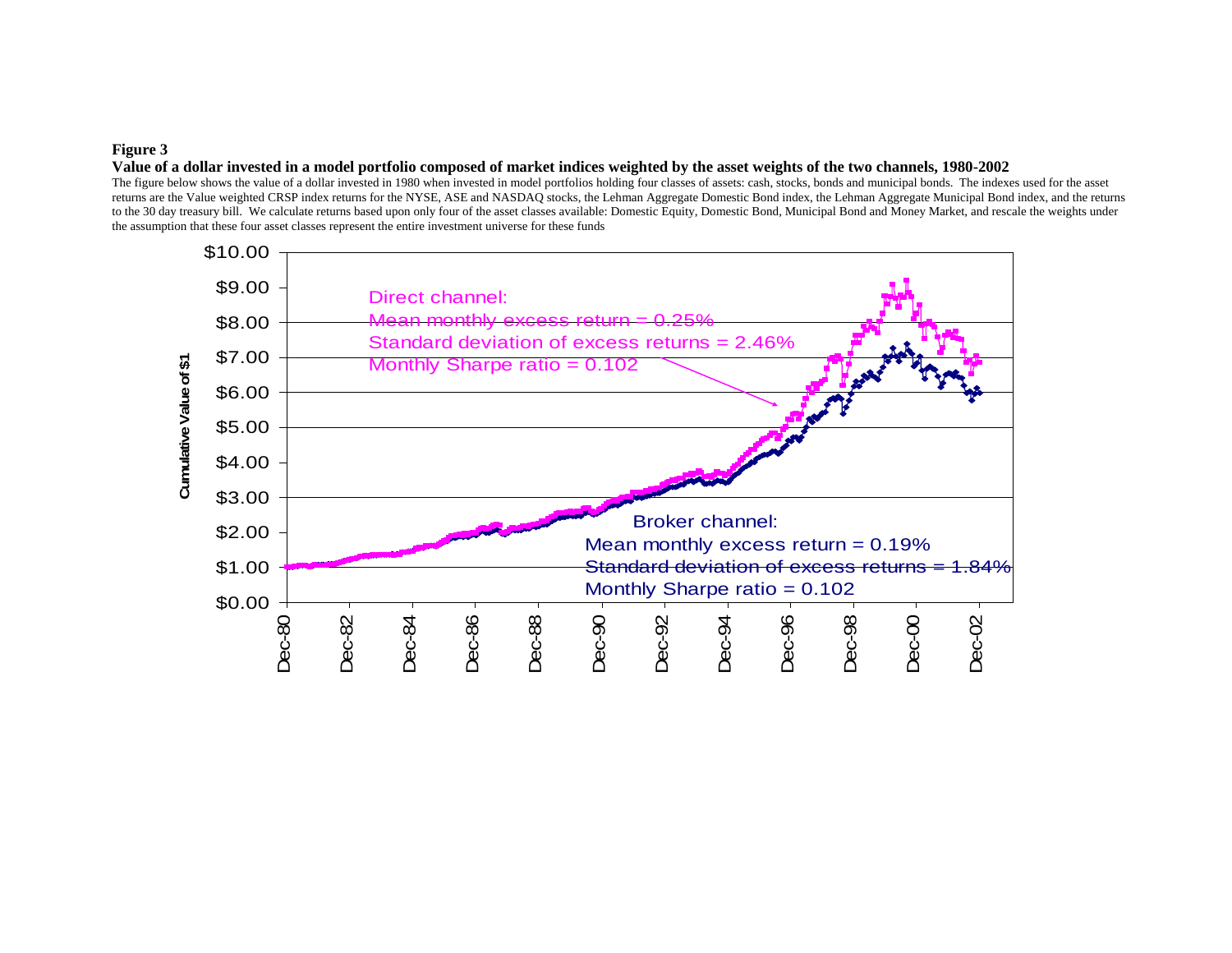## **Figure 4**

### **Estimates of the performance-flow relationship of equity mutual funds, by channel**

The coefficient estimates on the return variables from table 8 are plotted in this figure. These estimates are described in the header to table 8 and are conditional on the control variables in those regressions. Estimates are based on mean values of the control variables (calculated separately for the broker and direct channel funds), and based on the estimates without year dummies (thus corresponding to 1996).

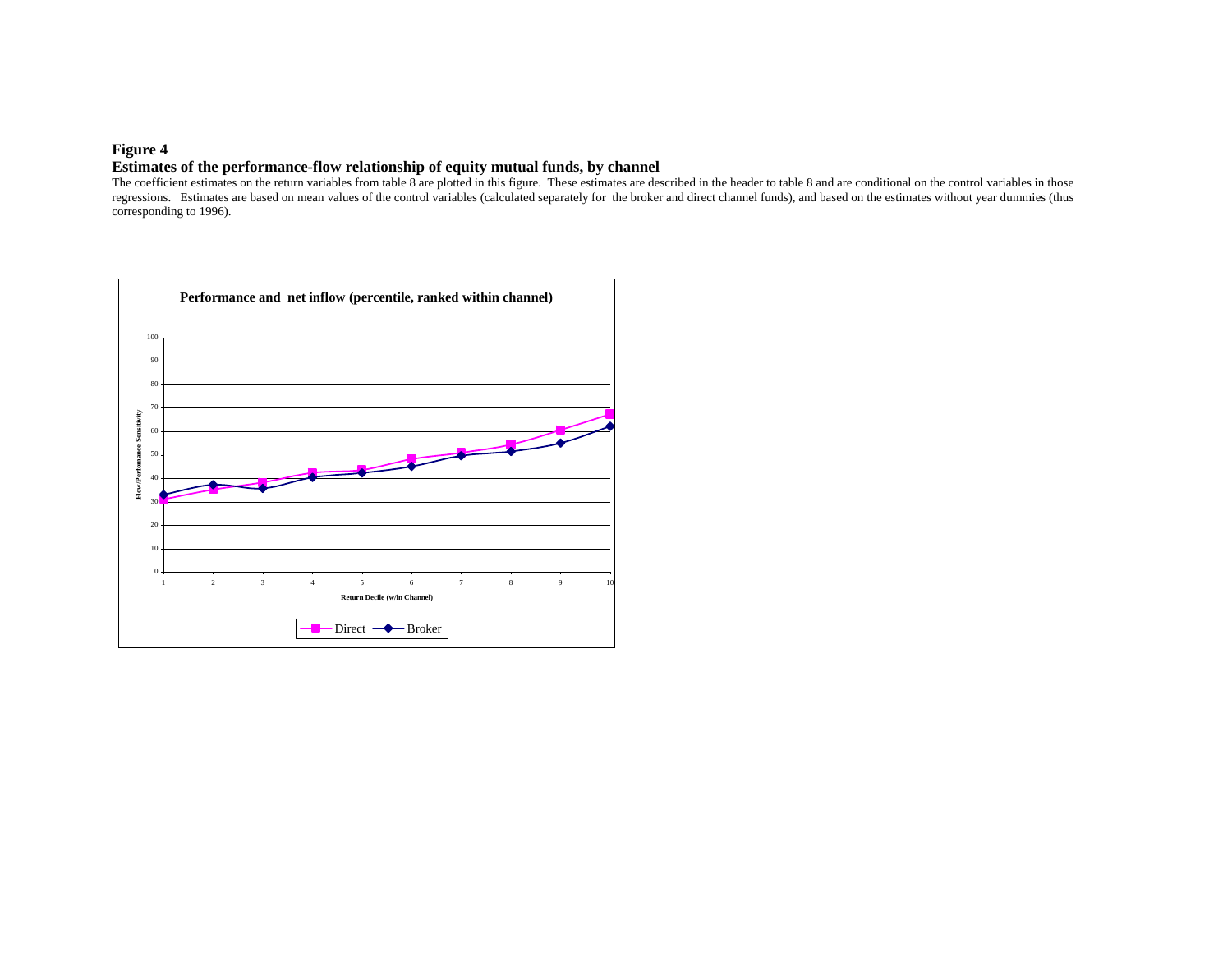